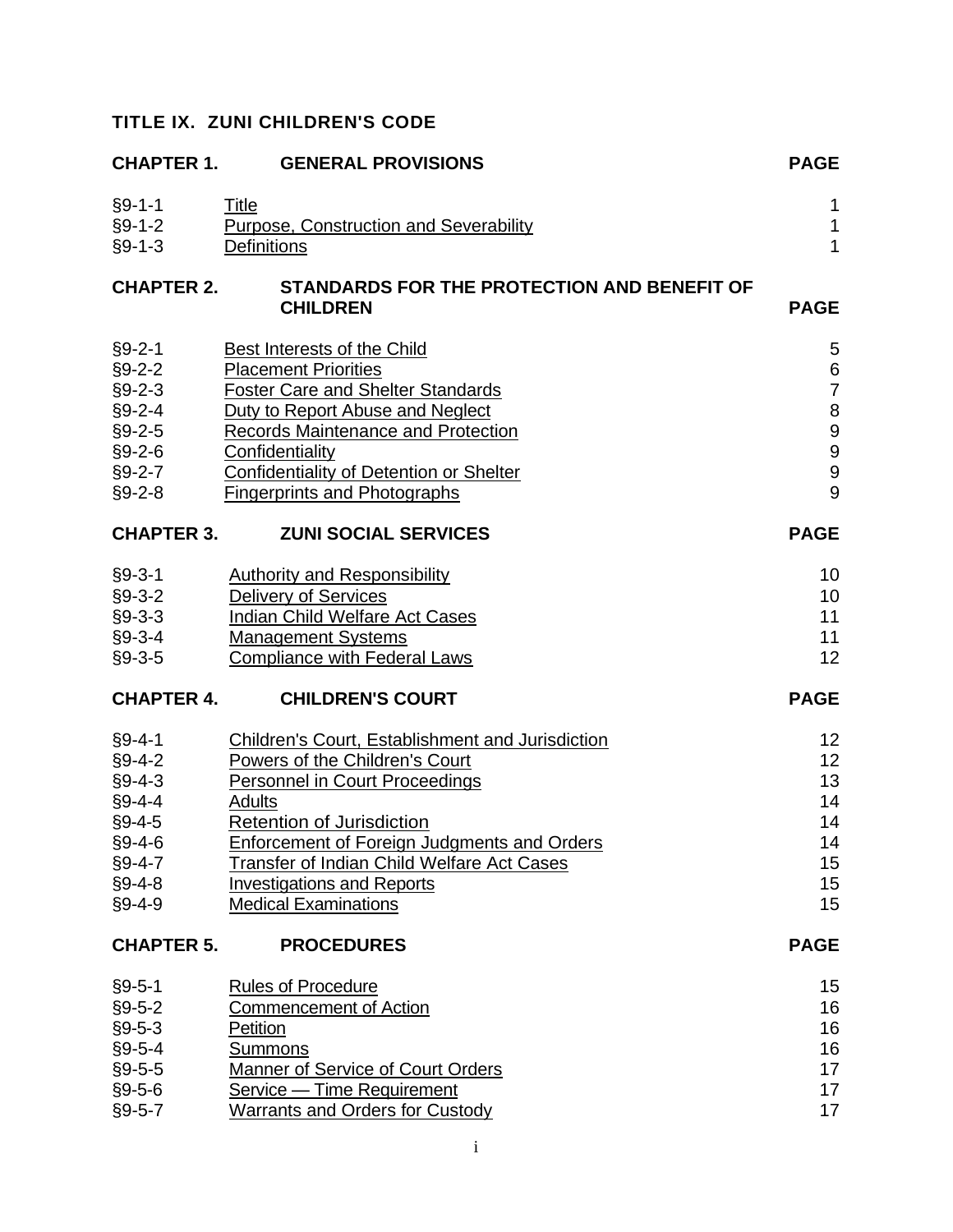| $§9 - 5 - 8$      | <b>Contempt of Court</b>                                          | 18          |
|-------------------|-------------------------------------------------------------------|-------------|
| $§9 - 5 - 9$      | <b>Civil Proceedings</b>                                          | 18          |
| $§9 - 5 - 10$     | <b>Conduct of Hearings</b>                                        | 18          |
| §9-5-11           | Standard of Proof                                                 | 18          |
| $§9 - 5 - 12$     | Consolidation                                                     | 19          |
| $§9 - 5 - 13$     | <b>Amendment of Pleadings - Postponements</b>                     | 19          |
| $§9 - 5 - 14$     | Special Rules of Procedure - Traffic, Fish and Game, Boating Laws | 19          |
| $§9 - 5 - 15$     | Presence of Child, Parent, Guardian, or Custodian                 | 19          |
| $§9 - 5 - 16$     | Modification, Revocation or Extension of an Order                 | 19          |
| $§9 - 5 - 17$     | Judgment                                                          | 19          |
| $§9 - 5 - 18$     | <b>Computation of Time</b>                                        | 19          |
| $§9 - 5 - 19$     | Guardian Ad Litem/CASA                                            | 20          |
| <b>CHAPTER 6.</b> | <b>PARTIES</b>                                                    | <b>PAGE</b> |
| $§9 - 6 - 1$      | Parties; Intervention                                             | 20          |
| $§9 - 6 - 2$      | <b>Right to Participate in Proceedings</b>                        | 21          |
| $§9 - 6 - 3$      | Obligations to the Court                                          | 21          |
| $§9 - 6 - 4$      | <b>Due Process Guaranteed</b>                                     | 21          |
| $§9 - 6 - 5$      | <b>Notice</b>                                                     | 21          |
| <b>CHAPTER 7.</b> | <b>JUVENILE OFFENDER PROVISIONS</b>                               | <b>PAGE</b> |
| $§9 - 7 - 1$      | <b>Taking a Minor into Custody</b>                                | 21          |
| $§9 - 7 - 2$      | <b>Advisement of Rights</b>                                       | 22          |
| $§9 - 7 - 3$      | <b>Release of Minor from Custody</b>                              | 22          |
| $§9 - 7 - 4$      | Questioning of Minor in Custody                                   | 23          |
| $§9 - 7 - 5$      | Petition                                                          | 23          |
| $§9 - 7 - 6$      | <b>Preliminary Inquiry</b>                                        | 23          |
| $§9 - 7 - 7$      | Continuation of Detention or Shelter Care                         | 24          |
| $§9 - 7 - 8$      | <b>Pre-Adjudication Hearing</b>                                   | 25          |
| $§9 - 7 - 9$      | Hearing on the Petition (Adjudication)                            | 25          |
| $§9 - 7 - 10$     | <b>Pre-Dispositional Report</b>                                   | 25          |
| §9-7-11           | <b>Dispositional Hearing</b>                                      | 26          |
| §9-7-12           | Juvenile Offender - Dispositions                                  | 26          |
| $§9 - 7 - 13$     | <b>Review of Disposition</b>                                      | 26          |
| $§9 - 7 - 14$     | Transfer to Tribal Court of Alleged Juvenile Offender             | 27          |
| $§9 - 7 - 15$     | <b>Probation Revocation Hearing</b>                               | 28          |
| <b>CHAPTER 8.</b> | <b>MINOR-IN-NEED-OF-CARE PROVISIONS</b>                           | <b>PAGE</b> |
| $§9 - 8 - 1$      | <b>Authority/Power to Remove</b>                                  | 28          |
| $§9 - 8 - 2$      | Notice of Removal                                                 | 28          |
| $§9 - 8 - 3$      | <b>Release of Minor From Custody</b>                              | 28          |
| $§9 - 8 - 4$      | Petition                                                          | 29          |
| $§9 - 8 - 5$      | <b>Family Agreement In Lieu of Petition</b>                       | 29          |
| $§9 - 8 - 6$      | <b>Preliminary Inquiry</b>                                        | 29          |
| $§9 - 8 - 7$      | <b>Initial Court Order</b>                                        | 30          |
| $§9 - 8 - 8$      | Service Plan                                                      | 31          |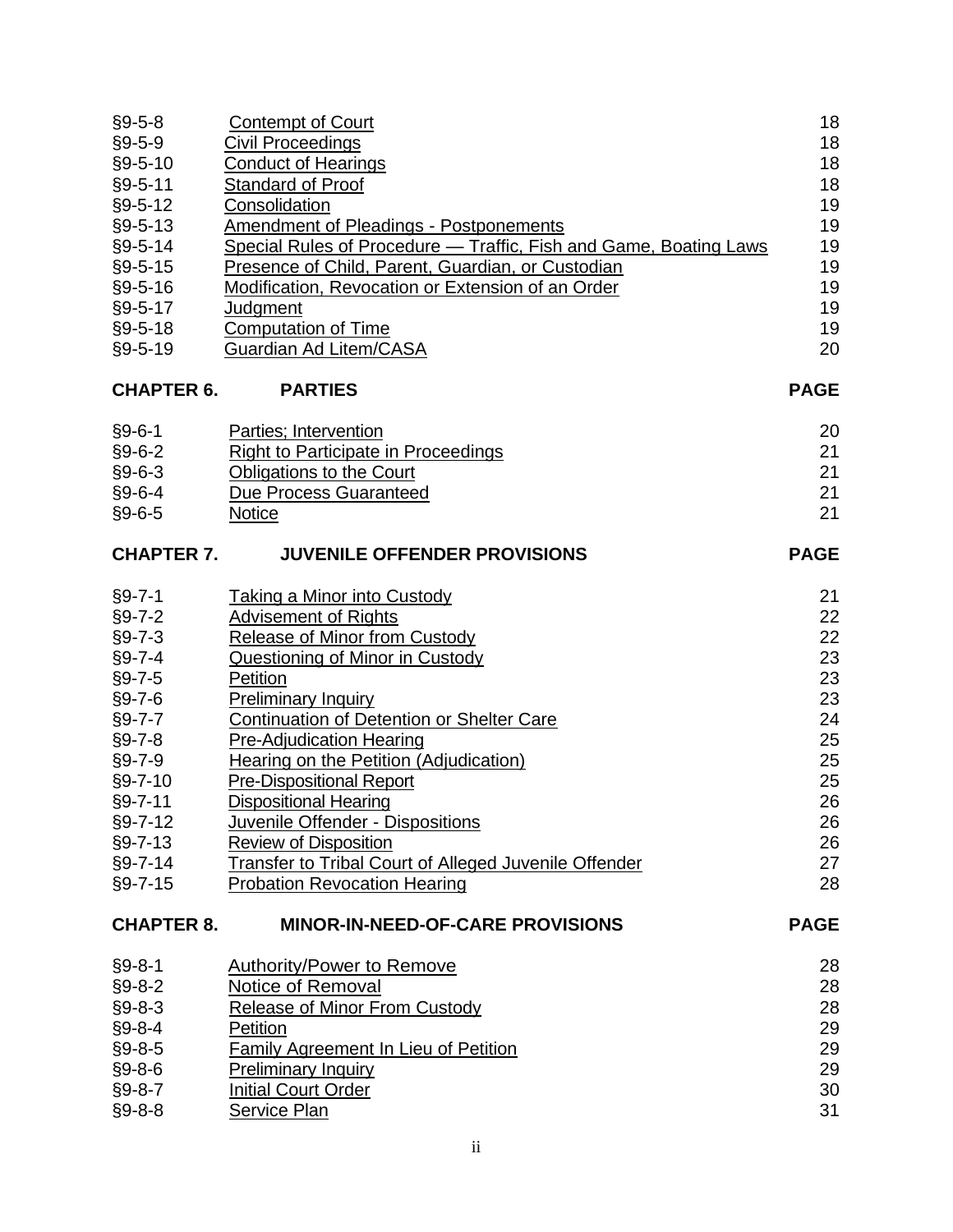| $§9 - 8 - 9$               | <b>Pre-Adjudication Hearing</b>                                                   | 31          |
|----------------------------|-----------------------------------------------------------------------------------|-------------|
| $§9 - 8 - 10$              | <b>Adjudication</b>                                                               | 31          |
| §9-8-11                    | <b>Disposition</b>                                                                | 32          |
| $§9 - 8 - 12$              | Court Order for Continuing Removal - Reasonable Efforts Findings                  | 32          |
| $§9 - 8 - 13$              | Grounds for Continuing Removal From the Home                                      | 33          |
| $§9 - 8 - 14$              | Reasonable Efforts to Prevent Removal Not Required; Aggravating                   |             |
|                            | <b>Circumstances</b>                                                              | 33          |
| $§9 - 8 - 15$              | <b>Review of Disposition</b>                                                      | 34          |
| $§9 - 8 - 16$              | <b>Written Order</b>                                                              | 34          |
| $§9 - 8 - 17$              | <b>Final Order</b>                                                                | 34          |
| <b>CHAPTER 9.</b>          | <b>PERIODIC REVIEW OF PLACEMENTS</b>                                              | <b>PAGE</b> |
|                            | Periodic Review of Placement                                                      | 34          |
| $§9 - 9 - 1$               |                                                                                   | 34          |
| $§9 - 9 - 2$               | <b>Permanency Planning Hearing</b><br><b>Procedures for Review Hearings</b>       | 35          |
| $§9 - 9 - 3$               |                                                                                   |             |
| $§9 - 9 - 4$               | Periodic Reviews After Permanency Planning Hearing                                | 35          |
| $§9 - 9 - 5$               | <b>Permanent Placement Reports and Recommendations</b>                            | 35          |
| <b>CHAPTER 10.</b>         | <b>FOSTER CARE</b>                                                                | <b>PAGE</b> |
| $§9 - 10 - 1$              | <b>Foster Care Licensing Standards</b>                                            | 36          |
| $§9 - 10 - 2$              | <b>Foster Care Licensing</b>                                                      | 36          |
| $§9 - 10 - 3$              | <b>Licensing Procedures</b>                                                       | 36          |
| $§9 - 10 - 4$              |                                                                                   |             |
|                            |                                                                                   |             |
| $§9 - 10 - 5$              | <b>Foster Care Licensing Non-approval</b><br><b>Supervision by the Department</b> | 37<br>37    |
| <b>CHAPTER 11.</b>         | <b>TERMINATION OF PARENTAL RIGHTS</b>                                             | <b>PAGE</b> |
|                            |                                                                                   |             |
| $§9 - 11 - 1$              | Purpose                                                                           | 38          |
| $§9 - 11 - 2$              | <b>Enrollment and Inheritance Status</b>                                          | 38          |
| $§9 - 11 - 3$              | <b>Grounds for Involuntary Termination</b>                                        | 38          |
| $§9-11-4.$                 | <b>Reports</b>                                                                    | 39          |
| §9-11-5                    | <b>Appointment of Guardian Ad Litem</b>                                           | 39          |
| $§9-11-6$                  | Hearing                                                                           | 39          |
| $§9-11-7$                  | <b>Judgment</b>                                                                   | 39          |
| $§9-11-8$                  | Appeal                                                                            | 39          |
| §9-11-9                    | <b>Voluntary Termination of Parental Rights</b>                                   | 40          |
| §9-11-10                   | Interpreter for Voluntary Termination of Parental Rights and Consent to           |             |
|                            | <b>Adoption</b>                                                                   | 40          |
| <b>CHAPTER 12.</b>         | <b>ADOPTION</b>                                                                   | <b>PAGE</b> |
| $§9-12-1$                  | <b>Who May Adopt, Conditions and Notice</b>                                       | 40          |
| $§9-12-2$                  | Who May Be Adopted - The following persons may be adopted:                        | 41          |
| $§9-12-3$                  | Petition                                                                          | 41          |
| $§9-12-4$                  | <b>Investigative Report</b>                                                       | 42          |
| $§9-12-5$<br>$§9 - 12 - 6$ | <b>Consent to Adoption</b><br>Procedure for Signing the Consent to Adopt          | 42<br>43    |

iii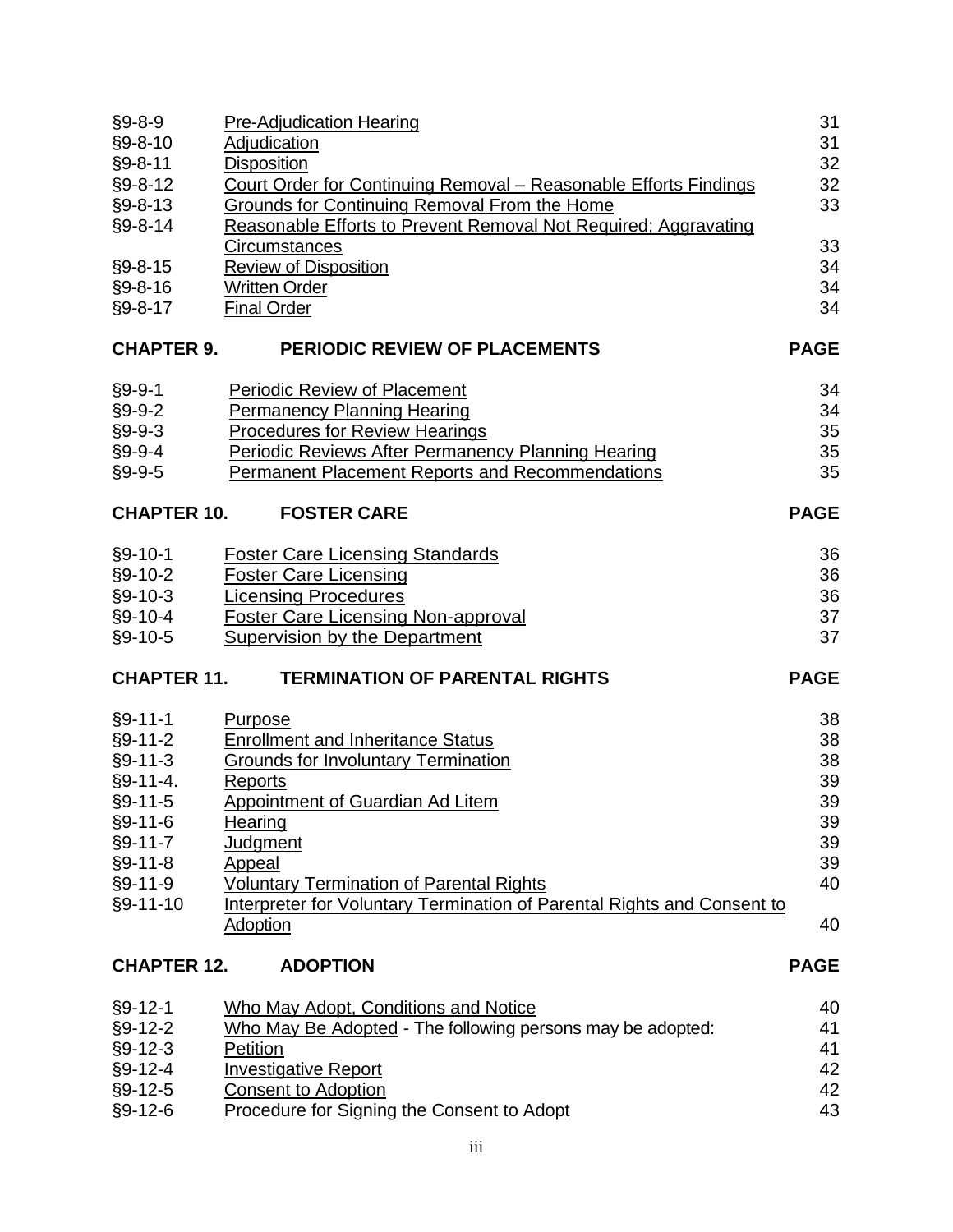| $§9-12-7$          | <b>Withdrawal of Consent to Adopt</b>                              | 43          |
|--------------------|--------------------------------------------------------------------|-------------|
| $§9-12-8$          | Hearing on Adoption                                                | 43          |
| $§9-12-9$          | <b>Contents of Adoption Order</b>                                  | 44          |
| §9-12-10           | <b>Adoptive Birth Certificate; Release of Original Certificate</b> | 44          |
| §9-12-11           | Name and Legal Status of Adopted Child                             | 44          |
| §9-12-12           | <b>Adoption Records</b>                                            | 44          |
| <b>CHAPTER 13.</b> | <b>COMPULSORY SCHOOL ATTENDANCE</b>                                | <b>PAGE</b> |
| $§9 - 13 - 1$      | <b>Compulsory School Attendance; Responsibility</b>                | 45          |
| $§9-13-2$          | <b>Traditional Religious Participation or Healing</b>              | 45          |
| $§9-13-3$          | School Attendance of Students who are Not Tribal Members           | 45          |
| $§9-13-4$          | Enforcement of Attendance Law                                      | 45          |
| <b>CHAPTER 14.</b> | <b>EMANCIPATION</b>                                                | <b>PAGE</b> |
| §9-14-1            | Requirements                                                       | 46          |
| $§9-14-2$          | <b>Procedure for Emancipation</b>                                  | 46          |
| <b>CHAPTER 15.</b> | <b>ESTABLISHMENT OF PARENTAGE AND SUPPORT</b>                      | <b>PAGE</b> |
| $§9-15-1$          | <b>Child's Right to Support</b>                                    | 46          |
| $§9-15-2$          | <b>Establishing Parentage</b>                                      | 47          |
| $§9-15-3$          | Proceedings to Establish Parentage and Compel Support              | 47          |
| <b>CHAPTER 16.</b> | <b>APPEALS</b>                                                     | <b>PAGE</b> |
| $§9-16-1$          | Procedure                                                          | 47          |
| $§9 - 16 - 2$      | <b>Stay Pending Appeal</b>                                         | 47          |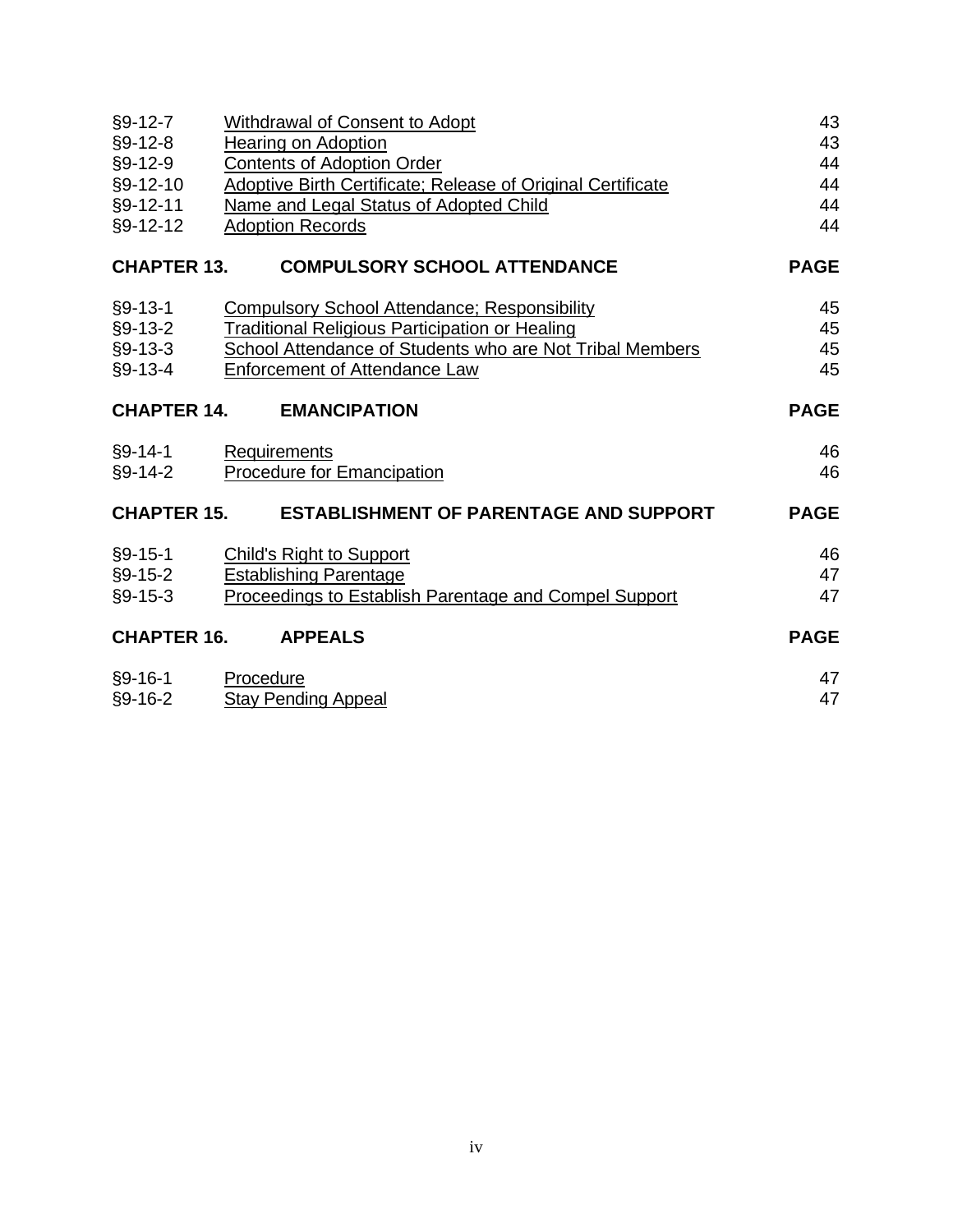# **TITLE IX. ZUNI CHILDREN'S CODE**

## **CHAPTER 1. GENERAL PROVISIONS**

## §9-1-1 Title

This Code is known as the Zuni Children's Code.

#### §9-1-2 Purpose, Construction and Severability

- A. Purpose It is the purpose of this Children's Code to:
	- 1. Recognize that the young people are the Zuni Pueblo's most important resource and that their welfare is paramount;
	- 2. Secure for each child before the Court the care and guidance that is in the best interest of the child and consistent with the customs, cultural values, and laws of the Pueblo of Zuni;
	- 3. Preserve and strengthen family ties and a child's cultural and spiritual identity to help the child become a productive and well-adjusted community member;
	- 4. Protect the peace, safety and security of the Pueblo of Zuni and its community members;
	- 5. Foster cooperative intergovernmental relations between the Pueblo of Zuni and the state of New Mexico and other states, tribes and other government entities, with regard to the welfare of children and families; and
	- 6. Protect the rights of Zuni parents and the sovereign and traditional right of the Zuni Pueblo to determine the best interests of children and families.
- B. Construction This Code shall be liberally interpreted to fulfill its purpose.
- C. Severability If any part or application of this Code is held invalid, the remaining provisions or applications shall not be affected.

#### §9-1-3 Definitions

- A. General
	- 1. For purposes of this Code, the words and phrases defined shall have the meaning respectively attributed to them.
	- 2. The use of "he" or "his" also means "she" or "her."
	- 3. Singular includes plural.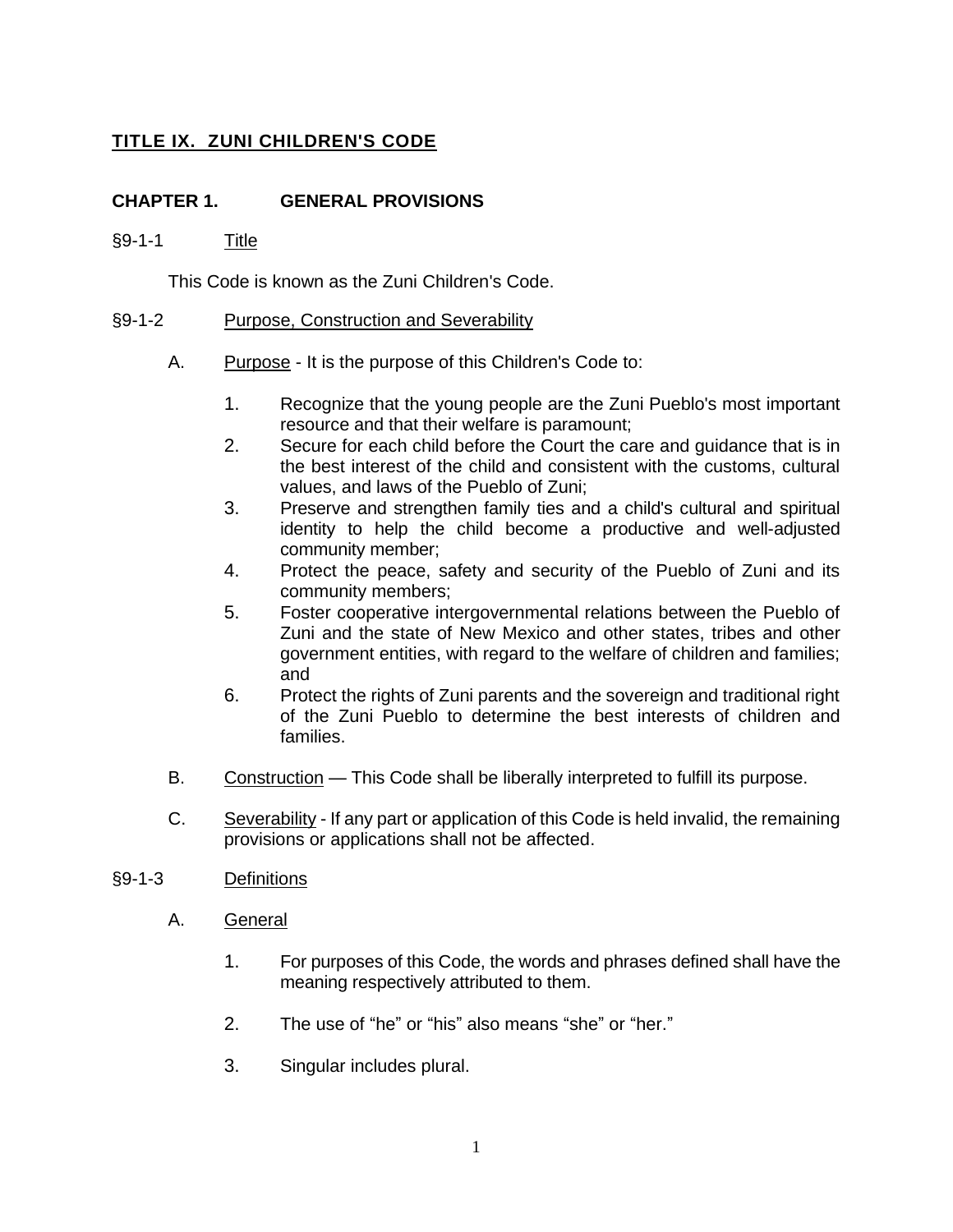## B. Specific Definitions

- 1. Abandon or Abandonment The failure of a parent, guardian, or custodian to provide reasonable support or care for a child as determined by the Court. The failure to provide reasonable support or care for a period of six months shall be prima facie evidence of abandonment.
- 2. Abuse
	- a. The infliction or allowing of physical injury, impairment, or disfigurement;
	- b. The infliction or allowing of serious emotional damage that causes severe anxiety, depression, withdrawal, or extreme aggressive behavior, as diagnosed by a medical doctor or psychologist; or
	- c. An act which would constitute sexual abuse, sexual contact with a minor, or sexual exploitation under the laws of the Zuni Pueblo or the State of New Mexico.
- 3. Adoptive Parent a person establishing or seeking to establish a permanent parent-child relationship with a child who is not the person's biological child.
- 4. Adult A person eighteen years of age or older.
- 5. Advocate or Lay Counsel A non-attorney who is authorized to practice before the Zuni Courts.
- 6. Case Plan See "Service Plan."
- 7. Child A person under eighteen years of age.
- 8. Child Care Institution -- A facility licensed by the jurisdiction in which it is located for the care of a child. The term does not include a facility operated primarily for the detention of children who are determined to be delinquent or juvenile offenders.
- 9. Child Welfare Caseworker A Social Services Department employee who reports to the Court and performs the duties under this Code for a minor-in-need-of-care.
- 10. Code The Zuni Children's Code.
- 11. Court The Pueblo of Zuni Children's Court, unless otherwise specified.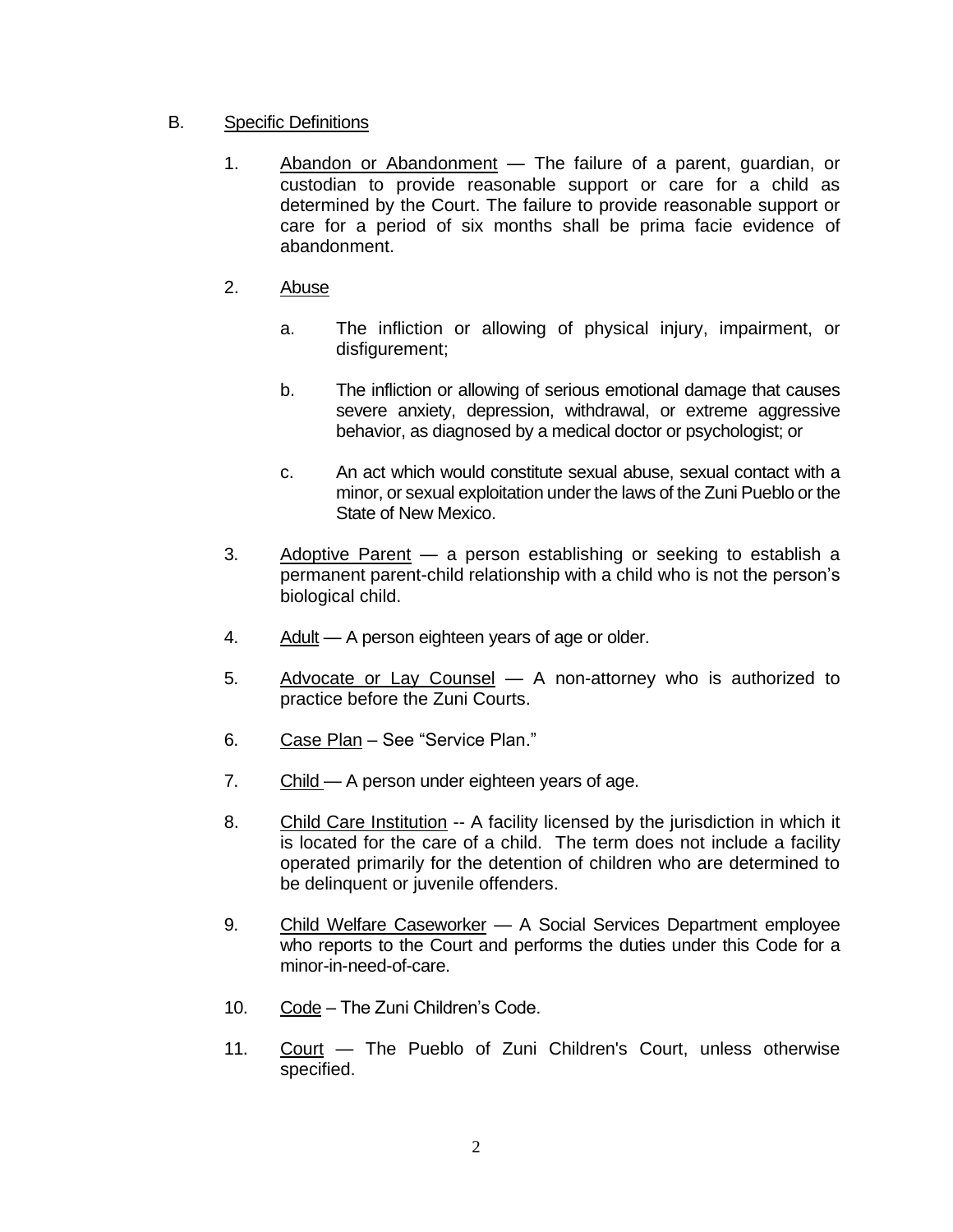- 12. Court Appointed Special Advocate (CASA) An advocate trained under the CASA Program and appointed by the Court on behalf of a child to provide the Court with independent information on a case.
- 13. Custodian A person, other than a parent or guardian who exercises physical control, care or custody of a child, including an employee of a residential facility.
- 14. Day For calculating time periods under this Code, the terms "day" or "days" shall include weekends and Court holidays if the specified time period is eleven days or more. If the specified time period is shorter than eleven days, intervening weekends and Court holidays shall not be included in the calculation. Except as otherwise stated, if the final day of a specified time period falls on a weekend or holiday, the final day shall be the next business day.
- 15. Delinquent Act An act, which if committed by an adult, would be designated as a crime under the Zuni Criminal Code or the laws of the State of New Mexico. The term "delinquent act" shall also include the possession or consumption of alcohol by a minor.
- 16. Detention Facility A locked facility in which a minor may be placed pursuant to this Code that physically restricts the minor's freedom of movement.
- 17. Extended Family Member An adult who is a person's grandparent, aunt, uncle, brother, sister, brother-in-law, sister-in-law, niece, nephew, first or second cousin, step-parent, god-parent, or who is otherwise considered a person's family member by Zuni clanship or custom.
- 18. Family The parents, siblings, and others who live in a child's home and are considered by the child as a family member.
- 19. Foster Care Out-of-home care provided for a child who is in the custody of the Social Services Department in a home, group home, or other facility licensed or approved by the Department, whether on or off the reservation.
- 20. Foster Parent A person who is licensed or approved by the Zuni Social Services Department or other authorized licensed foster family agency to provide 24-hour care of children.
- 21. Guardian A person other than the minor's parent who is lawfully responsible for the care and custody of the minor, the minor's estate, or both.
- 22. Guardian Ad Litem An attorney, advocate, CASA, or other adult appointed by the Court for the protection of the child's interest to represent a child in a proceeding.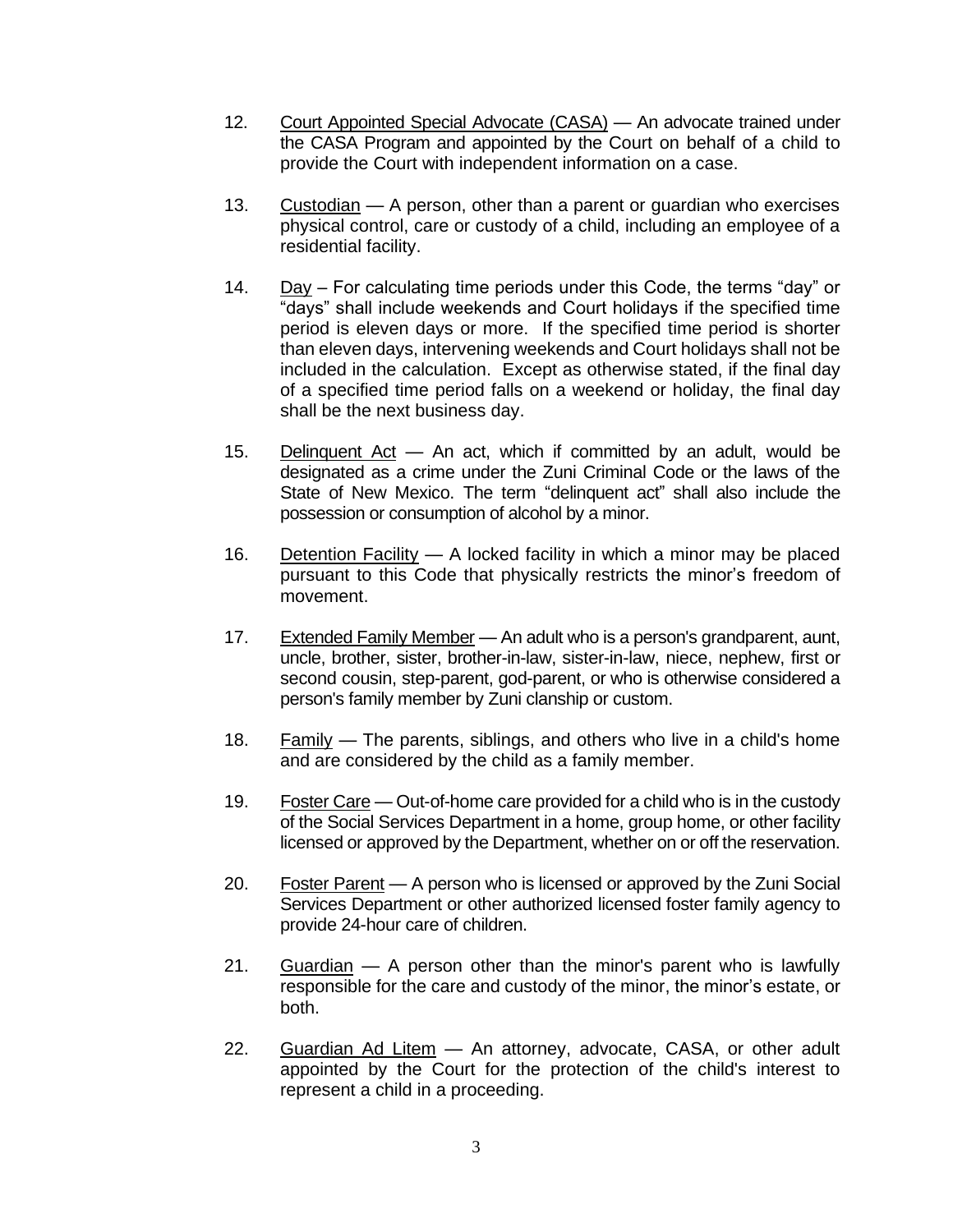- 23. Indian A person who is member or eligible to be a member of a federally recognized tribe, band, community, or native Alaska village, group or regional corporation as defined in 43 U. S. C. §1601, *et seq.*
- 24. ICWA The federal Indian Child Welfare Act, 25 U.S.C. §§1901 1963.
- 25. Juvenile Offender A person who commits a delinquent act prior to his or her eighteenth birthday, and includes a person who remains subject to the jurisdiction of the Court because of an act committed prior to age eighteen.
- 26. Legal Custody A legal status created by a court that vests in a person the right and duty to support and care for a minor, subject to the rights and duties of the parent or guardian, unless otherwise authorized by the Court.
- 27. Mandated Reporter A person who, pursuant to Section 9-2-4 and the Child Abuse and Neglect Reporting Act, is required to report knowledge or reasonable suspicion of child abuse which is obtained while acting in a professional capacity or scope of employment.
- 28. Minor A person under eighteen years of age.
- 29. Minor-in-Need-of-Care A minor who is:
	- a. Neglected by a parent, guardian, custodian or other careprovider; or
	- b. Abused by a parent, guardian, custodian, other adult, or other care-provider.
- 30. Neglect A condition in which a minor is:
	- a. Has been abandoned;
	- b. Has suffered or is likely to suffer abuse;
	- c. Has not been provided with food, clothing, shelter, medical care, education or supervision adequate for his or her needs; or
	- d. Has committed delinquent acts as a result of parental pressure, guidance, approval, or lack of supervision.
- 31. Parent A natural or adoptive parent, not including persons whose parental rights have been terminated by court order, and not including the alleged biological father whose paternity has not been established.
- 32. Permanency Hearing The hearing required under Section 9-9-1 to determine the future status of a minor.
- 33. Person Includes any corporation, partnership, private or government entity, natural person or association of persons.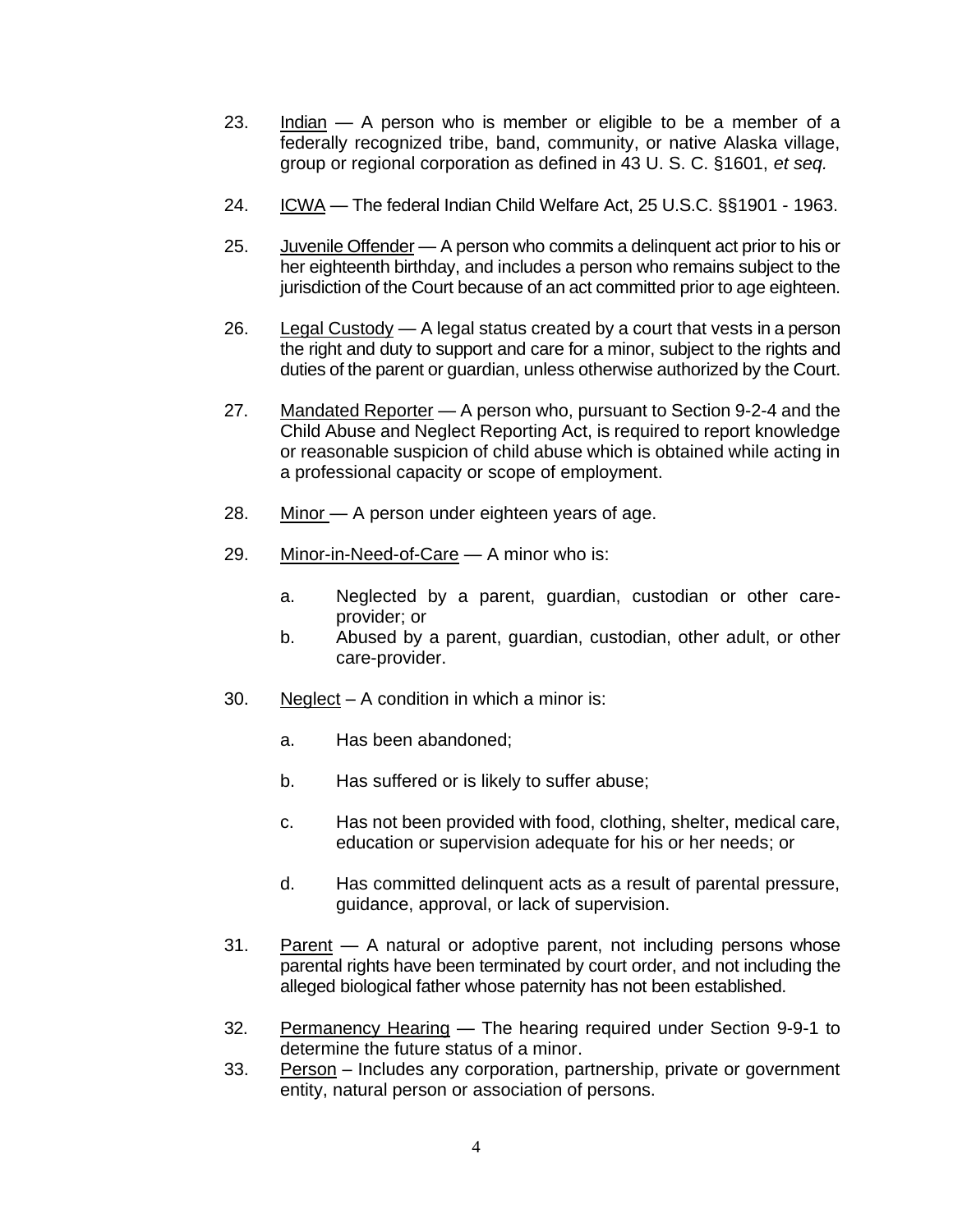- 34. Reservation The Zuni Indian Reservation.
- 35. Service Plan The written plan for services, conditions and expectations for a minor-in-need-of-care. Also known as a case plan.
- 36. Shelter Care A temporary home for a minor.
- 37. Sibling An individual who is considered by tribal law to be a brother or sister.
- 38. Social Services Department The Zuni Tribal Social Services Department. Also referred to as the "Department."
- 39. Status Offender A minor who:
	- a. Does not comply with the requirements of the compulsory school attendance chapter of this Code;
	- b. Continually and habitually disobeys the reasonable and lawful demands of his parent, guardian or custodian and is beyond parental control; or
	- c. Has left the home of his parent, guardian or custodian without consent and remained away for at least 24 hours.
- 40. Tribe The Zuni Tribe of the Zuni Indian Reservation, also known as the Zuni Pueblo.

### **CHAPTER 2. STANDARDS FOR THE PROTECTION AND BENEFIT OF CHILDREN**

#### §9-2-1 Best Interests of the Child

All actions and decisions made under the authority of this Code shall be implemented to serve the best interests of the child. In determining the best interests of the child the following principles govern:

- A. A child's need for love, nurturing, protection, and stability. A child must have a safe and nurturing home environment offering emotional support and comfort; the basic needs of food, clothing and shelter; reasonable medical care and protection from danger, violence, or exposure to harmful conduct including drug or alcohol abuse.
- B. A child's need for family. A child must have connection to loving family members for guidance and nurturing. Although not all children have the benefit of family care, nothing can replace the primary role of loving parents and family in a child's life.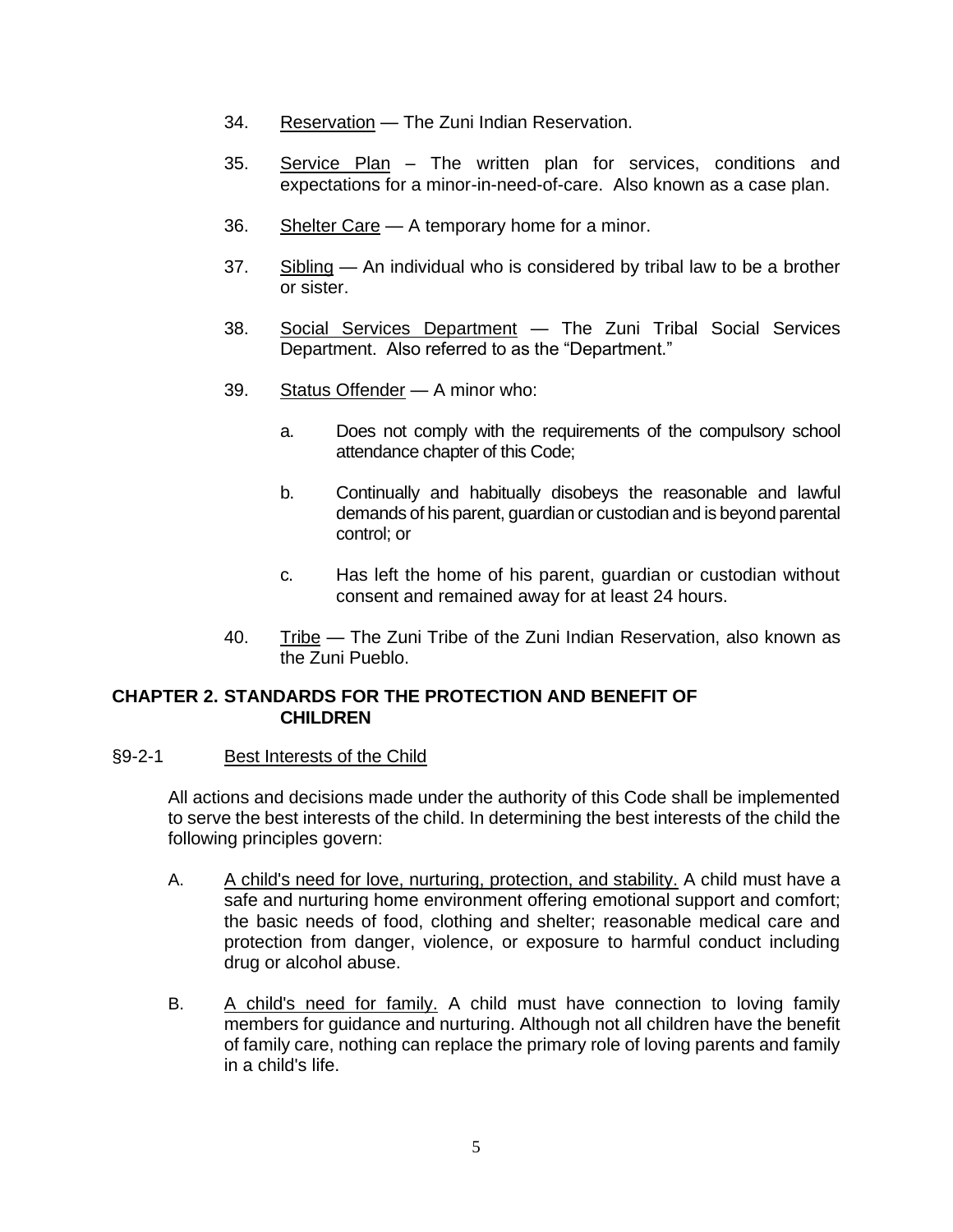- C. A child's need for identity and development. A child must develop self-identity and awareness of his or her unique role within the larger community, including the child's cultural community. This is done by participation in cultural activities, speaking one's native language, and having opportunities and encouragement to pursue education and enrichment.
- D. A child's need for happiness. A child cannot be happy unless his or her primary needs are met; but a child also needs opportunities for play and recreation, leisure time and other activities the child enjoys, and possession of toys and other personal items of importance to the child.

### §9-2-2 Placement Priorities

- A. Any placement under this Code shall be made for the best interests of the child. All placement decisions should support the child's affiliation with Pueblo or Indian culture and provide the least restrictive environment which meets the child's needs, and in the case of detention, assures the safety and protection of the public.
- B. With the understanding that the prioritization must be interpreted with flexibility and recognizing that the best interests of the child are primary, the following order of priority shall guide all placements:
	- 1. The child to remain with the child's family in the child's home under conditions and restrictions established by the Court;
	- 2. Placement in the home of an extended family member residing on the reservation;
	- 3. Placement in the home of an extended family member residing off the reservation;
	- 4. Placement in a facility or home within the reservation which is licensed, certified, or approved by the Department; or
	- 5. Placement in a facility or home outside the reservation which is licensed or certified by the Department, or licensed or certified for such placement by the state and approved by the Department.
- C. The child shall be permitted to have appropriate involvement with family, tribal, and cultural activities.
- D. Off-Reservation Agreements Whenever a minor is placed in a home or facility outside the Reservation boundaries, the Court shall require the party receiving custody of the minor to sign an agreement consenting to the Court's jurisdiction and confirming that the minor will be returned upon order of the Court. Absent such a signed agreement, and whether or not the placement arises from a Court proceeding, any person or institution shall be deemed to have consented to the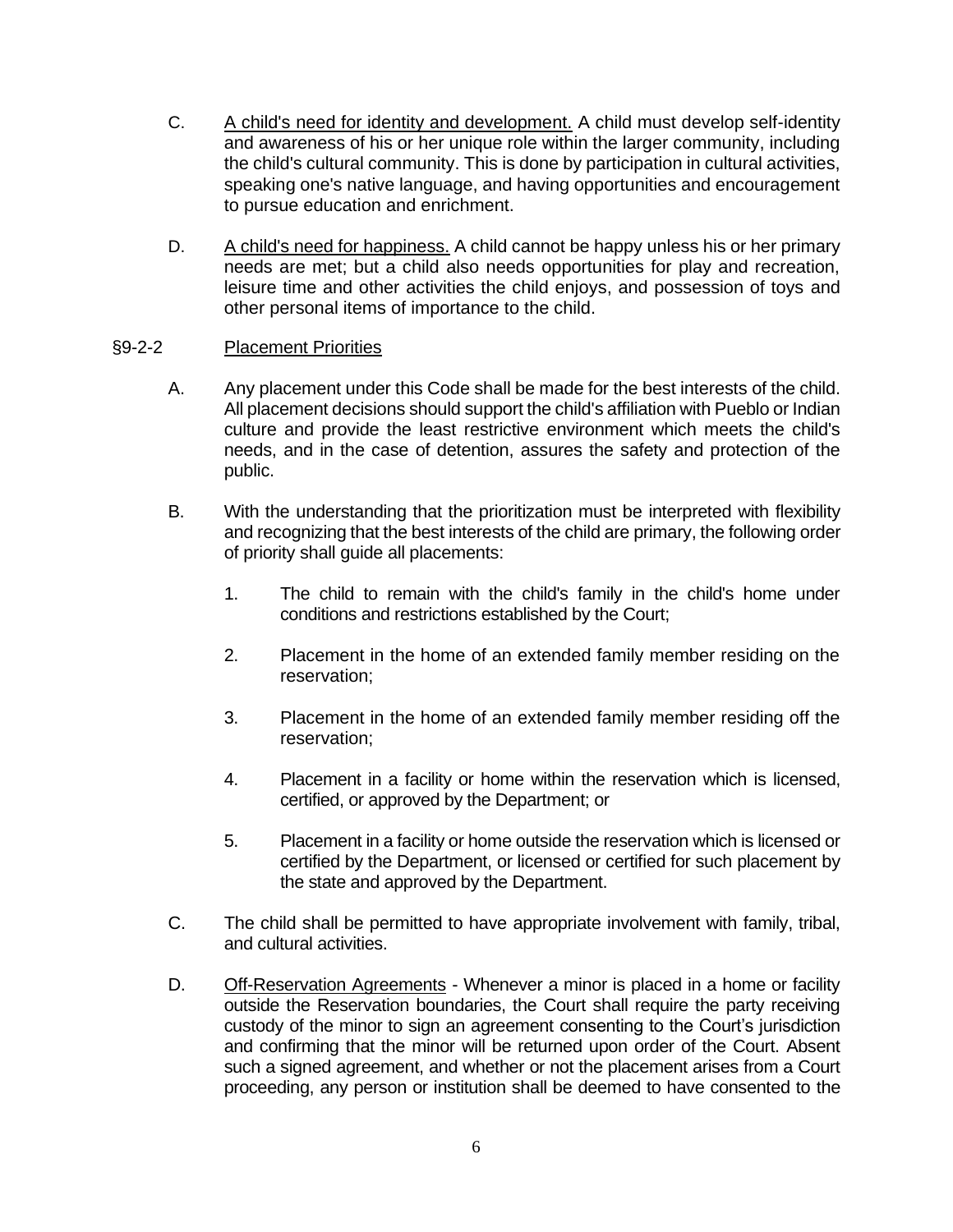jurisdiction of the Children's Court and agreement to return such child by having taken placement under this Code.

E. Child Abuse Registry Check – The Department shall complete a check of instate and out-of-state child abuse/neglect registries for any prospective foster, guardian, or adoptive parent and any other individual over the age of eighteen (18) residing in the home. The child abuse registry check shall cover all jurisdictions where the investigated person has lived in the immediate prior five years and is to be completed prior to licensure or approval for foster, guardianship, or adoptive placement of a child.

#### §9-2-3 Foster Care and Shelter Standards

- A. Regulations The Social Services Department, with the approval of the Tribal Council, shall adopt written regulations for the operation of a shelter care facility, foster care home, kinship guardian or adoptive home, licensed or approved by the Department. The regulations shall include standards for cleanliness, sanitation, safety, utilities, personnel, visiting privileges, occupancy limits, provisions for medical, dental and mental health care, and provisions for food, clothing and the possession of personal items.
- B. Mandatory Standards for Treatment of Children The Department shall enforce the following standards and develop regulations consistent with such standards, for the treatment of minors in a shelter care facility, foster care home, kinship guardian or adoptive home:
	- 1. A minor shall not be punished, ridiculed or criticized for expressing through speech, custom or dress the minor's Indian or tribal heritage.
	- 2. Whenever possible, the minor shall be allowed to attend the school in which he is enrolled. If the circumstances do not permit the minor to attend his regular school, arrangements shall be made to permit the minor to continue his education.
	- 3. A minor shall be allowed to attend family events and traditional ceremonies, provided that he is accompanied by a parent, guardian or custodian.
	- 4. A minor shall not be punished by physical force, solitary confinement or deprivation of meals or family visits.
	- 5. A minor shall perform reasonable work duties such as maintenance of his bed and personal property, but shall not be required to perform work duties not commensurate with his age, physical, mental or emotional abilities.
- C. Standards for Detention Facilities The following standards shall apply to any placement in a detention facility: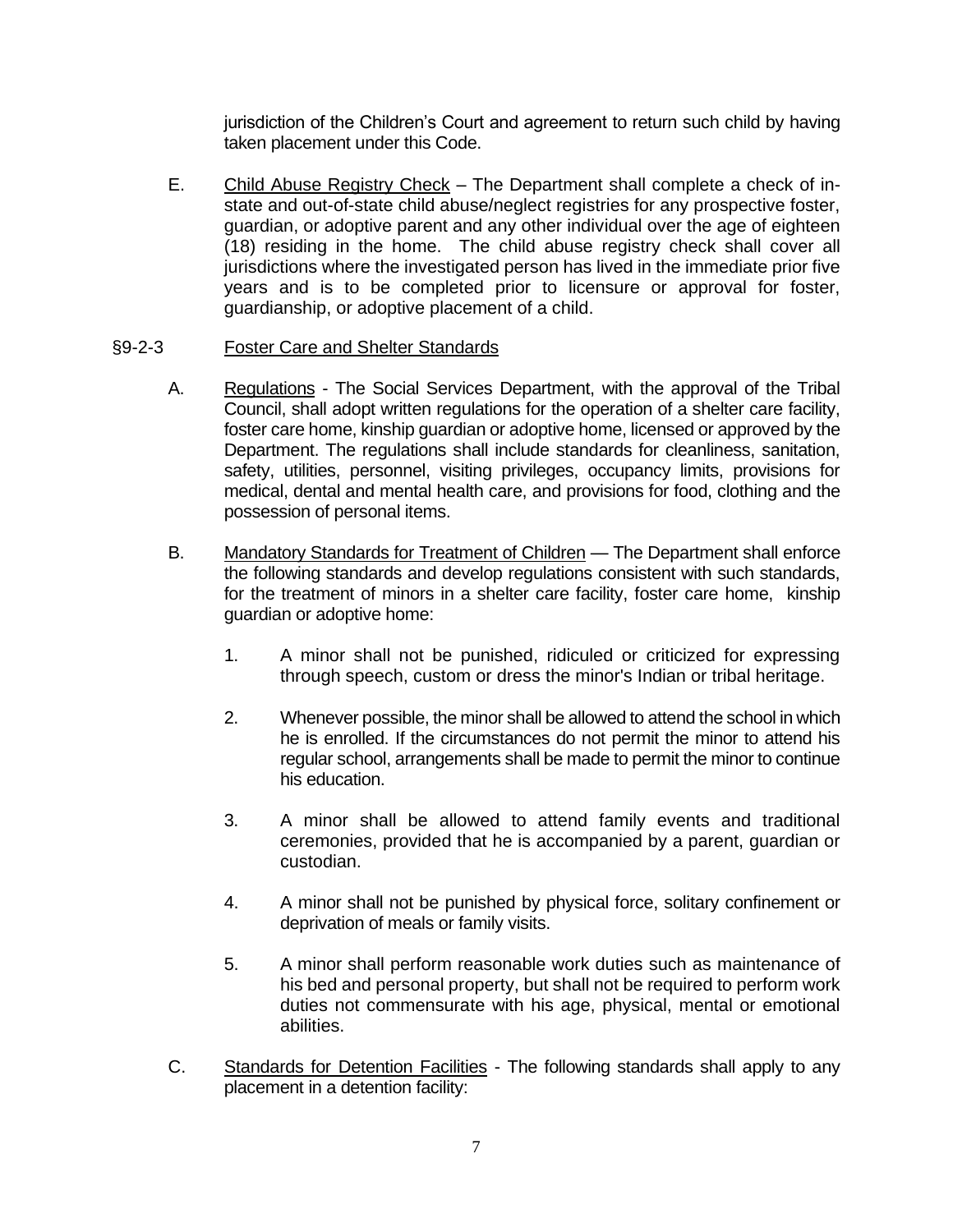- 1. A minor shall wear only the clothing supplied by the detention facility.
- 2. If the minor is unable to attend a local school, schoolwork and educational assistance at the minor's level of development shall be provided for the minor.
- 3. With prior Court order, a minor shall be allowed to attend the funeral and related activities of family or extended family members, or to attend traditional ceremonies, provided that he is accompanied by a parent, guardian or custodian, and returns immediately to the detention facility at the conclusion of the period set by the Court.
- 4. If there exists a reasonable belief that a minor may cause physical injury to himself or others, the minor shall be placed in a supervised holding cell and monitored on a prescribed schedule and referred for immediate treatment by medical authorities.
- 5. Subject to legitimate institutional regulations, a minor shall be allowed to wear his hair as he chooses.
- 6. Incoming and outgoing mail may be inspected for contraband but shall not be read.
- 7. A minor shall be given the opportunity to engage in physical exercise for at least one hour every day.

#### §9-2-4 Duty to Report Abuse and Neglect

- A. Basis of Report Persons who have a reasonable cause to suspect a minor has been abused or neglected shall report the abuse or neglect to the Social Services Department or Police Department.
- B. Persons Required to Report (Mandated Reporter) Those persons who are required to report suspected abuse or neglect are any physician, nurse, or other medical or mental health professional; principal, teacher or other school official; social worker; child care worker or other child care staff including foster parents, residential care or institutional personnel; counselor; peace officer; judge, attorney, other judicial officer and any other person required to report pursuant to federal, tribal or state law. This paragraph shall not be interpreted to override ethical rules defining the attorneyclient privilege.
- C. Other Persons Reporting Any person may make a report of suspected abuse or neglect.
- D. Anonymity Those persons reporting, except those specified in Paragraph B, may remain anonymous if the Court so determines.
- E. Immunity from Liability All persons or agencies reporting in good faith abuse or neglect shall be immune from civil or criminal liability.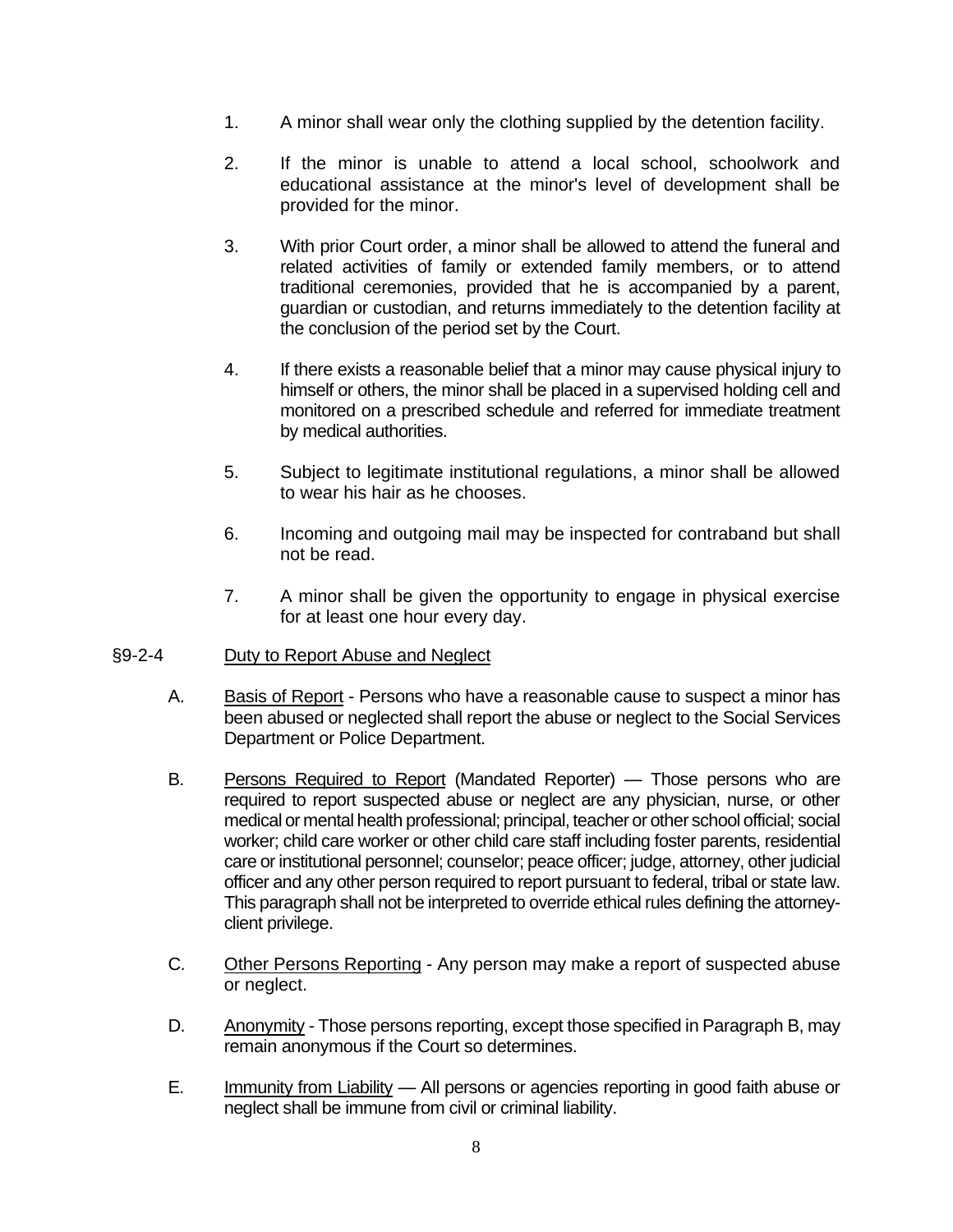### §9-2-5 Records Maintenance and Protection

- A. Production of Records A record of all hearings under this Code shall be made and preserved until the jurisdiction of the Court has ended. All Court and law enforcement records concerning a minor shall be kept separate from the records of adults.
- B. Confidentiality All records are confidential and shall not be open to inspection other than by Court personnel and the following persons, and subject to regulations adopted by the Court:
	- 1. The minor and the minor's attorney;
	- 2. The minor's parent, guardian or custodian, and such parent's, guardian's or custodian's attorney;
	- 3. The juvenile probation officer or child welfare caseworker;
	- 4. The prosecutor; and
	- 5. Any other person granted permission by Court order.
- C. Protection of Records All records of a minor shall be sealed when the minor is no longer subject to the Court's jurisdiction, and thereafter, released only by Court order following notice to the parties and only if needed for a court proceeding concerning a serious criminal charge or similar circumstance of compelling need. This paragraph shall not be construed to permit the release of information for other purposes, such as background checks conducted for employment, licensing or security clearances. Adoption records shall be released as allowed in Section 9-12-12.

#### §9-2-6 Confidentiality

Any record or information obtained as result of a proceeding covered by this Code and not otherwise covered by Section 9-2-5 are confidential and shall be made available only to a party and his representative, and the minor's parent, guardian or custodian, or to such other person the Court determines has valid reason to see such records.

#### §9-2-7 Confidentiality of Detention or Shelter

The Court may order that the place of detention or shelter care be kept confidential to protect the best interests of the minor.

#### §9-2-8 Fingerprints and Photographs

- A. A minor may be fingerprinted or photographed without Court order only under the following circumstances:
	- 1. If necessary for identification;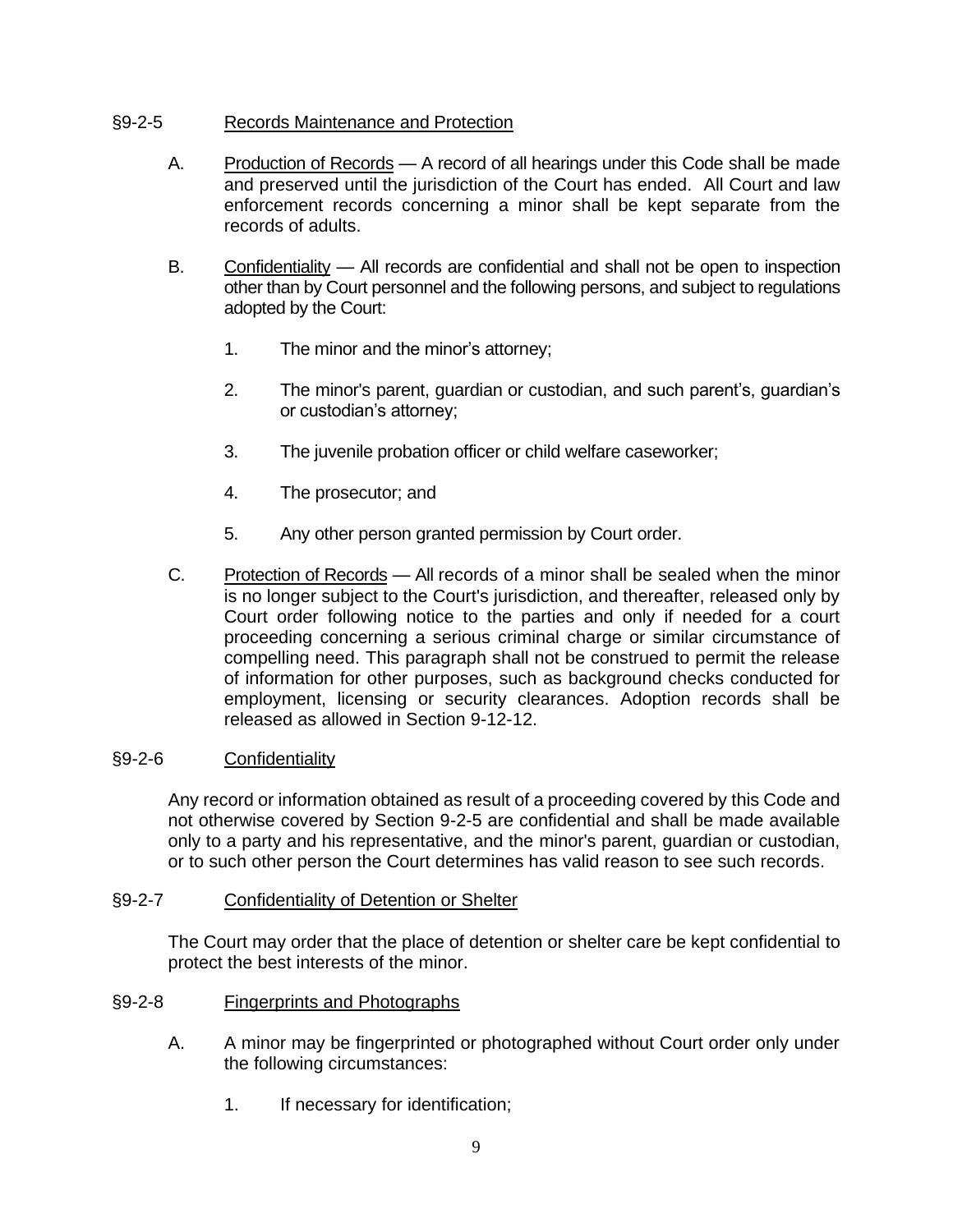- 2. To compare to fingerprints found during an investigation, provided that a law enforcement officer has reasonable cause to believe the fingerprints are those of the minor; or
- 3. If there is reasonable cause to believe the minor has been subjected to abuse or neglect.
- B. Copies of the fingerprints and photographs shall be immediately destroyed if the minor is not referred to the Court, unless needed for a criminal investigation.

## **CHAPTER 3. ZUNI SOCIAL SERVICES**

- §9-3-1 Authority and Responsibility
	- A. General Authority The Zuni Social Services Department is the Tribal department authorized to license foster homes, conduct investigations of child abuse and neglect, provide services to families and children pursuant to funding conditions with the Bureau of Indian Affairs and other funding agencies, implement procedures and regulations, subject to Tribal Council approval, to carry out the provisions of this Code, and perform all duties delegated in this Code.
	- B. Cooperation and Grants **–** The Department is authorized to cooperate fully with any federal, state, tribal, public, or private agency in order to participate in any foster care, shelter care, treatment, or training program(s) and to receive grants-in-aid to carry out the purposes of this Code.
	- C. Management The Department shall be managed by a director who shall have overall authority to manage the Department's budget, supervise all functions of the Department, recommend the hiring and termination of Department employees pursuant to Tribal personnel policies, and ensure that Department regulations and procedures are current and in effect. The director shall be appointed pursuant to Tribal personnel policies and possess a professional background in social work and child welfare services. The director shall report to the Tribal Administrator.
	- D. Oversight For effective oversight and administration, the Department Director and Tribal Administrator shall have access to records and information which is protected from disclosure under this Code, provided such access complies with the standards of this Code.

#### §9-3-2 Delivery of Services

Zuni Social Services provides services to all children and families who are subject to the jurisdiction of the Children's Court. Such services shall include all duties and functions related to Title IVA, Title IVB, Title IVD and Title IVE programs or plans which are in effect or which may be implemented in the future.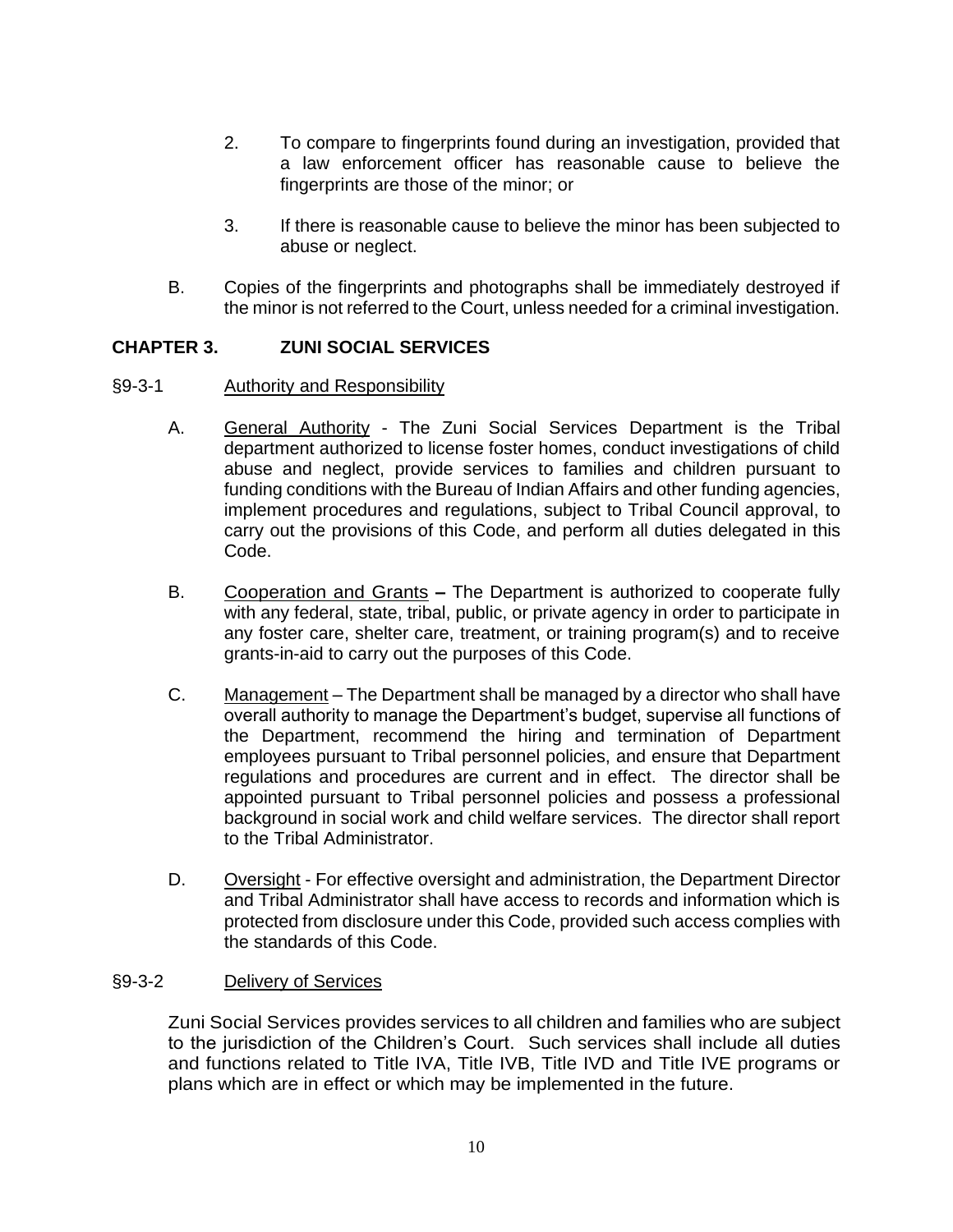#### §9-3-3 Indian Child Welfare Act Cases

- A. ICWA Contact The Department shall serve as the point of contact for the Tribe for service of ICWA notices issued by any court.
- B. Monitoring and Intervention The Department shall monitor and, in its discretion, intervene in proceedings in other jurisdictions for which it has received notice or knowledge involving children enrolled or eligible for enrollment in the Tribe.
- C. Transfer of Jurisdiction Subject to Tribal consultation under such conditions as the Tribe may establish, and the standards of this Code for the best interests of the child, the Department may petition the court of another jurisdiction to transfer a case to the Children's Court, subject to the Court's right of declination of such transfer, and the provisions of Section 9-4-7.

#### §9-3-4 Management Systems

The Department will adopt operating procedures, subject to Tribal Council approval, and maintain in effect management systems which will do the following:

- A. Develop, organize, implement, administer, and coordinate various services on the Zuni Reservation.
- B. Provide delivery of quality services in accordance to Department Standard Operating Procedures.
- C. Ensure that Department services and operations are in compliance with and updated to maintain compliance with the laws and established regulations of the Pueblo of Zuni, and as applicable, the federal and state government.
- D. Coordinate services with Zuni Indian Health Services, Zuni Recovery Center, and other tribal, federal and/or state programs.
- E. Provide prevention services to other providers such as Zuni Recovery Center, public schools, etc.
- F. Monitor and evaluate Department programs on a periodic basis.
- G. Develop and recommend policy changes, program plans, and budgets.
- H. Interpret and enforce policies and procedures as specified in the Zuni Social Services Standard Operating Procedures.
- I. Maintain a procedure for the appeal of Department administrative decisions and actions.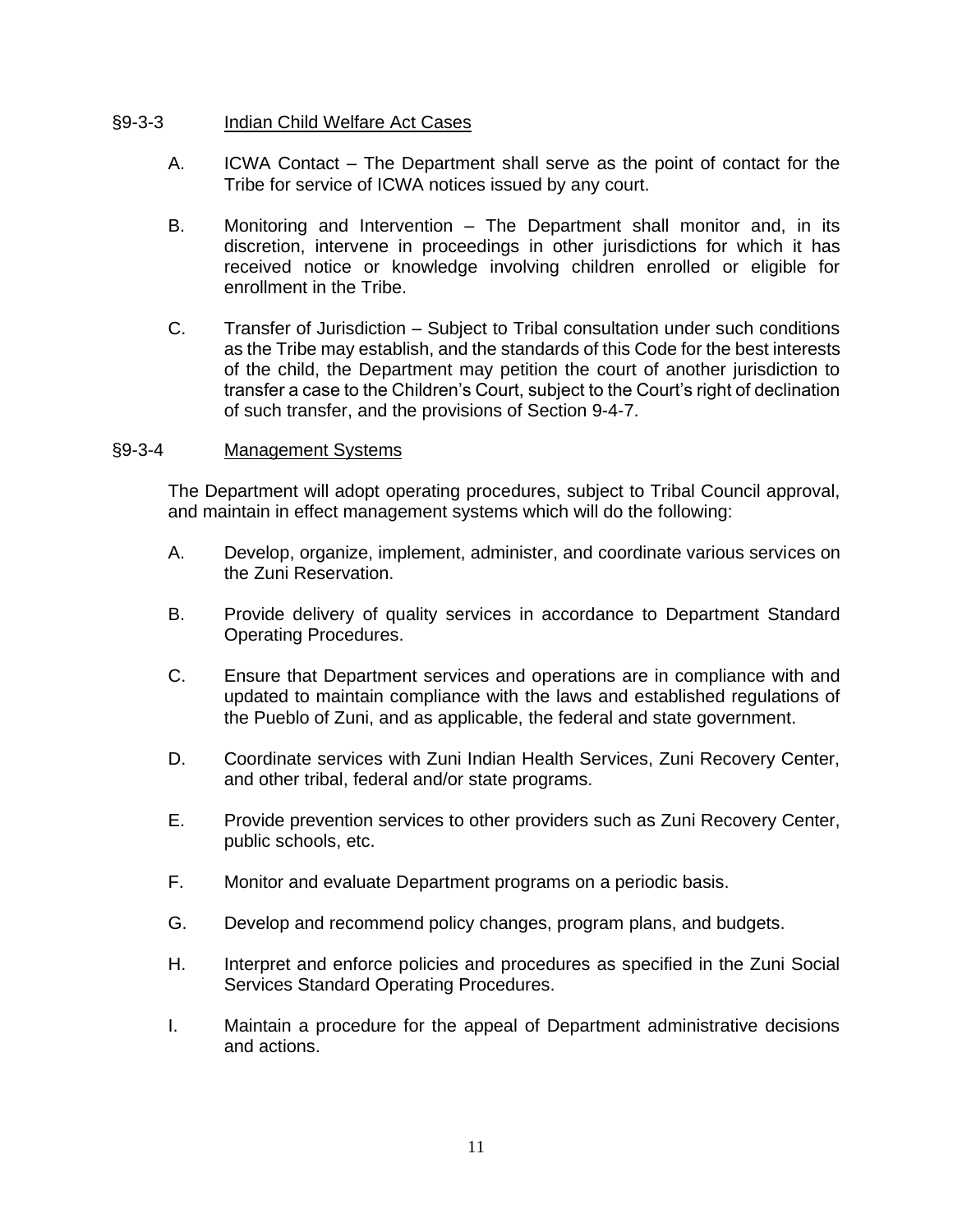J. Revise, modify, and update the Standard Operating Procedures to reflect and maintain compliance with Federal, State and Tribal regulation changes, as necessary.

#### §9-3-5 Compliance with Federal Laws

The Department shall comply with all applicable federal laws which govern the delivery of services, including the Preventing Sex Trafficking and Strengthening Families Act, Title IV-B, Title I-E of the Social Security Act, and applicable regulations of funding sources.

## **CHAPTER 4. CHILDREN'S COURT**

#### §9-4-1 Children's Court, Establishment and Jurisdiction

- A. Original Jurisdiction There is hereby established the Zuni Tribe Children's Court. Except as may otherwise be provided in this Code, the Children's Court has original jurisdiction over all proceedings brought under the Zuni Children's Code, and any other proceeding for the commitment of a minor, or the appointment of a guardian or custodian or similar arrangements for the care, custody, protection or best interests of a minor, whether or not arising from a proceeding under this Code.
- B. Concurrent Jurisdiction The Children's Court shall have concurrent jurisdiction over any minor who, within another jurisdiction, commits an act deemed illegal by the criminal laws of that jurisdiction provided that the minor is a resident of the Zuni Reservation or under the jurisdiction of the Court.
- C. Composition The Court shall include other forums for alternate dispute resolution and mediation under the supervision and authority of the Court.
- D. Appeals All final rulings and orders of the Court may be appealed to the Zuni Court of Appeals.

#### §9-4-2 Powers of the Children's Court

In addition to the powers and responsibilities under this Code, the Court shall have the following powers:

- A. Authority The Court shall hold and exercise all authority of the Tribal Court under the Constitution and laws of the Pueblo of Zuni for the purposes as established, defined and limited by this Code.
- B. Cooperation Cooperate with any federal, state, tribal, public, or private agency for foster care, shelter care, diversion, rehabilitation, or training programs, and with Tribal Council approval, to receive grants-in-aid and enter into agreements with agencies from other jurisdictions to carry out the purposes of this Title.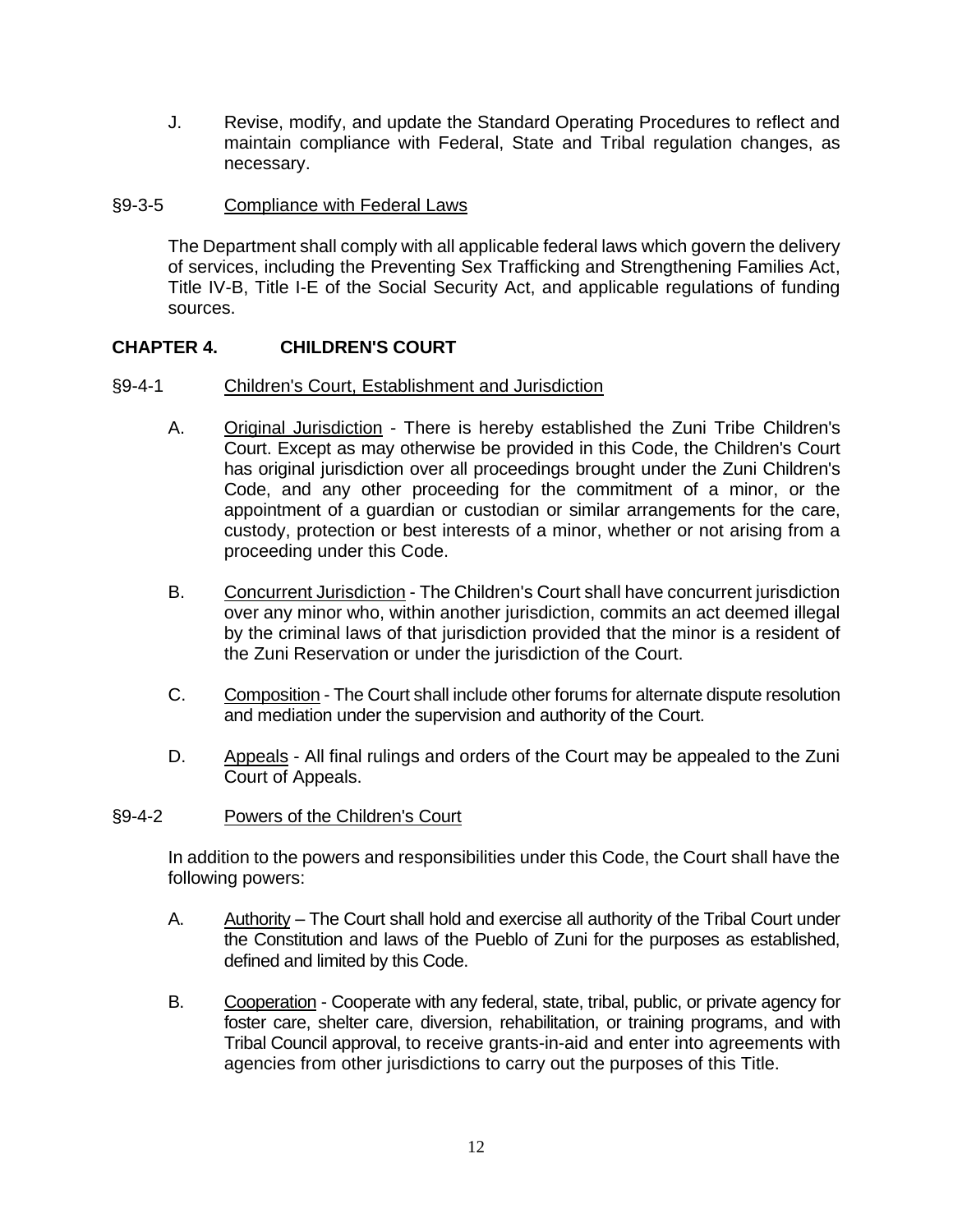- C. Social Services Utilize social service programs as may be furnished by the Tribe or other available federal or state program.
- D. Transfer from State Courts or Other Tribes Accept or decline transfers from any state or tribal court.
- E. Transfer to State Courts or Other Tribes Transfer cases to an appropriate state or other tribal court in which the Court determines there is a significant interest in the child.
- F. Zuni Judicial Code To exercise all powers of a Tribal Court as provided by the Zuni Tribal Code, Title I, Chapter 3.
- §9-4-3 Personnel in Court Proceedings
	- A. Judges The Court shall consist of one or more judges appointed by the Tribal Council. The qualifications for appointment shall be as provided in the Tribal Code, Title I, Chapter 3.
	- B. Prosecutor The Tribe shall appoint a Children's Court Prosecutor to carry out the duties and responsibilities in this Code, as may be needed.
	- C. Juvenile Probation Officer
		- 1. Appointment and Duties The Court shall assign a Juvenile Probation Officer who shall make social summaries, reports and other investigations as the Court may direct, or as provided in this Code, keep written records of such investigations and reports, and perform the duties provided in this Code, and as may be assigned by the Court.
		- 2. Law Enforcement Authority The juvenile probation officer shall have the powers of a police officer for purposes designated in this Code, but shall refrain from exercising such powers except in urgent situations in which a regular police officer is not available.
	- D. Child Welfare Caseworker The Child Welfare Caseworker, designated by the Social Services Department, shall conduct investigations and make reports to the Court, and perform other duties under this Code for a minor-in-need-ofcare.
	- E. Public Defender An attorney or advocate hired to defend a minor or the minor's parent or guardian in a proceeding under this Code.
	- F. Clerk The Clerk of the Tribal Court or designee shall act as Children's Court Clerk and keep a record of the Court proceedings, issue all processes and notices required herein, and perform such other duties as may be assigned.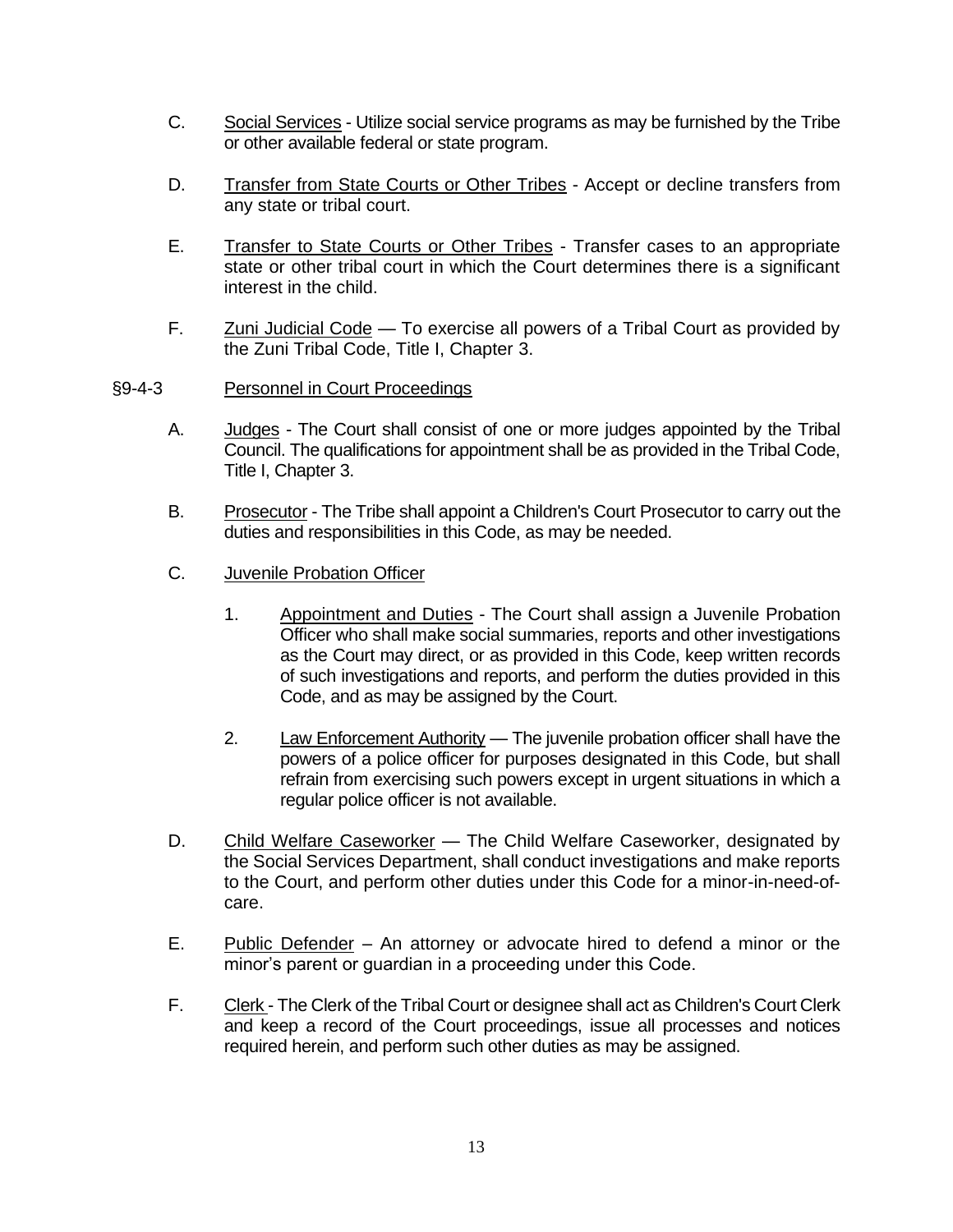G. CASA/GAL — The Court may authorize activities in a proceeding of a CASA (Court Appointed Special Advocate), or a GAL (Guardian Ad Litem) pursuant to funding and guidelines authorized by the Tribe.

#### §9-4-4 Adults

- A. Parental Responsibility
	- 1. Parent as Party The parent of an alleged juvenile offender or minor-inneed-of-care may be made a party.
	- 2. Dispositions The Court may order the parent to:
		- a. Submit to counseling or education;
		- b. Participate in any probation or other program ordered by the Court; or
		- c. Participate in any treatment or counseling program ordered for the minor.
	- 3. Restitution, Fines and Costs The parent is not liable for any fine his child may be ordered to pay; however, the Court may hold the parent liable for restitution and court costs, in whole or in part.
	- 4. Cost of Support The Court shall order the parent to pay the reasonable cost or part of the cost of support and treatment of the child that the parent is able to pay if the child is found to be a minor-in-need-of-care or a juvenile offender.
	- 5. The Court may assign public assistance, social security and child support payments received for the child's benefit to the Social Services Department for the custodian's use.
- B. Other Adults The Court shall join as a party any adult necessary for proper disposition of a case heard pursuant to this Code.

#### §9-4-5 Retention of Jurisdiction

Jurisdiction over a child shall continue until the child becomes 18 years of age, unless such jurisdiction is terminated prior thereto, provided that the Court shall maintain jurisdiction over a person who becomes 18 years of age for up to one year from events which occurred prior to the person's 18th birthday.

#### §9-4-6 Enforcement of Foreign Judgments and Orders

The Court will enforce the orders of state or other tribal courts pursuant to rules of court then in effect.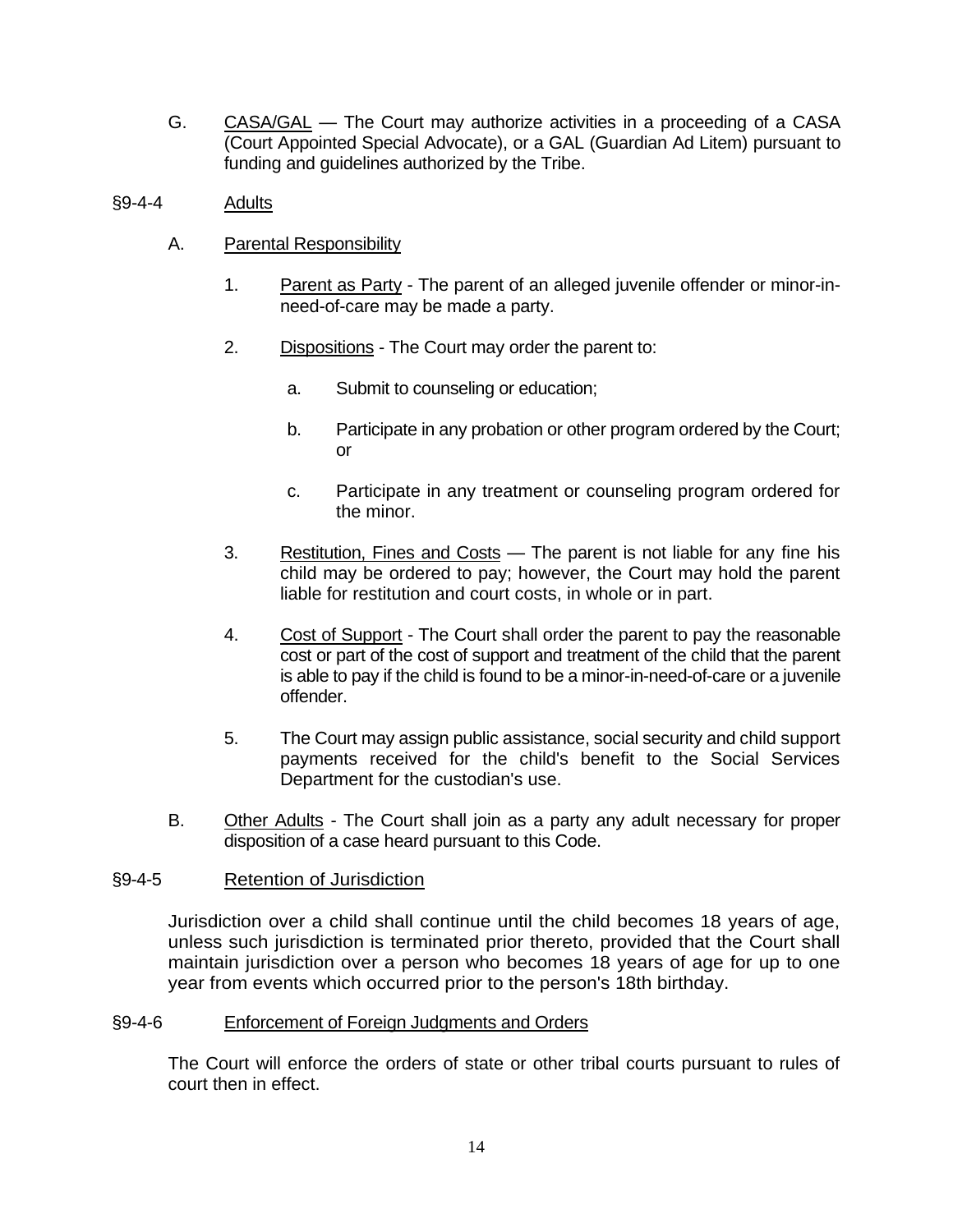### §9-4-7 Transfer of Indian Child Welfare Act Cases

Notwithstanding any other provision of this Code, the Court shall exercise the following authority over Indian Child Welfare Act cases:

- A. Transfers from Other Jurisdictions Upon receipt and consideration of a written request, the Court may accept the transfer of a case from another jurisdiction, subject to the limits of the Court's jurisdiction, and after finding that such transfer serves the best interest of the child. A court transferring a case to the Tribe's jurisdiction shall transmit all case records or certified copies thereof, pertaining to the case. The Court shall proceed with the case as if a petition had been originally filed in the Court. Except as otherwise ordered by the Court, matters adjudicated in the transferring court prior to transfer shall not be readjudicated in the Court.
- B. Transfers to Other Jurisdictions Upon receipt and consideration of a written motion from a party, the Court is authorized to transfer a case arising or proceeding within its jurisdiction to the court of another jurisdiction, after finding that such transfer services the best interest of the child. Upon entering an order transferring a case as provided in this Section, the Court shall serve a certified copy of the Order of Transfer and case file to the court clerk of the receiving jurisdiction. The Court may retain physical custody of the child pending an order or notice of acceptance from the receiving jurisdiction, and upon receiving such order on notice, may close the case file and dismiss the case subject to any necessary order for the protection of the child until completion of physical transfer to the receiving jurisdiction.

#### §9-4-8 Investigations and Reports

The Court may require that an investigation be made and a written report be submitted to the Court in all cases, except civil traffic, fish and game, and boating cases. Reports for juvenile offenders shall be submitted to the Court for dispositional purposes after an adjudication finding the minor committed the alleged acts. Reports may be received in evidence, but the Court may require that the person who prepared the report to appear as a witness, if reasonably available.

#### §9-4-9 Medical Examinations

The Court may order medical, forensic, psychological, and/or substance abuse examination for a minor or other party if relevant to the issues.

#### **CHAPTER 5. PROCEDURES**

#### §9-5-1 Rules of Procedure

The Chief Judge, with Tribal Council approval, may adopt rules of procedure for the conduct of the Children's Court.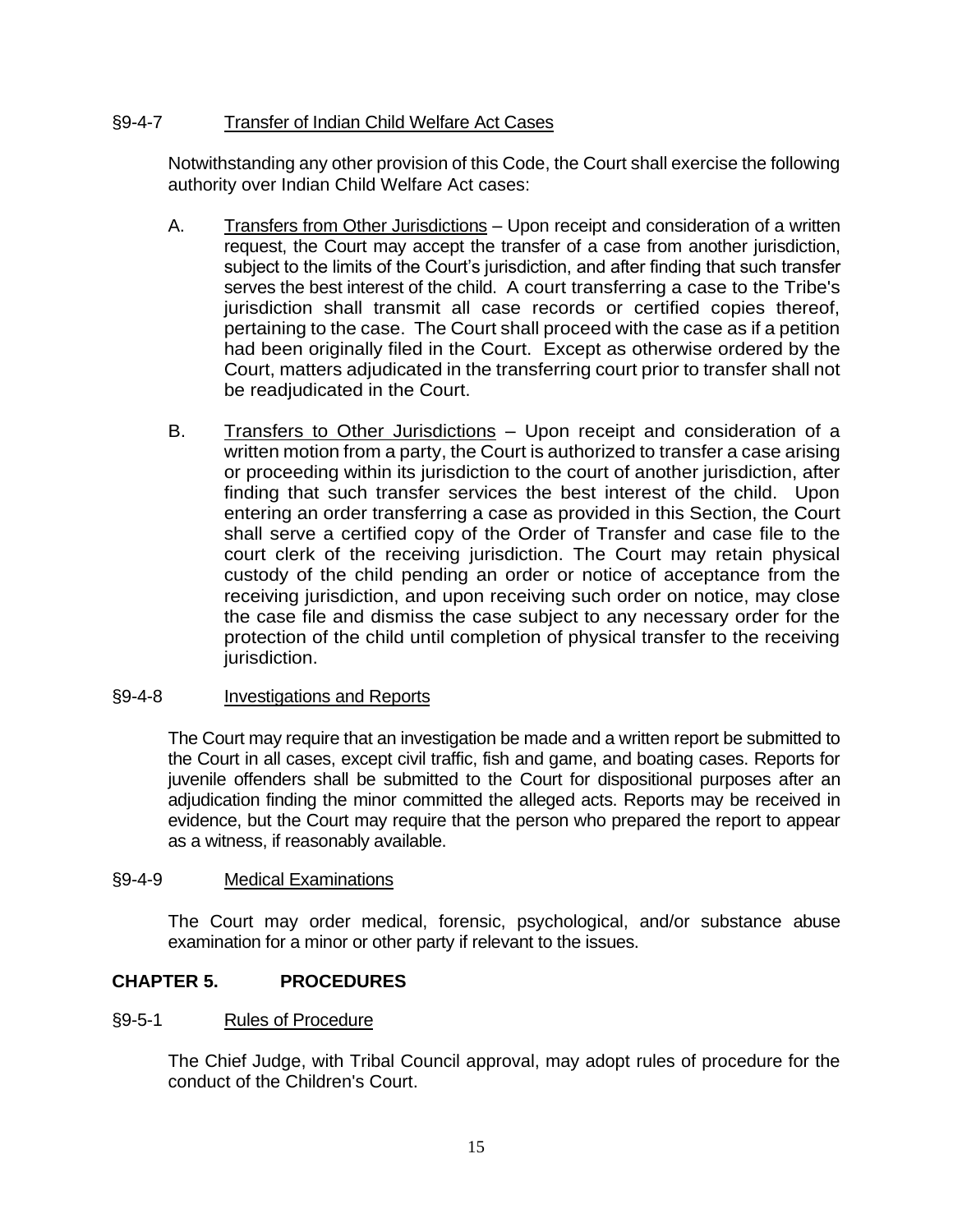#### §9-5-2 Commencement of Action

- A. Petition Except as otherwise provided in this Code, proceedings are begun by petition.
- B. Exceptions to Petition No petition is needed to commence an action for civil traffic, boating, or fish and game cases.
- §9-5-3 Petition
	- A. Content A petition shall be entitled, "In the Matter of \_\_\_\_\_\_\_, a Minor," and shall set forth:
		- 1. The minor's name, birth date and residence;
		- 2. The name and residence of the minor's parent, guardian or custodian;
		- 3. The section of this Code which gives the Court jurisdiction;
		- 4. Where applicable, the section of the Criminal Code which the minor is alleged to have violated;
		- 5. If the minor is in custody, the place and time of custody; and
		- 6. A concise statement of facts.
	- B. Preparation The statements in the petition may be made upon information and belief and the petition shall be verified and signed.

#### §9-5-4 Summons

- A. When Required After a petition is filed and after such further investigation as the Court may direct, the Court shall issue a summons. No summons is required for any person who appears voluntarily or who files a written waiver of service with the Court Clerk at or prior to the hearing.
- B. Content The summons shall contain the name of the Court, the title of the proceedings, and, except for a published summons, a brief summary of the allegations in the petition. A published summons shall simply state that a proceeding concerning the child is pending in the Court.
- C. Who to Receive The summons shall be served on all parties and the person(s) having physical custody of the child requiring them to appear personally and bring the child before the Court at the time and place stated. If the person summoned is not the parent or guardian of the child, then a summons shall also be served on the parent or guardian, notifying them of the case and the time and place for the hearing. No summons is needed for a parent whose parental rights have been severed.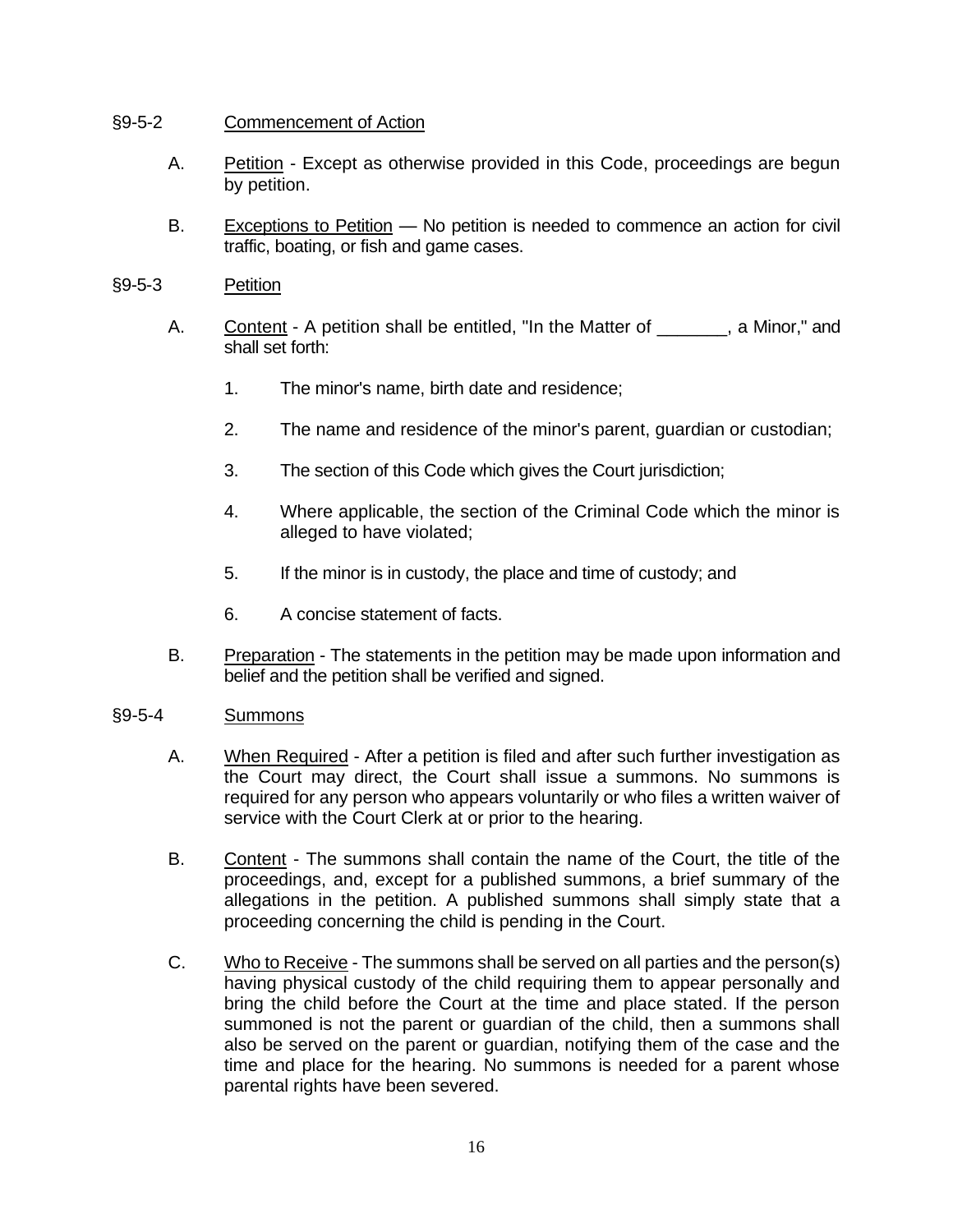## §9-5-5 Manner of Service of Court Orders

- A. Who Serves Court Orders Service of summons, subpoena or other Court order shall be made by Tribal Police officer, court bailiff; or other peace officer, or suitable person selected by the Court.
- B. Place of Service Service of summons, subpoena or other court order may be made by delivering a copy to the person summoned or subpoenaed; provided, however, that parents who live in the same home may both be served personally by delivering to either parent copies of the summons, one copy for each parent.
- C. Service by Mail If the Court is satisfied that personal service is impractical, it may order service by registered mail, return receipt requested, to be signed by the addressee only, to be addressed to the last known address of the person. Service shall be complete upon return to the Court of the signed receipt.
- D. Service by Publication If the address or whereabouts of a person to be served cannot be ascertained by diligent inquiry, service may be completed by publishing a summons in a newspaper having general circulation on the Reservation. The summons shall be published once a week for four successive weeks. Service shall be complete on the day of the last publication and proof of service shall be filed with the Court.
- §9-5-6 Service Time Requirement
	- A. Summons For service on the Reservation, service completed not less than five days before the time set in the summons shall be sufficient to confer jurisdiction. For service outside the Reservation, service completed not less than eight days before the time set in the summons shall be sufficient to confer jurisdiction.
	- B. Subpoenas and Other Court Orders Subpoenas and other court orders, including the subpoena of witnesses shall be served not less than 24 hours before the time set for hearing.
- §9-5-7 Warrants and Orders for Custody
	- A. Custodial Warrant The Court may issue a warrant directing that a minor be taken into custody upon a sworn written statement of facts showing probable cause to believe the minor is a juvenile offender and that custody is mandated under Section 9-7-3 C.
	- B. Emergency Custody Order The Court may issue an emergency custody order upon a sworn written statement of facts showing probable cause exists to believe a minor is a minor-in-need-of-care and in immediate danger from his surroundings. Under Title IV-E requirements, this is the initial order and must state that it is contrary to the welfare of the child the return home and to place care, control and placement authority with Zuni Trial Social Services.
	- C. Search Warrant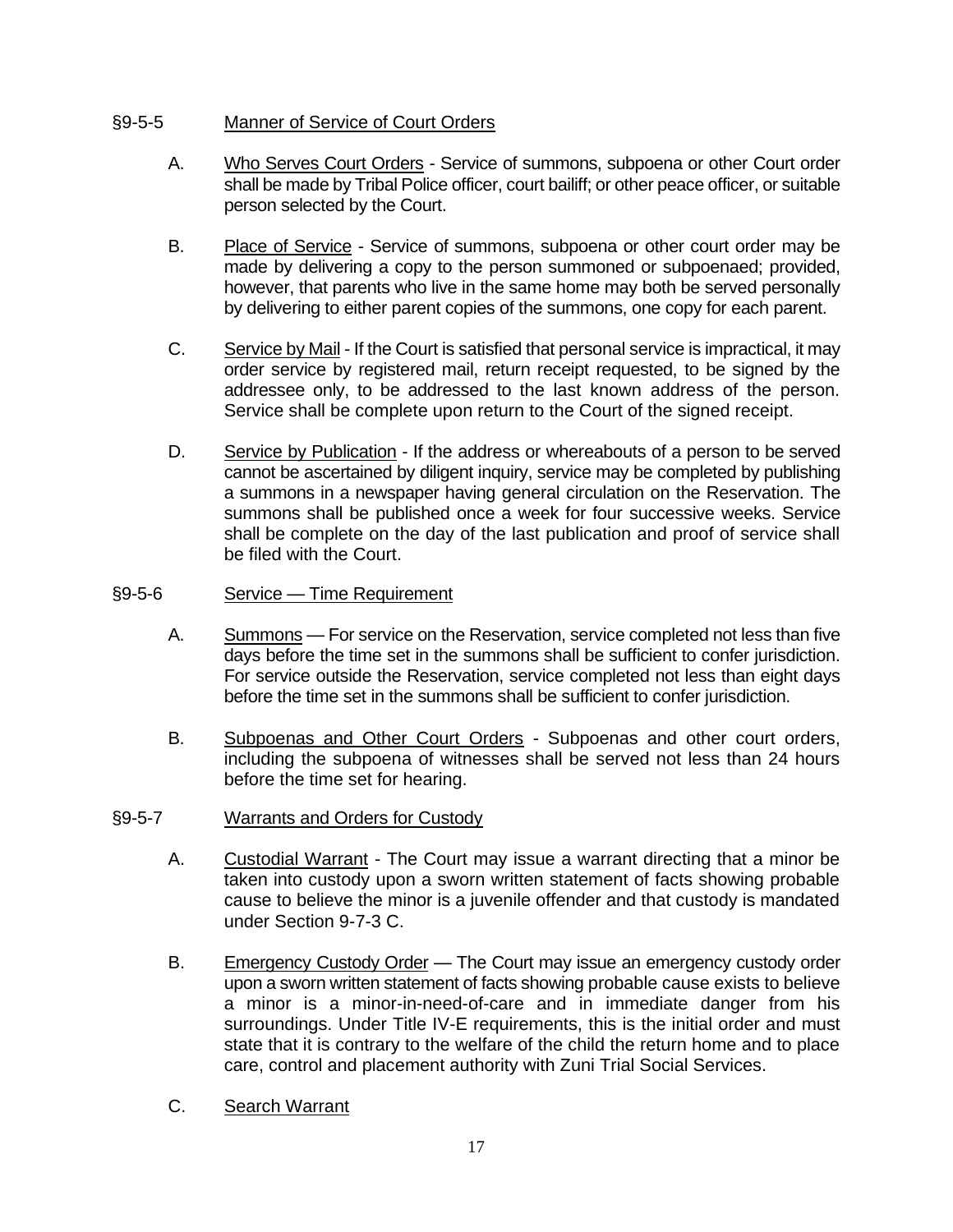- 1. The Court may issue a warrant authorizing a police officer to search for a minor if there is probable cause to believe the minor is within the Court's jurisdiction and a custodial warrant has been issued for the alleged juvenile offender, or an emergency custody order has been issued for a minor alleged to be a minor-in-need-of-care; or
- 2. The Court may issue a warrant authorizing a police officer to search for and seize property when probable cause has been established that the property would be material evidence in any proceeding.
- D. Bench Warrant The Court may issue a warrant for a person's arrest for contempt of court immediately upon the failure to appear in Court as ordered.

#### §9-5-8 Contempt of Court

The Court may hold a parent, guardian, adult, service provider, or any party in an action accountable for contempt of court after a hearing. The Court's contempt power is coextensive with the contempt power of the adult court and includes the power to jail a party for the deliberate refusal to comply with a lawful- order of the Court.

#### §9-5-9 Civil Proceedings

Children's cases are civil proceedings governed by the Rules of Civil Procedure, except as modified by this Code.

#### §9-5-10 Conduct of Hearings

- A. Private and Closed Hearings shall be separate from other proceedings and closed to the public, except for civil traffic, fish and game and boating violation hearings. Only the parties, their advocate, attorney, witnesses, victims, and other persons requested by the parties and approved by the Court may be present at the hearing.
- B. Informal, Non-Jury Hearing All hearings shall be without a jury and conducted in an informal manner so long as the rights under this Code of every person are protected.
- C. Alternative Measures This section shall not be interpreted to preclude the use of alternate dispute resolution measures and alternative forums as the Tribe may establish.

#### §9-5-11 Standard of Proof

The standard of proof for an adjudicatory hearing for a juvenile offender shall be beyond a reasonable doubt, the standard for an adjudicatory hearing for a minor-in-need-of-care shall be clear and convincing evidence, for all other matters, unless otherwise provided, the standard shall be a preponderance of the evidence.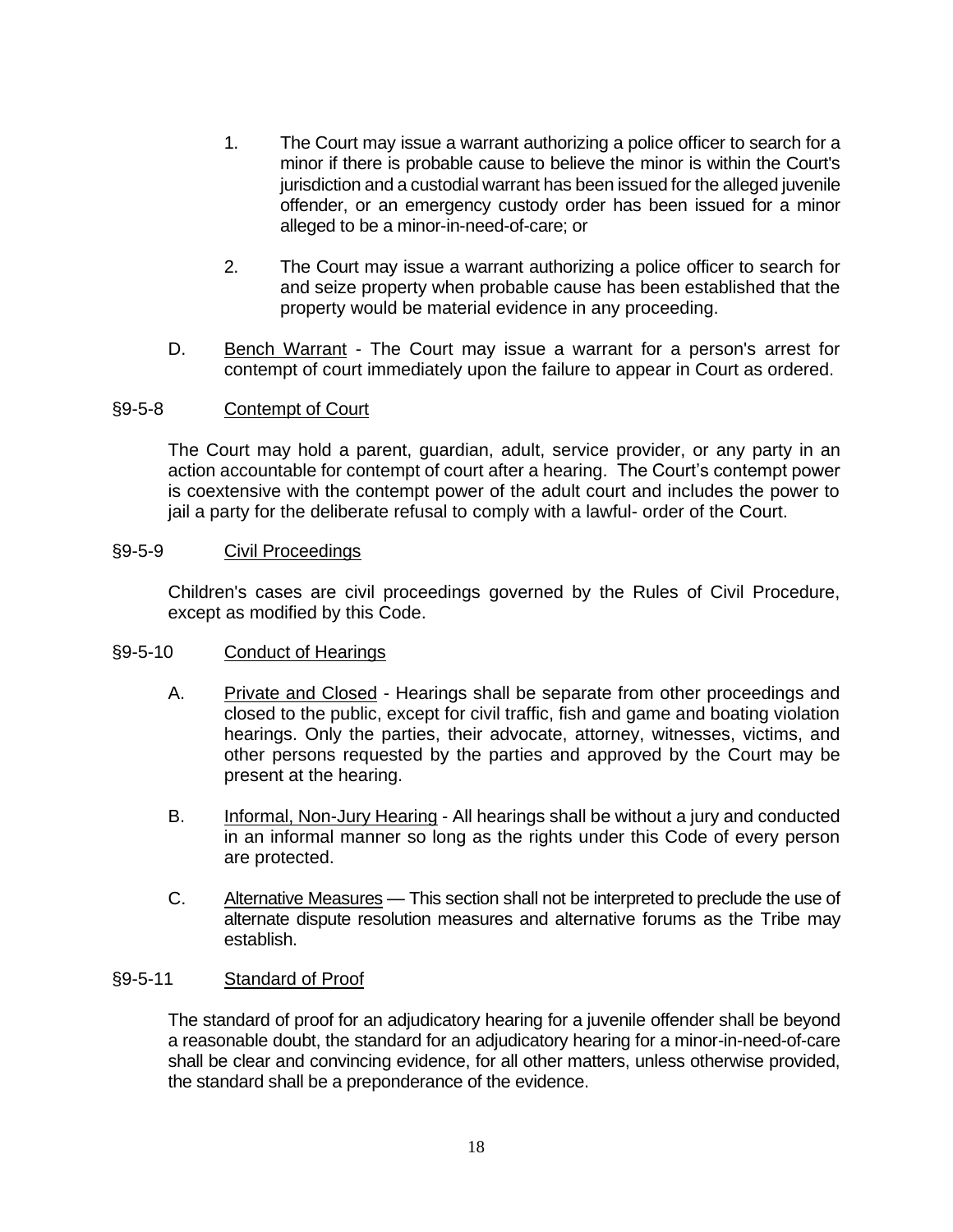#### §9-5-12 Consolidation

When more than one child is involved in a matter the proceedings may be consolidated, except that separate hearings may be held for disposition.

#### §9-5-13 Amendment of Pleadings - Postponements

When it appears during a proceeding that the evidence alleges material facts not alleged in the petition, the Court may consider the additional matters raised by the evidence. In such event, the Court, on motion of a party or on its own motion, shall direct that the petition be amended to conform to the evidence. The Court shall grant such postponements as justice may require when a petition is amended.

#### §9-5-14 Special Rules of Procedure — Traffic, Fish and Game, Boating Laws

The Court may adopt special rules of procedure to govern proceedings involving violations of civil traffic, fish and game and boating laws.

#### §9-5-15 Presence of Child, Parent, Guardian, or Custodian

- A. If the minor's parent, guardian or custodian is not present at a hearing, the Court may recess for not more than twenty-four hours if it appears that efforts to obtain the presence of a parent, guardian, custodian, or extended family will be successful.
- B. The Court may excuse the presence of the child, or the child's parent or guardian at any stage of the proceedings when it is in the child's best interest. Lay counsel, attorney and guardian ad litem shall be permitted to continue to participate in a proceeding during the absence of the child, parent, guardian, or custodian. At the discretion of the Court, and for the best interest of the child, the Court may permit a child to testify by videotape, or take other steps necessary to protect the child in proceedings.

#### §9-5-16 Modification, Revocation or Extension of an Order

The Court may modify, revoke or extend an order at any time upon the motion of a party following a hearing.

#### §9-5-17 Judgment

The Court shall file a written judgment including the findings, decision and disposition within five days of the date of the disposition.

#### §9-5-18 Computation of Time

A. Computation — When calculating any period of time under this Code, the day of the event from which the period of time begins to run is not included. The last day of the period so computed is included, unless it is a Saturday, Sunday or court holiday in which case the last day is the next business day. When the period of time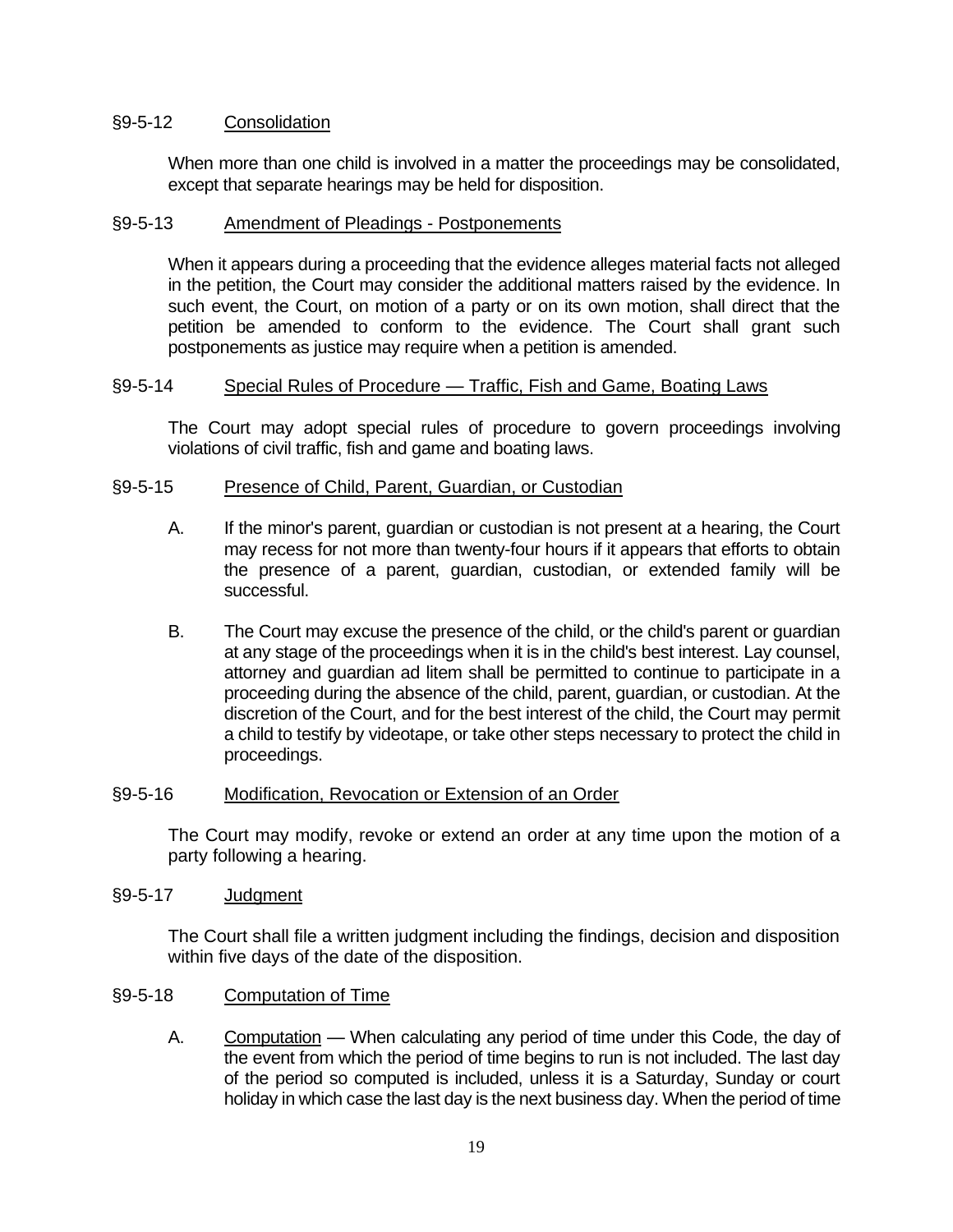prescribed is less than seven days, including any time period prescribed in hours, intermediate Saturdays, Sundays, and court holidays shall be excluded in the calculation. Notwithstanding the foregoing, when a minor is taken into custody, if the last day under the time period for notification to the minor's parent, guardian or custodian falls on a weekend or legal holiday, the notification shall be made on that actual day, not the following business day.

B. Failure to Comply with Time Limits - Failure to comply with time limits is not grounds to dismiss an action, grant a new hearing or vacate or modify a judgment or order unless Court rules expressly provide otherwise, or refusal to take such action appears to the Court to work a substantial injustice.

### §9-5-19 Guardian Ad Litem/CASA

The Court may appoint a guardian ad litem or CASA for a minor at any stage of a proceeding if the minor has no parent, guardian or custodian appearing on behalf of the minor, if the interest of the minor conflicts with the interest of parent, guardian or custodian, or when it appears to the Court that the child's best interests warrant the appointment.

### **CHAPTER 6. PARTIES**

- §9-6-1 Parties; Intervention
	- A. In juvenile offender proceedings the child and the Tribe are parties. An adult may be made party pursuant to Section 9-4-4.
	- B. In minor-in-need-of-care proceedings the parties to the action are:
		- 1. The Tribe;
		- 2. The parents;
		- 3. The child alleged to be a minor-in-need-of-care; and
		- 4. Any party permitted by the Court to intervene in accordance with this section.
	- C. The following persons may be permitted to intervene in a minor-in-need-of-care proceeding under terms and conditions as the Court may presc**r**ibe:
		- 1. A foster parent with whom the child resides;
		- 2. An extended family member with whom the child resides;
		- 3. A custodian appointed by the Court;
		- 4. A stepparent with whom the child has resided;
		- 5. A person who wishes to become the child's adoptive parent or permanent guardian;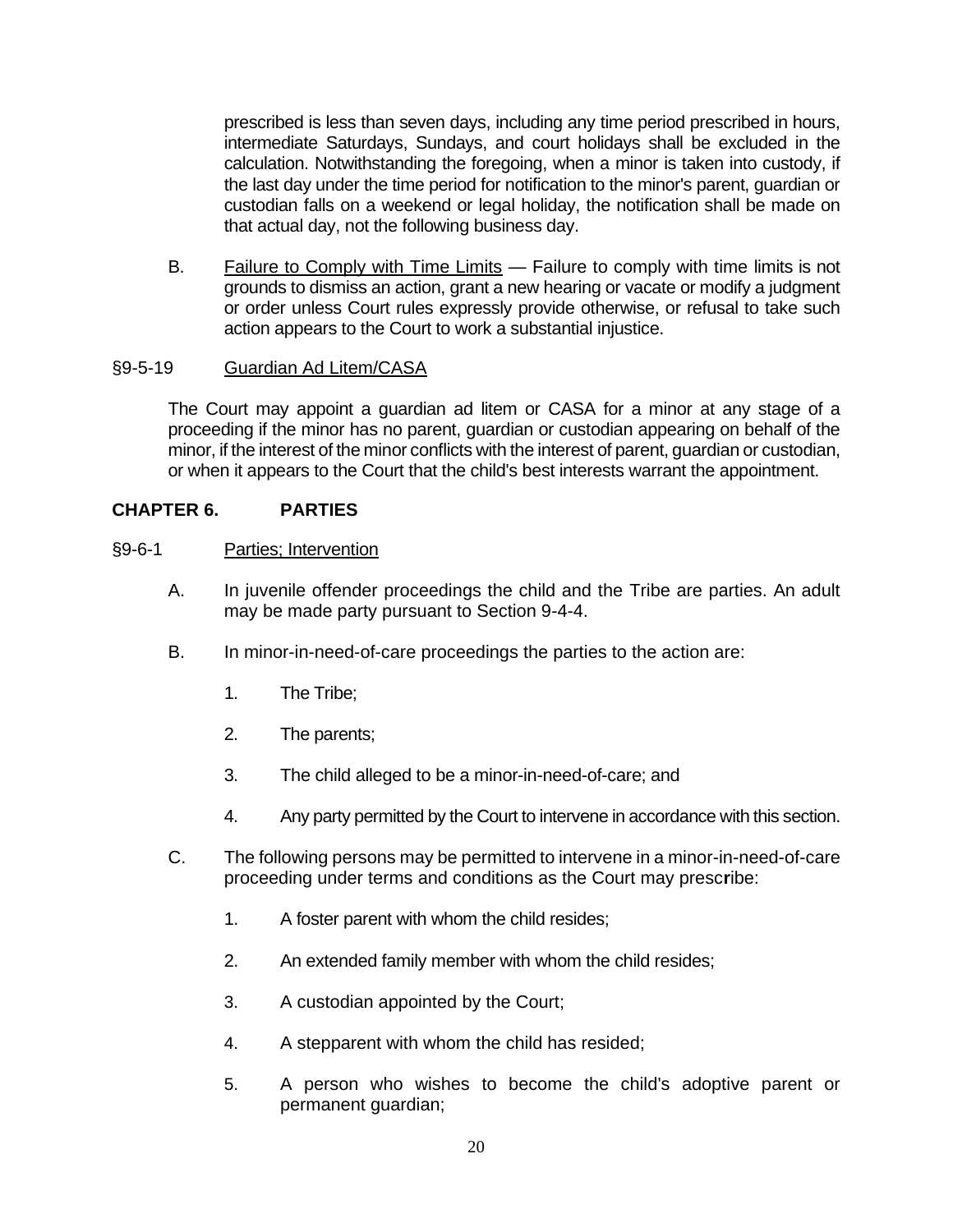- 6. Another Indian tribe in which the child may be enrolled or eligible for enrolment.
- D. In determining whether a person in Paragraph C may intervene, the Court shall consider the best interests of the child and whether intervention might unreasonably delay the proceedings.

#### §9-6-2 Right to Participate in Proceedings

Each party has the following rights in all proceedings:

- A. To be represented by an attorney or advocate at his own expense.
- B. To speak or testify at an appropriate stage of a proceeding.
- C. To subpoena witnesses and have witnesses testify on his behalf, and to crossexamine witnesses.
- D. To receive notice of all proceedings.
- E. To file an appeal as set out in this Code.

#### §9-6-3 Obligations to the Court

Any person who is made a party to a proceeding under this Code is subject to the Court's jurisdiction and contempt power. Nothing herein is deemed to alter or waive the sovereign immunity of the Tribe.

#### §9-6-4 Due Process Guaranteed

All provisions of this Code shall be interpreted and applied to provide due process of law to all parties.

#### §9-6-5 Notice

The Department shall provide the parents and foster parents or guardians of a child and any pre-adoptive parent or relative providing care for the child with timely notice of and a right to be heard in any proceeding to be held with respect to the child during the time the child is in the care of such foster parent, pre-adoptive parent, or relative caregiver. Notice of and a right to be heard by itself does not entitle the caregiver to be a party to the proceeding.

#### **CHAPTER 7. JUVENILE OFFENDER PROVISIONS**

#### §9-7-1 Taking a Minor into Custody

A law enforcement officer may take a minor into custody if: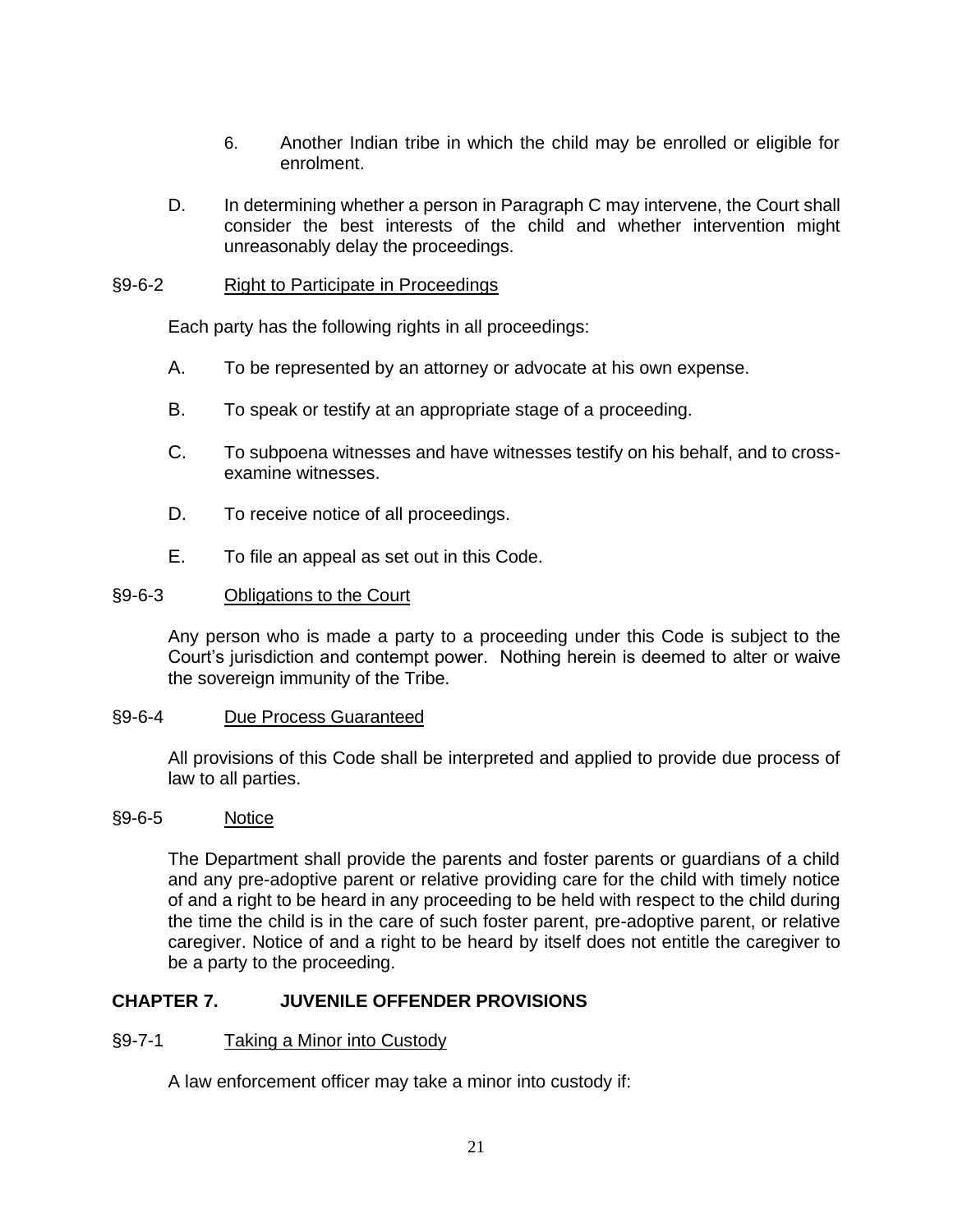- A. The officer has a reasonable belief that the minor has committed a delinquent act in his presence;
- B. A warrant has been issued for the minor; or
- C. The officer has a reasonable belief that a minor who is subject to the Court's jurisdiction is leaving the territorial jurisdiction of the Court.

### §9-7-2 Advisement of Rights

When taken into custody a minor shall be given the following warnings:

- A. The minor has a right to remain silent;
- B. Anything the minor says will be used against the minor in Court;
- C. The minor has a right to the presence of an attorney or other lay counsel at his own expense during questioning.

## §9-7-3 Release of Minor from Custody

- A. Law Enforcement Officer A law enforcement officer taking a minor into custody shall;
	- 1. Immediately release the minor to his parent, guardian or custodian and issue verbal counsel as appropriate; or
	- 2. Immediately deliver the minor to the juvenile probation officer or to detention or shelter care. If the minor is not delivered to the juvenile probation officer, the law enforcement officer shall immediately notify the juvenile probation officer of the custody and location of the minor.
- B. Juvenile Probation Officer The juvenile probation officer immediately upon notification or delivery of the minor shall review the need for detention or shelter care, and either:
	- 1. Release the minor to his parent, guardian or custodian, or
	- 2. If detention or shelter care is appropriate pursuant to this section, immediately notify the parent, guardian or custodian. The juvenile probation officer shall also advise the parent, guardian or custodian of the location of the custody, unless there are reasonable grounds to believe that disclosure of the location could jeopardize the minor's safety.
- C. Exception A minor may not be released from custody if:
	- 1. A court order forbids release;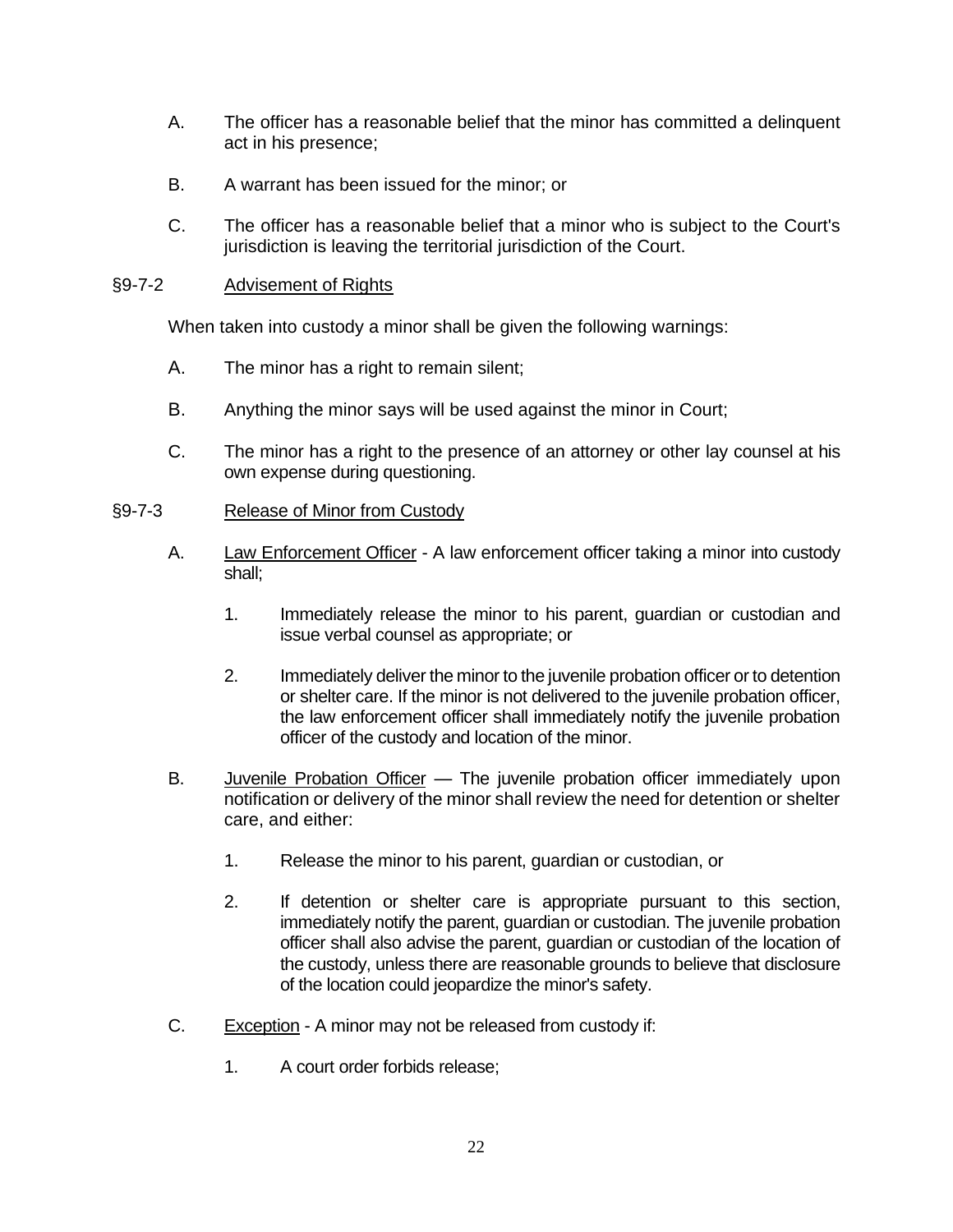- 2. It appears the minor is in immediate danger of physical harm, or is a danger to others;
- 3. The minor's parents, guardian, or custodian cannot be located; or
- 4. Reasonable cause exists to believe the minor will run away.
- D. Release The minor shall be released to his parent, guardian or custodian within 72 hours of the time taken into custody unless the Court orders the custody to continue.

## §9-7-4 Questioning of Minor in Custody

A minor in custody alleged to be a juvenile offender shall not be questioned except in the presence of his parent, guardian, custodian, attorney, or advocate except to determine identity and immediate needs, or except as permitted by Court order granted on an ex parte or emergency basis when warranted by compelling circumstances. A minor at least 16 years of age may select the person to be present during questioning.

### §9-7-5 Petition

- A. Filing The petition shall be filed within 24 hours of taking the minor into custody.
- B. Form and Content The petition shall be the form authorized pursuant to the order of the Tribal Court and contain the provisions required in Section 9-5-3.
- C. Review The juvenile probation officer shall review all petitions prior to filing.

#### §9-7-6 Preliminary Inquiry

- A. Purpose The preliminary inquiry shall be to determine whether probable cause exists to believe the minor committed the alleged act and whether detention or shelter care is necessary pending further proceedings. The parties may present testimony and if needed, the Court may continue the Preliminary Inquiry for a period of not more than ten days for an additional evidentiary hearing to determine the probable cause for the arrest.
- B. Time Limit
	- 1. Minor Held in Custody The preliminary inquiry shall be held within 72 hours of arrest of a minor held in custody. If a minor is released prior to 72 hours, the preliminary inquiry shall be held within 72 hours from the time of release.
	- 2. Minor Not Held in Custody If the minor was not held in custody, the preliminary inquiry shall be held within twenty-one days of the filing of a petition.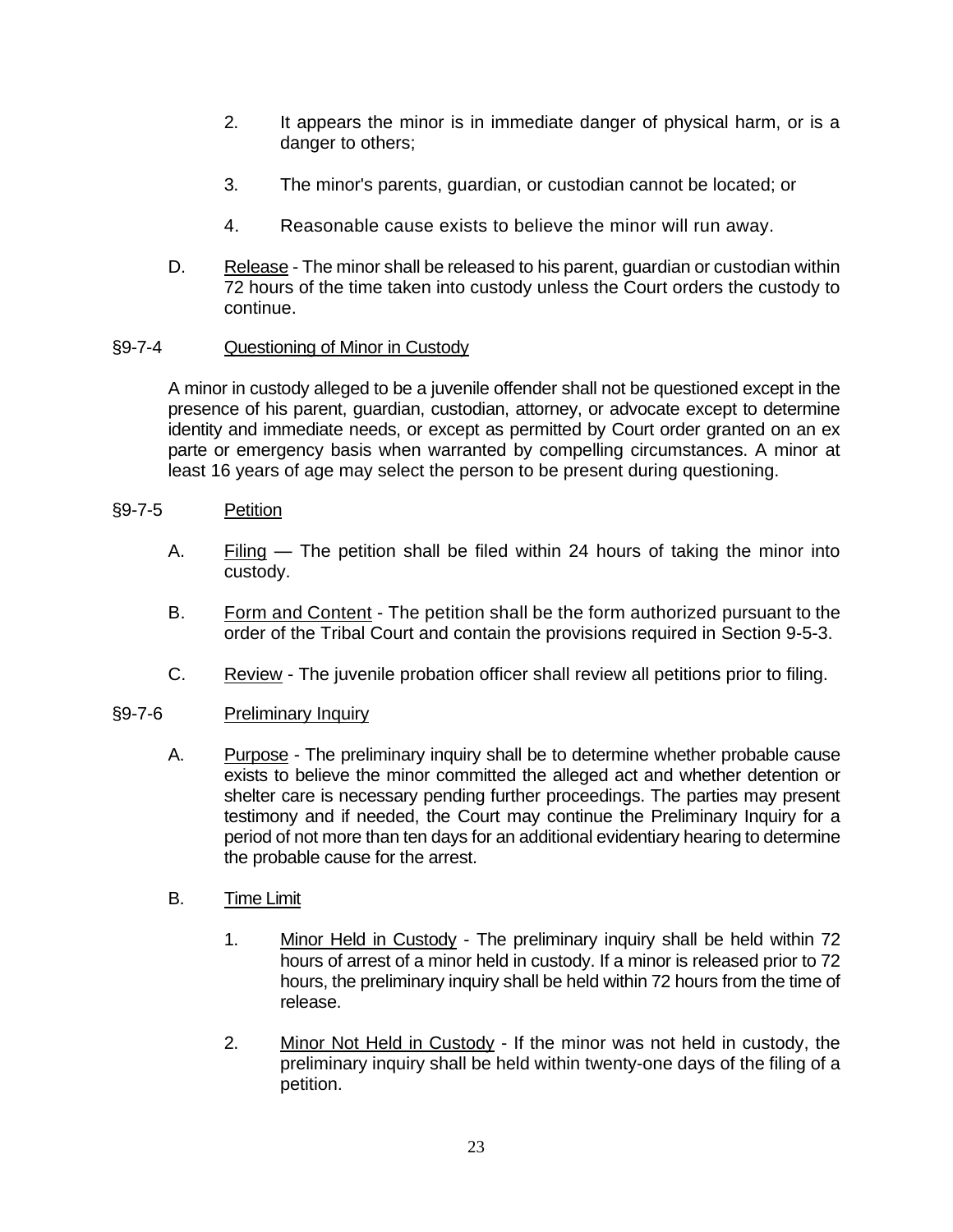- C. Juvenile Probation Officer Report The juvenile probation officer will report on the circumstances and the best interests of the minor and the Tribe. The juvenile probation officer may also recommend the appropriate steps or proceedings to resolve the matter.
- D. Determination of Probable Cause If the Court determines there is no probable cause to believe the minor committed the delinquent act, the petition shall be dismissed without prejudice and the minor released from custody. If the Court determines there is probable cause to believe the minor committed the delinquent act, the Court shall order mediation, adjudication, or other procedures, as provided in this Chapter.
- E. Plea and Disposition If the minor wishes to admit he committed the delinquent act, the Court may proceed to the dispositional hearing as allowed by this Code, but it must first determine that:
	- 1. The minor fully understands his rights under this Code;
	- 2. The minor fully understands the consequences of admitting he committed the delinquent act; and
	- 3. No facts have been not stated which would be a defense.

#### §9-7-7 Continuation of Detention or Shelter Care

- A. Placement Pending further hearing or mediation, the Court may order the minor held in detention or shelter care only if:
	- 1. The alleged act is serious enough to warrant continued detention or shelter care;
	- 2. There is reasonable cause to believe the minor will run away;
	- 3. There is reasonable cause to believe the minor is in immediate danger of harm, will commit harm to himself or others, or commit serious property damage; or
	- 4. It is found, with the consent of the parent(s), guardian, or custodian, that continued detention or shelter care is in the minor's best interest.
- B. Adult Detention An alleged juvenile offender who is sixteen years of age or older may be held in an adult detention facility only if:
	- 1. He is charged with an offense that would subject him to a jail sentence if he were an adult;
	- 2. No other adequate facility is available;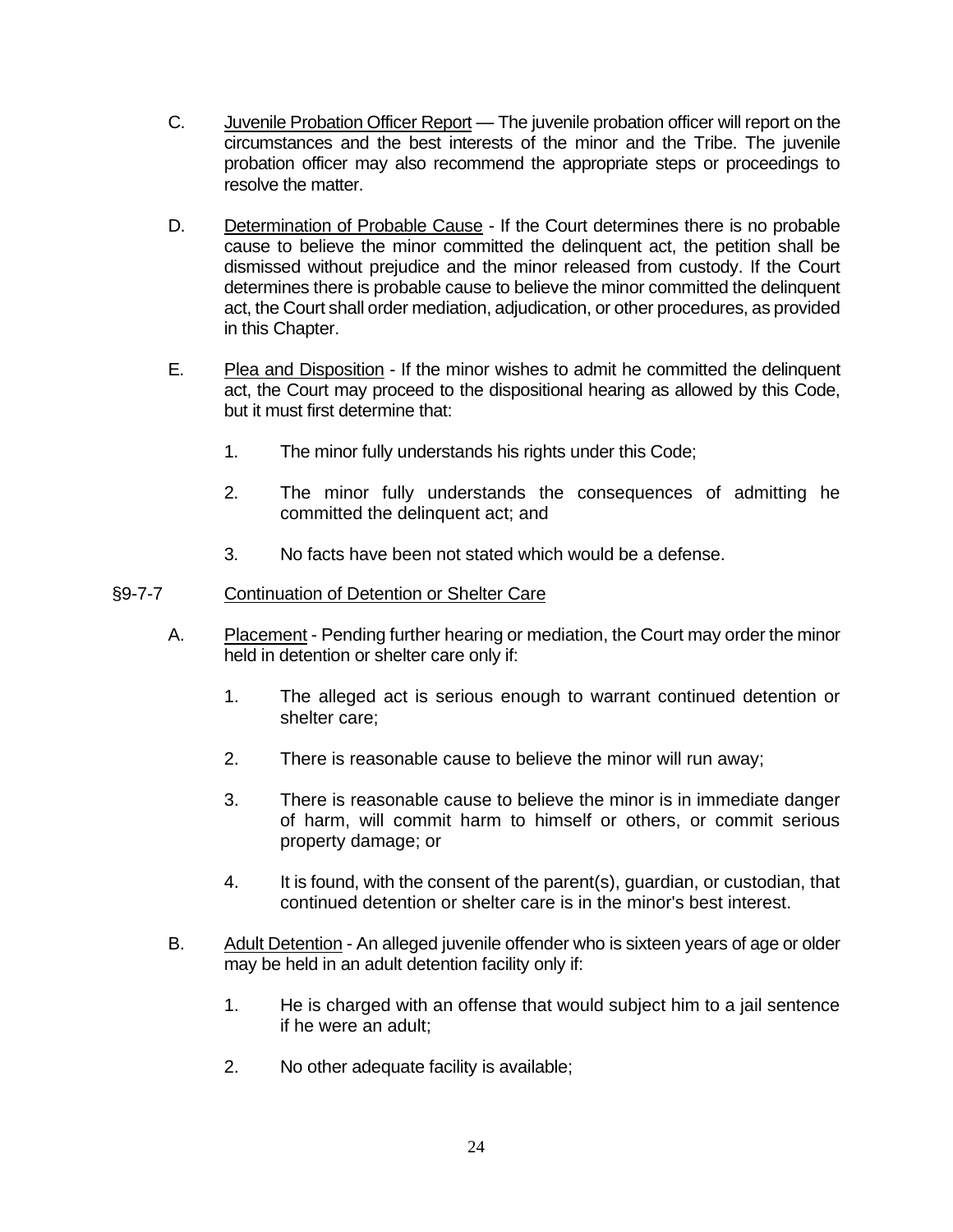- 3. Detention is in a cell separate from sight and sound of adults certified by the B.I.A. as safe for holding minors; and
- 4. Adequate supervision is provided twenty-four hours a day and the minor is regularly checked in person.

### §9-7-8 Pre-Adjudication Hearing

- A. Purpose The Court may schedule a pre-adjudication hearing before the adjudication to determine whether the parties are prepared and intend to proceed to adjudication or whether it is possible to resolve the remaining issues in a non-adversarial manner. A non-adversarial resolution may include a stipulation by the parties to the allegations and disposition, deferred adjudication, or other terms intended to resolve the issues in conformity with this Code.
- B. Procedure The Court may order the parties to participate in a settlement conference or mediation. If the parties advise the Court that the matter will proceed to adjudication, the Court shall confirm the time needed for trial, the scheduling of witnesses, whether disclosure has been completed, and address any other issues as may be raised by the parties.
- C. Outcome At the conclusion of the initial pre-adjudication hearing, the Court may enter an order approving the terms of an agreement of the parties, set the matter for an adjudication, or continue the pre-adjudication hearing.

#### §9-7-9 Hearing on the Petition (Adjudication)

- A. Time Limit A hearing on the petition shall be held within thirty (30) days after the Court's order at the preliminary inquiry, unless extended by order of the Court for good cause for a period of not more than an additional thirty (30) days.
- B. Purpose The Court shall conduct the hearing for the purpose of determining if a minor committed the alleged delinquent act.
- C. Disposition If the Court finds that the minor committed the delinquent act, the Court shall dispose of the matter in a manner least restrictive for the minor and consistent with the best interests of the minor and the Tribe as allowed in Section 9-7-12.
- D. Final Order A finding that the minor is a juvenile offender is a final order.

#### §9-7-10 Pre-Dispositional Report

- A. The Court may order the juvenile probation officer to prepare the report to the Court for the disposition of a juvenile offender, if needed. The report shall be filed at least two days before a dispositional hearing.
- B. The report shall contain a specific plan for the care of the minor, including recommendations regarding the minor's parents, guardian or custodian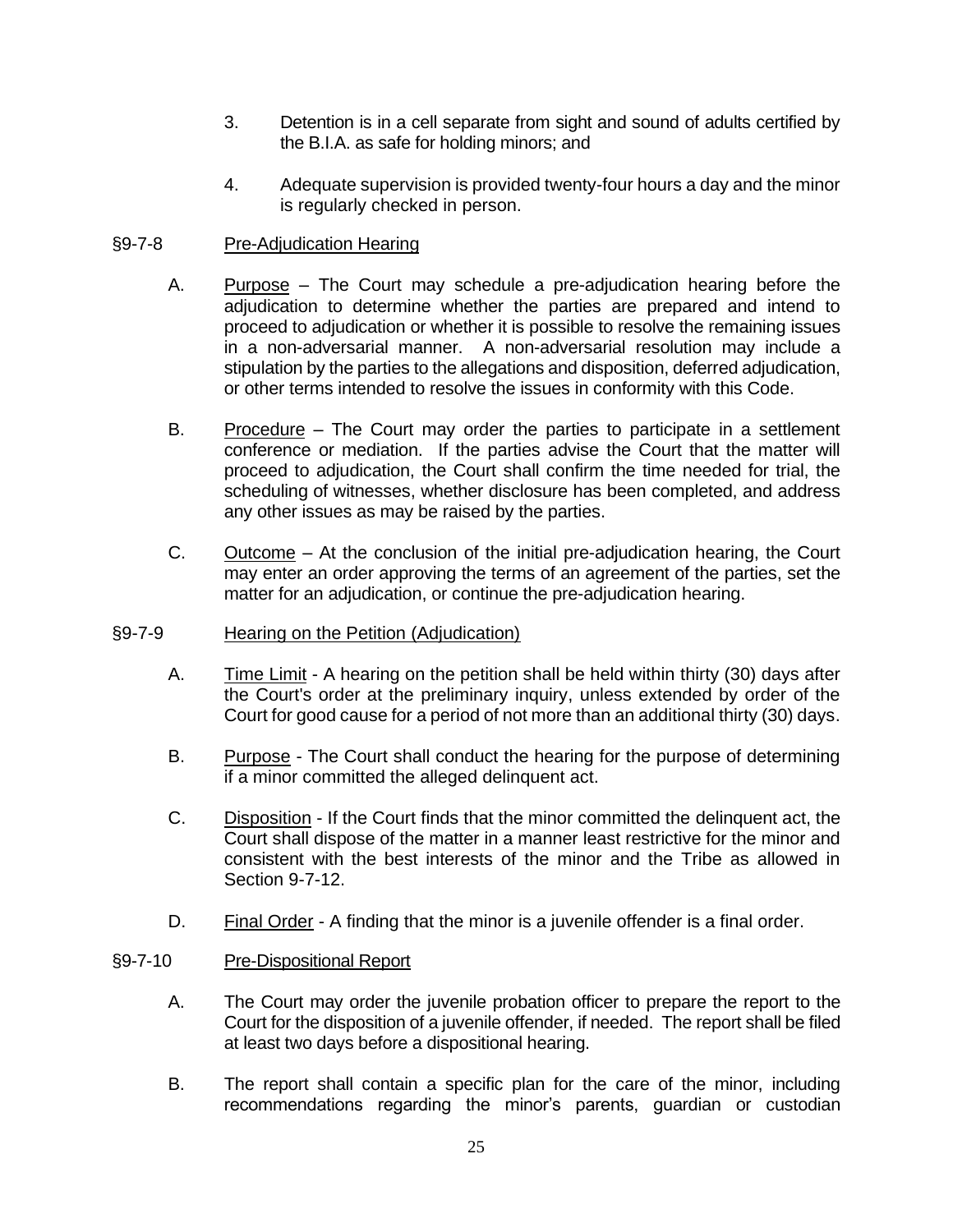calculated to resolve the problems presented in the petition. The report shall be limited to options which are the least restrictive to the minor and which promote a safe environment. The report shall cover home life, school attendance and requirements, a monitoring and support plan, and parent/guardian expectations. The report shall also contain conditions and expectations for the juvenile probation officer for the best interests of the child.

C. Copies of the report shall be provided to the minor, the parents, guardian or custodian and to other parties as soon as they are provided to the Court.

## §9-7-11 Dispositional Hearing

A dispositional hearing shall be held within five days of the adjudication, except that the Court may hold the dispositional hearing immediately after the adjudication if it would be in the best interest of the minor.

#### §9-7-12 Juvenile Offender - Dispositions

- A. The conditions the Court may set shall be designed to improve the condition or behavior of the child. Such conditions may include but are not limited to counseling, therapy, traditional healing, restriction on visits with one or both parents, payment of support or other necessary costs, attendance at school, participation in social, cultural or religious activities, volunteer or community service work, restrictions on associations, curfew, or any other dispositions as set out in this Code.
- B. The Court may make any or all of the following dispositions:
	- 1. Any disposition that is authorized for the disposition of a juvenile offender.
	- 2. Place the minor on probation, subject to conditions set by the Court.
	- 3. Place the minor in an institution, whether within or outside the Zuni Reservation.
	- 4. Place the minor in the tribal detention facility or other detention facility located outside the Zuni Reservation.
	- 5. Require the minor to make restitution in accordance with tribal custom; and/or
	- 6. In cases of violations of traffic laws, the Court may, in addition to any other disposition, restrain the child's driving privileges for a period of time the Court deems appropriate.

#### §9-7-13 Review of Disposition

A. Review — Dispositional orders are to be reviewed at the Court's discretion, but at least once every six months. On a monthly basis the juvenile probation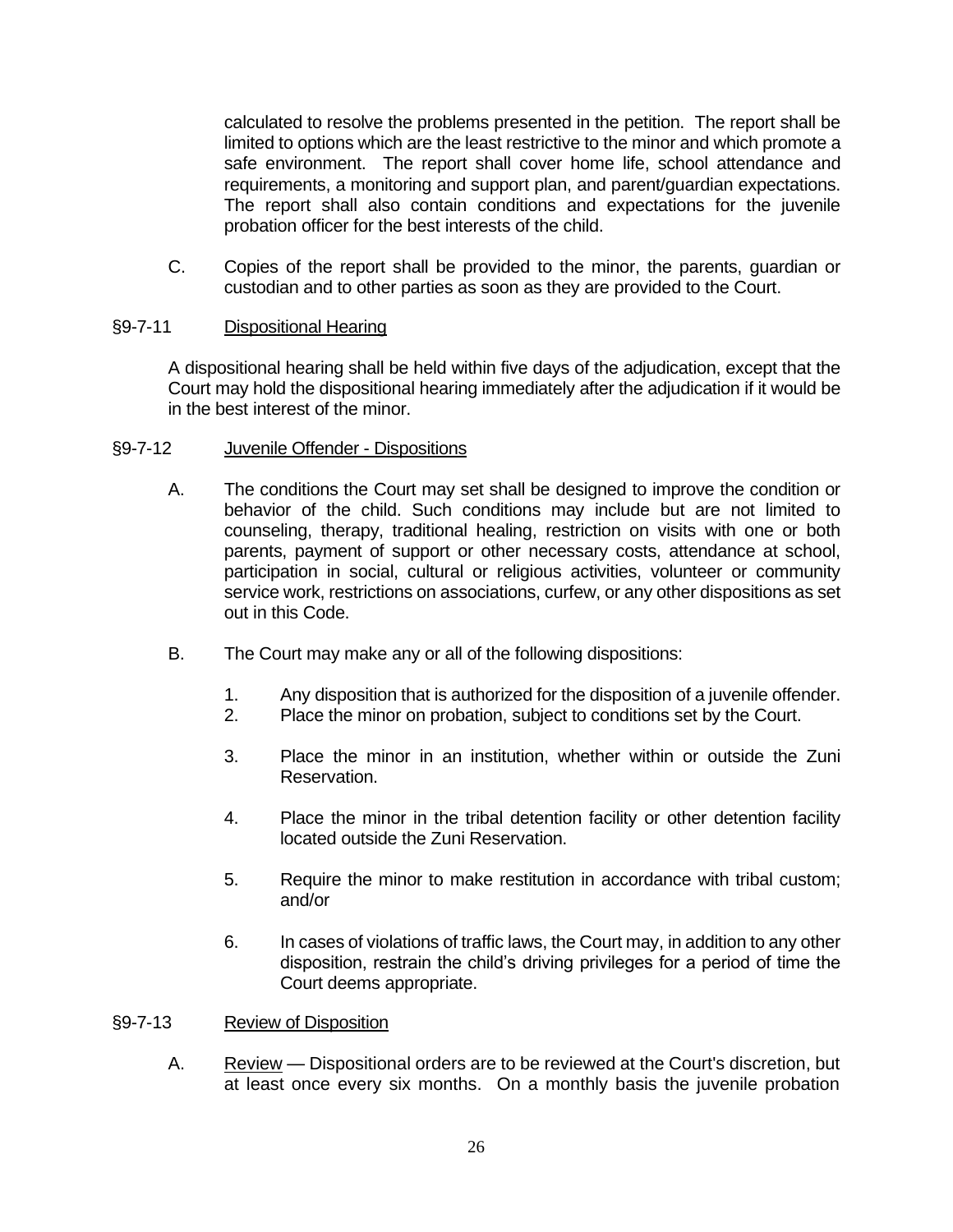officer shall review the status of each dispositional order for juvenile offenders and provide a report of each active case to the Court.

B. Discretionary Review — An interested party as recognized by the Court may request the Court for a review of disposition at any time. The granting of such a request is at the discretion of the Court.

#### §9-7-14 Transfer to Tribal Court of Alleged Juvenile Offender

- A. Petition The prosecutor may file a petition requesting the Court to transfer an alleged juvenile offender to the jurisdiction of Tribal Court if the minor is at least 16 years of age and is alleged to have committed an act, which if committed by an adult, would be a Class A offense under the Criminal Code or a felony under the laws of another jurisdiction.
- B. Hearing The Court shall conduct a hearing within ten days of filing to determine whether the matter should be transferred.
- C. Report The juvenile probation officer shall prepare and present a written report to the Court at least three days before the transfer hearing containing information on the alleged offense; and the minor's condition, as evidenced by his age, mental and physical condition; past record of offenses; and rehabilitation efforts. Within the same time limit, the prosecutor and other parties may also file written recommendations.
- D. Deciding Factors The following factors shall be considered by the Court in determining whether to transfer jurisdiction:
	- 1. The nature and seriousness of the offense, as set forth in the petition;
	- 2. The minor's emotional maturity, mental condition as indicated in the reports provided to the Court; and
	- 3. The past record of offenses and rehabilitation efforts.
- E. Standard of Proof and Findings The Court may transfer the matter to the Tribal Court if it finds by a preponderance of the evidence no reasonable prospect for rehabilitating the minor through resources available to the Court, and either of the following exists:
	- 1. The past offenses committed by the minor indicate a pattern of conduct constituting a substantial danger to the public; or
	- 2. The offense with which the minor is charged indicates conduct that constitutes substantial danger to the public.
- F. The Court's order is a final order for purposes of appeal.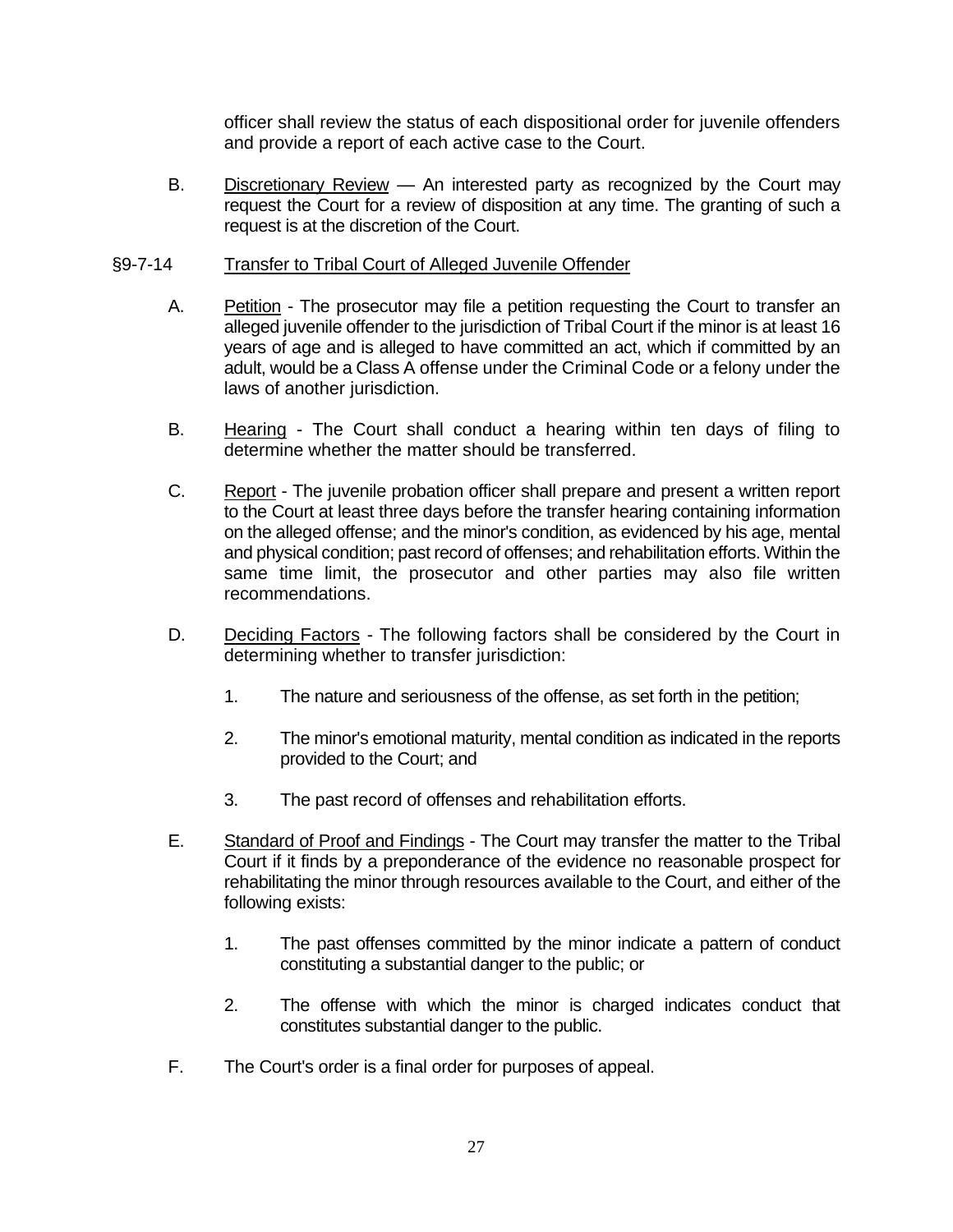- G. The Children's Court Judge may not preside over a case that has been transferred to the Tribal Court.
- §9-7-15 Probation Revocation Hearing
	- A. A minor who is alleged to have violated his terms of probation may be proceeded against in a probation revocation hearing. All procedures applicable to juvenile offender petitions shall be followed in a probation revocation proceeding.
	- B. If the Court finds a minor has violated probation terms it may:
		- 1. Extend the period of probation; or
		- 2. Make a disposition that would have been appropriate in the original disposition.

### **CHAPTER 8. MINOR-IN-NEED-OF-CARE PROVISIONS**

#### §9-8-1 Authority/Power to Remove

- A. A law enforcement officer or child welfare worker shall take a minor into custody if:
	- 1. He has a reasonable belief that the minor is a minor-in-need-of-care;
	- 2. He has a reasonable belief that the minor is in immediate danger in his home environment and that removal is necessary; or
	- 3. An emergency custody order has been issued for the minor.
- B. The Social Services Department shall be notified of the removal at the time the minor is taken into custody.

#### §9-8-2 Notice of Removal

The Social Services Department shall make all reasonable efforts to notify the child's parents, guardian, or custodian of the removal within twelve (12) hours of the time the removal occurred. Reasonable efforts shall include personal, telephonic, or written contacts at their residence, place of employment, or other location where the parent, guardian, or custodian is known to frequent with regularity. If the parent, guardian, or custodian cannot be found, notice shall be given to members of the extended family of the parent, guardian, or custodian and/or the extended family of the child.

- §9-8-3 Release of Minor From Custody
	- A. Return to Home Environment Except as provided below, a child taken into custody shall be released to the parent, guardian, or custodian. The law enforcement officer or child welfare caseworker shall provide verbal counsel as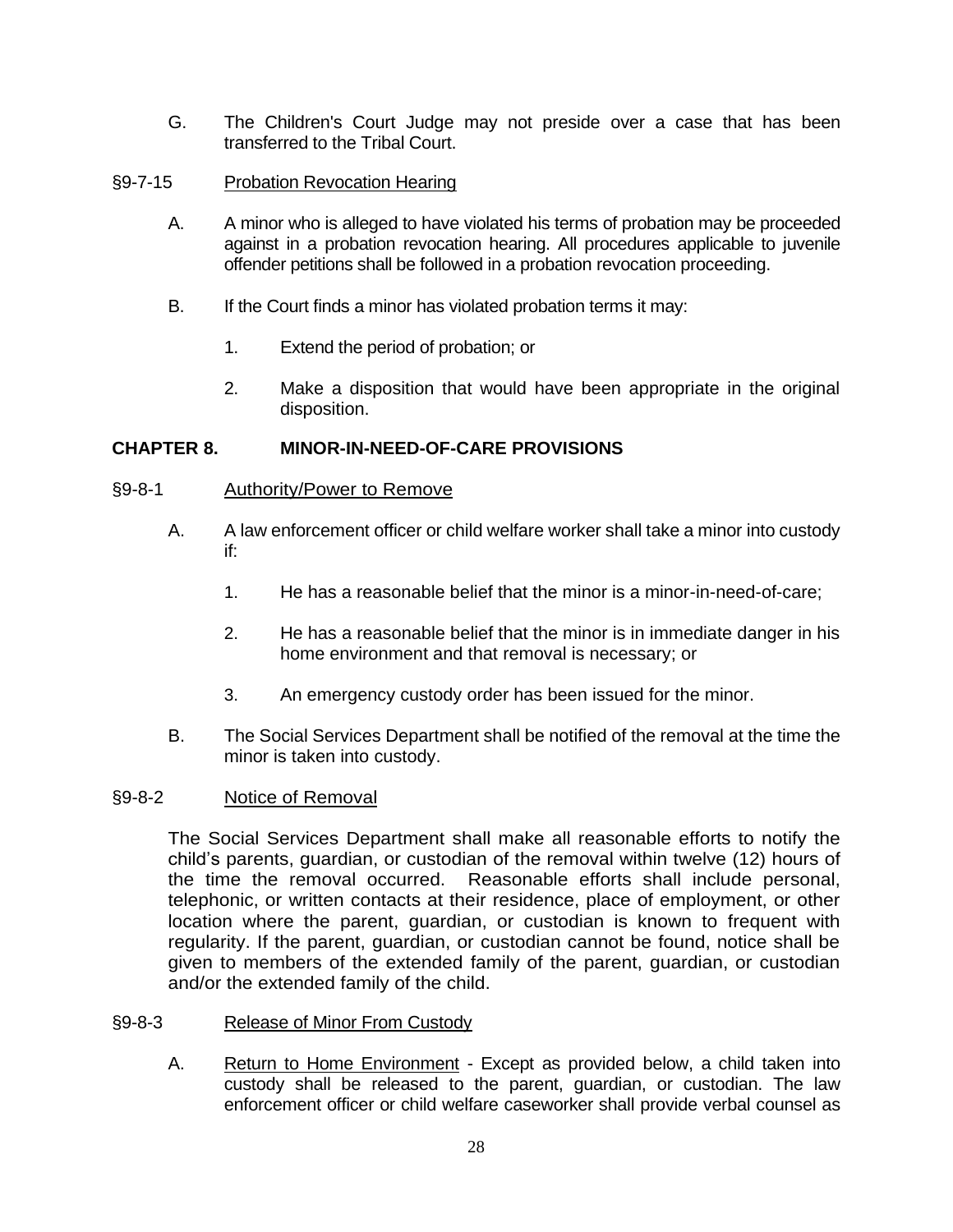appropriate for the child's welfare and the child welfare caseworker shall complete a follow-up review to determine whether additional measures are needed.

- B. Delivery to Shelter Care Any child taken into custody shall be delivered to shelter care if there are reasonable grounds to believe the child would be in immediate danger in his home. The child welfare caseworker shall immediately notify the child's parent, guardian, or custodian of the custody.
- C. Release The minor shall be released to his parent, guardian, or custodian within 48 hours of the time taken into custody unless a petition is filed with the Court.

### §9-8-4 Petition

- A. Filing The petition shall be filed within 72 hours from the time the minor is removed from the home.
- B. Form and Content The petition shall be the form authorized pursuant to the order of the Tribal Court and contain the provisions required in Section 9-5-3..
- C. Review and Assistance The child welfare caseworker shall assess the circumstances which are the grounds for the petition.

#### §9-8-5 Family Agreement In Lieu of Petition

In a case which does not involve the removal of the child from the home, the Department, in its discretion, may enter into a voluntary agreement with the child's parent or guardian, and with the child, if more than fourteen years of age, in lieu of filing a petition with the Court. The agreement will identify conditions, expectations and services in sufficient detail to constitute a Service Plan.

#### §9-8-6 Preliminary Inquiry

- A. Purpose The purpose of the preliminary inquiry is to determine whether probable cause exists to believe a child is a minor-in-need-of-care, and to identify appropriate services for the child and family and whether shelter care is necessary pending further proceedings. If needed, the Court may hear testimony from the parties to determine probable cause.
- B. Time Limit
	- 1. Minor Held in Custody If a minor is held in shelter care the preliminary inquiry shall be held within 72 hours from the time the petition is filed. If the minor is released prior to filing the petition, the preliminary inquiry shall be held within ten days of the filing of the petition.
	- 2. Minor Not Held in Custody If the minor was not held in shelter care the preliminary inquiry shall be held within twenty-one days of the filing of the petition.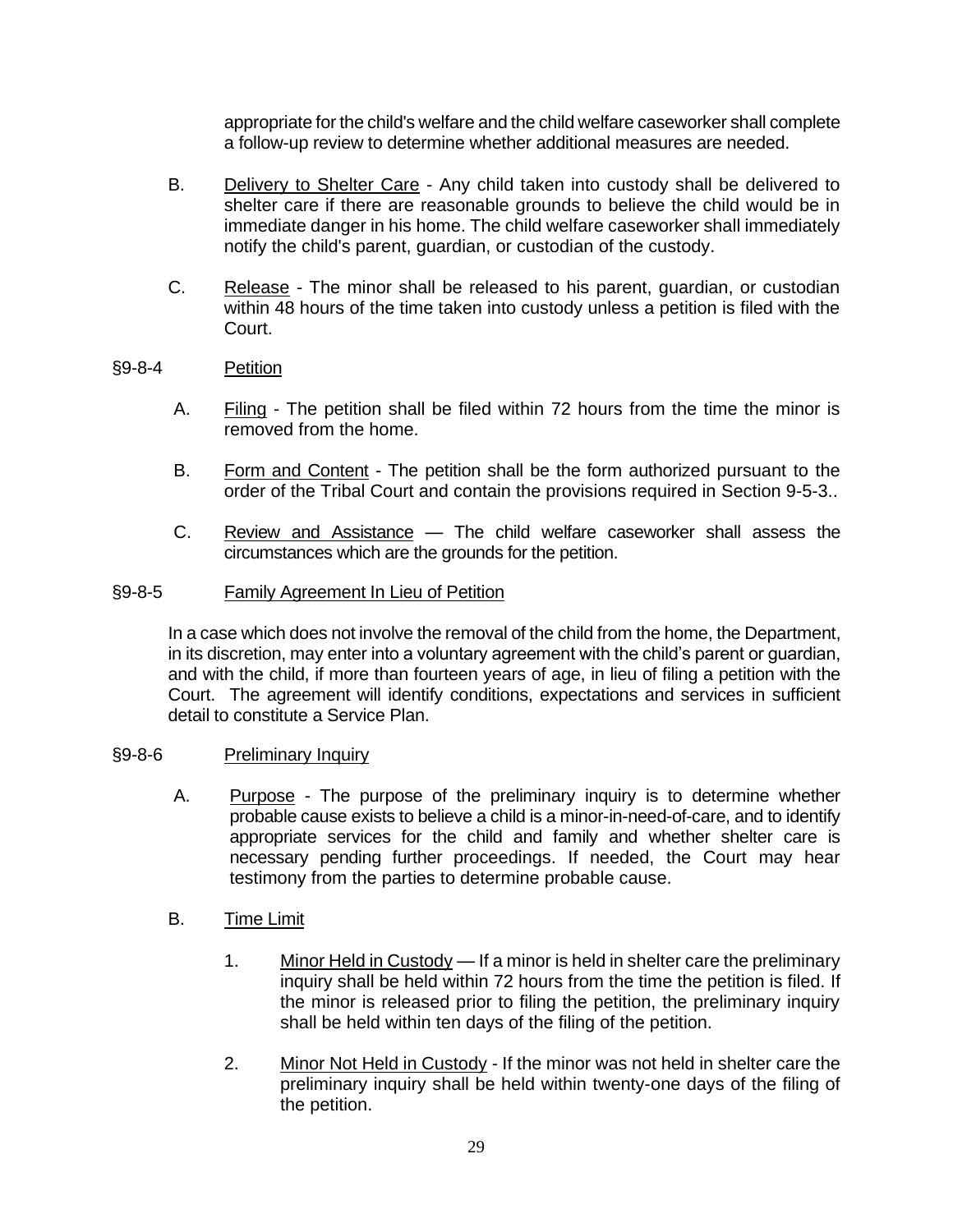- C. Initial Service Plan Immediately prior to the hearing the child welfare caseworker will meet with the minor's parent or guardian and identify the initial terms of the service plan for the minor and the family. The service plan shall contain the elements specified in Section 9-8-8.
- D. Child Welfare Caseworker Report The child welfare caseworker will complete a preliminary investigation into the circumstances, including the risks of the home environment and provide a report on the findings at the preliminary inquiry. The child welfare caseworker shall make a recommendation on the steps or proceedings to pursue, based upon the best interests of the minor. The child welfare caseworker will provide to law enforcement information obtained at any stage of the proceedings that may be relevant to filing criminal charges against an adult.
- E. Determination of Probable Cause If the Court determines there is no probable cause to believe the minor is a minor-in-need-of-care, the petition shall be dismissed without prejudice and the minor released to the parent, guardian, or custodian. If the Court determines there is probable cause to believe the minor is a minor-in-need-of-care, the Court shall enter an order as provided in Section 9- 8-7.

### §9-8-7 Initial Court Order

If the Court determines there is probable cause to believe the minor is a minor-in– need-of-care, before the conclusion of the Preliminary Inquiry the Court shall:

- A. Admission/Denial Inquire whether the parent or guardian wishes to deny, admit or not contest the allegations in the petition. If the parent or guardian admits or does not wish to contest the allegations, the Court may immediately proceed with an adjudication hearing. If the parent denies the allegations in the petition, the Court shall schedule mediation or adjudication.
- B. Custody Release the minor to his parent, guardian, custodian, or extended family member pending final disposition, or order the minor's custody or continued custody to Social Services.If the Court finds it is in the best interest of the child to remain in an out-of-home placement under the legal custody of Social Services, the Court shall issue an order making findings of fact and stating that based on the evidence presented and the recommendations of the Department, it is contrary to the welfare of the child to return home, and that care, control, and placement responsibility for the child is vested in the Department. The Court order shall also determine if reasonable efforts were made to keep the child in the home.
- C. Services Verify whether appropriate services detailed in a service plan have been identified and offered for the minor and the family, and issue an order directing the parties to comply with the service plan.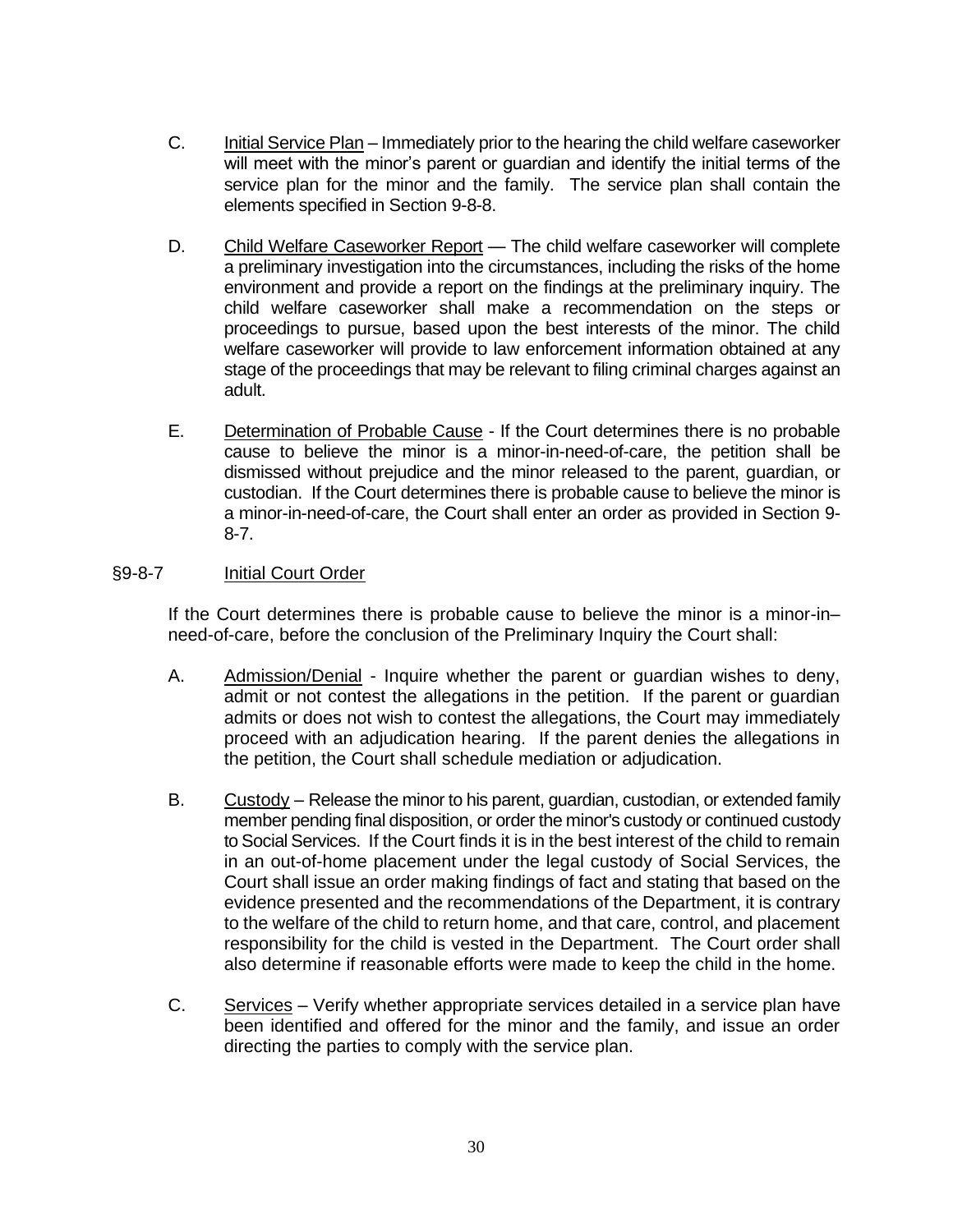## §9-8-8 Service Plan

- A. The caseworker shall have primary responsibility to prepare, update and amend the service plan as circumstances warrant. If possible, the service plan will be developed with the participation and signed agreement of the child's family, and, in the case of a child fourteen years of age or older, with the child. The service plan shall contain specific conditions and obligations for the care of the minor, including recommendations regarding the minor's parents, guardian or custodian calculated to resolve the problems presented in the petition. The report shall be limited to options which are the least restrictive to the minor and which promote a safe environment. The report shall cover home life, school attendance and requirements, a monitoring and support plan, and parent/guardian expectations. The report shall also contain conditions and expectations for the child welfare case worker for the best interests of the child.
- B. The service plan shall have as a primary objective, the reunification of the family, or if the parents neglect or refuse to comply with the terms and conditions of the case plan, freeing the child for adoption or permanent guardianship.

#### §9-8-9 Pre-Adjudication Hearing

- A. Purpose The Court may schedule a pre-adjudication hearing before the adjudication to determine whether the parties are prepared and intend to proceed to adjudication or whether it is possible to resolve the remaining issues in a non-adversarial manner. A non-adversarial resolution may include a stipulation by the parties to the allegations and disposition, deferred adjudication, or other terms intended to resolve the issues in conformity with this Code.
- B. Procedure The Court may order the parties to participate in a settlement conference or mediation. If the parties advise the Court that the matter will proceed to adjudication, the Court shall confirm the time needed for trial, the scheduling of witnesses, whether disclosure has been completed, and address any other issues as may be raised by the parties.
- C. Outcome At the conclusion of the initial pre-adjudication hearing, the Court may enter an order approving the terms of an agreement of the parties, set the matter for an adjudication, or continue the pre-adjudication hearing.

#### §9-8-10 Adjudication

- A. Time Limit An adjudicatory hearing shall be held within thirty (30) days after the preliminary inquiry, unless extended by order of the Court for good cause for a period of not more than an additional thirty (30) days.
- B. Procedure The Court shall conduct the hearing to determine if a minor is a minor-in-need-of-care. If the Court finds at the conclusion of the adjudicatory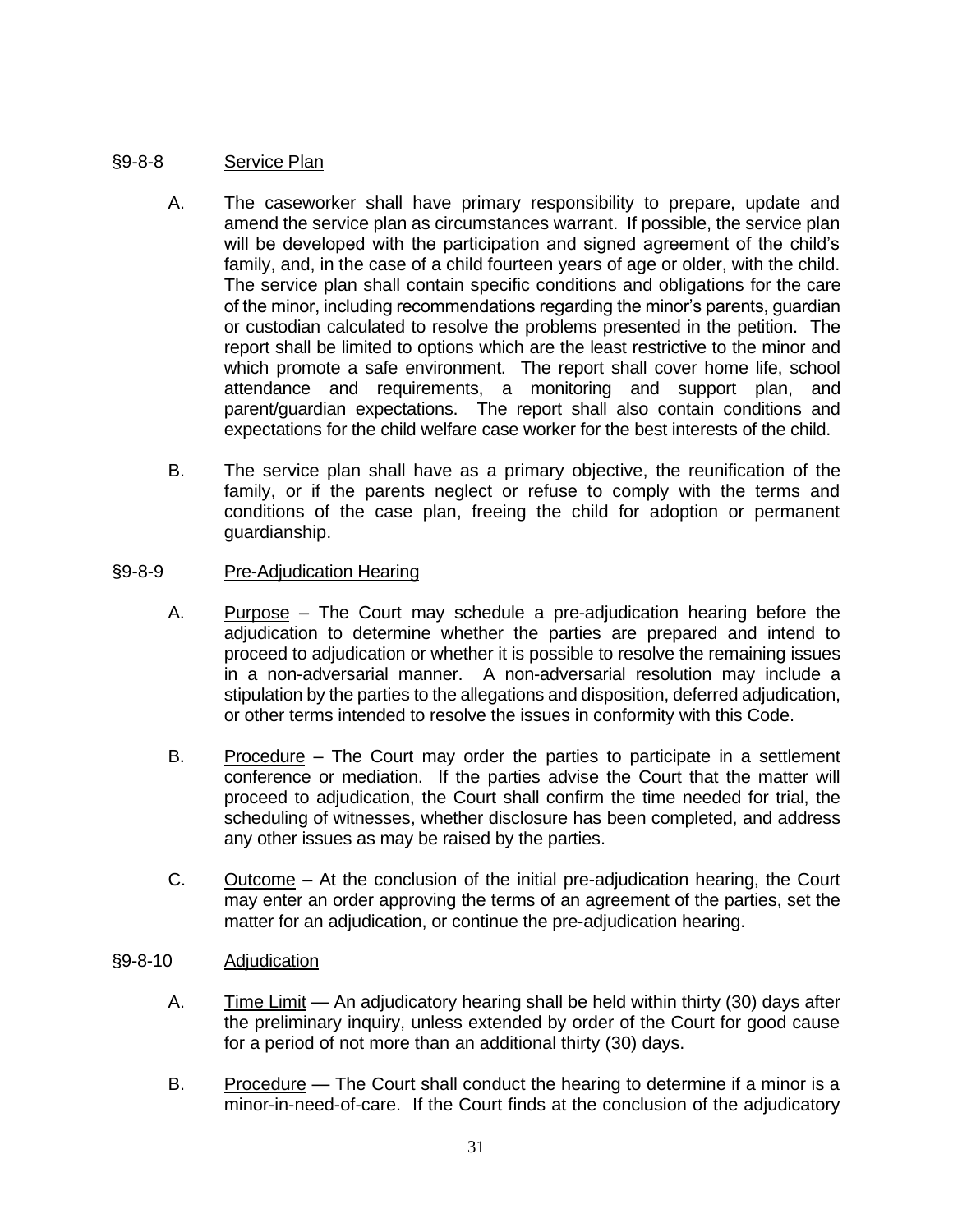hearing that the minor is a minor-in-need-of-care, the Court shall schedule the matter for disposition.

### §9-8-11 Disposition

- A. Disposition Report The Court may order the child welfare caseworker to prepare a report for the disposition of a minor-in-need-of-care, if needed. The report shall be filed at least two days before a dispositional hearing. At a minimum, the report shall contain all the elements of the service plan, as updated from the date of the adjudication. Copies of the report shall be provided to the minor, the parents, guardian or custodian and to other parties as soon as they are provided to the Court. Other parties may also submit written reports with copies to the other parties within the same time limit.
- B. Dispositional Hearing A dispositional hearing shall be held within five days of the adjudication, except that the Court may hold the dispositional hearing immediately after the adjudication if it would be in the best interest of the minor.

### C. Outcome

- 1. The Court shall direct that the service plan be maintained and updated, as necessary to provide services to the child and family and confirm the placement of the child.
- 2. Where circumstances warrant, and it is determined to be in the child's best interests, the Court may transfer custody to a tribal, county or state agency, or to an extended family member or other person qualified to receive and care for the child, subject to such limitations and conditions as the Court may prescribe.
- 3. The Court may also direct that proceedings be initiated to terminate parental rights or grant full or partial emancipation for the child.

## §9-8-12 Court Order for Continuing Removal – Reasonable Efforts Findings

- A. The Court shall specify in its order the necessary intervention and appropriate steps, if any, the parent, guardian, or custodian must follow to correct the underlying problem.
- B. The Court shall, specify the reasonable efforts made by the Department to prevent the child's removal from the home or, in the alternative, shall specify why reasonable efforts to prevent removal were not required or, that reasonable efforts were not made.
- C. If the court does not make a finding of reasonable efforts at the adjudication hearing, the Court must make the reasonable efforts findings prior to sixty (60) days from the date the child was removed from the home.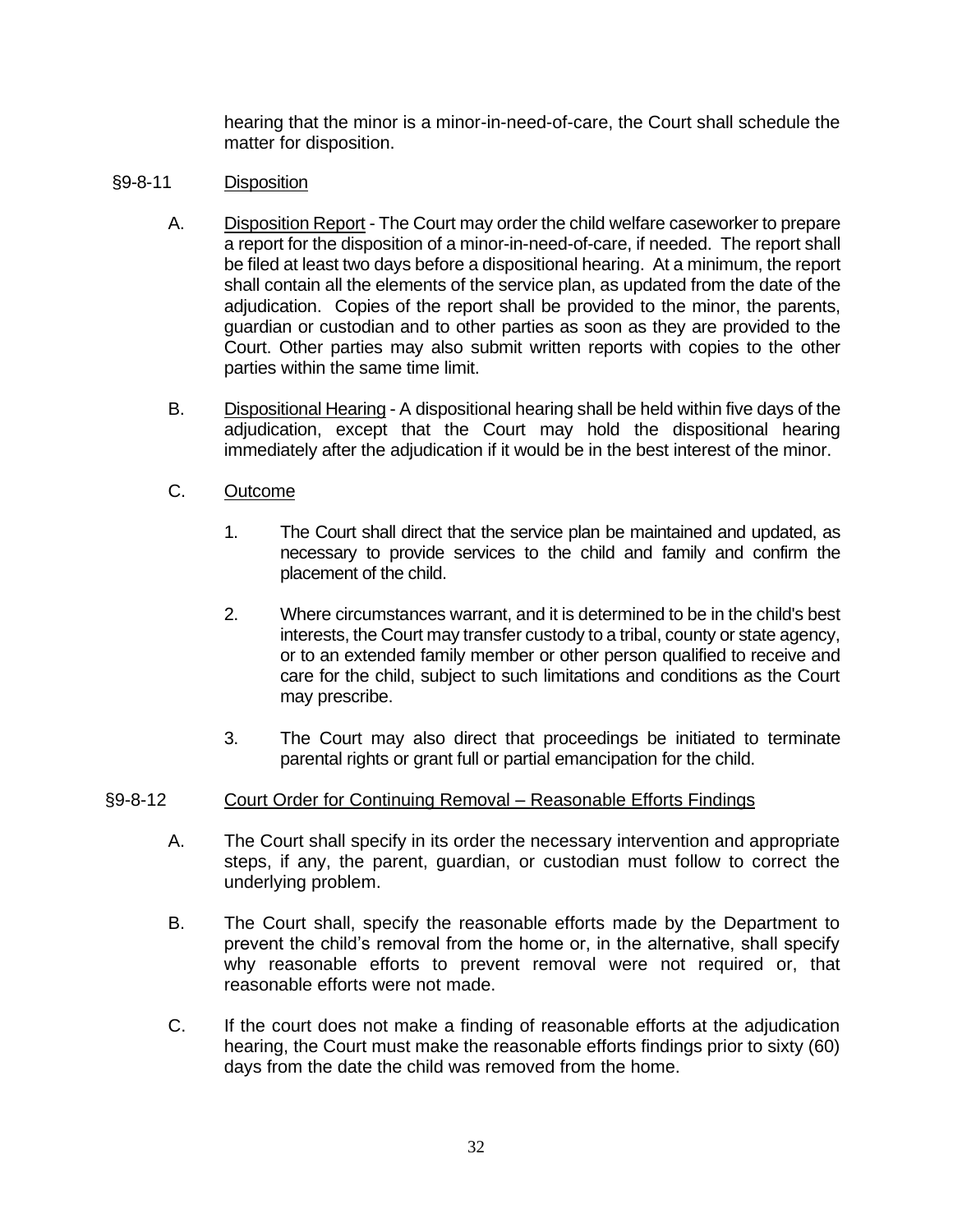D. If, at any time during the life of a case, the Court finds the existence of aggravated circumstances, as defined in Section 9-8-16, it shall issue an order finding the aggravated circumstances and indicating that reasonable efforts to prevent removal of the child from the home or to reunify the child with the family will not be required.

#### §9-8-13 Grounds for Continuing Removal From the Home

The grounds for continuing removal a child from the home of a parent, guardian or custodian are that:

- A. The child has no parent, guardian, or custodian available, willing, and capable to care for the child, or has otherwise been abandoned;
- B. The child has suffered, or is likely to suffer, a physical injury inflicted upon him by other than accidental means, which causes or creates a substantial risk of death, disfigurement, or impairment of bodily functions;
- C. The child has not been provided with adequate food, clothing, shelter, medical care, education, or supervision by his/her parent, guardian, or custodian, which is necessary for the child's health and well-being;
- D. The child has been sexually abused or sexually exploited;
- E. The child has committed juvenile offenses as a result of parental pressure, guidance, or approval;
- F. The child has been emotionally abused or neglected; or
- G. The child has suffered, or is likely to suffer, emotional damage which causes or creates a substantial risk of impaired development.

#### §9-8-14 Reasonable Efforts to Prevent Removal Not Required; Aggravating Circumstances

Reasonable efforts are not required to prevent a child's removal from home or to reunify the child and family if any of the following aggravating circumstances are found:

- A. A court of competent jurisdiction has found that the parent has subjected the child to abandonment, torture, chronic abuse, sexual abuse, serious bodily injury or other act which would constitute a serious disregard of the child's wellbeing.
- B. A court of competent jurisdiction has convicted the parent of a criminal act that caused the death or the attempted murder of another person.
- C. A court of competent jurisdiction has convicted the parent of a criminal act that results in serious bodily injury to the child or another child of the parent.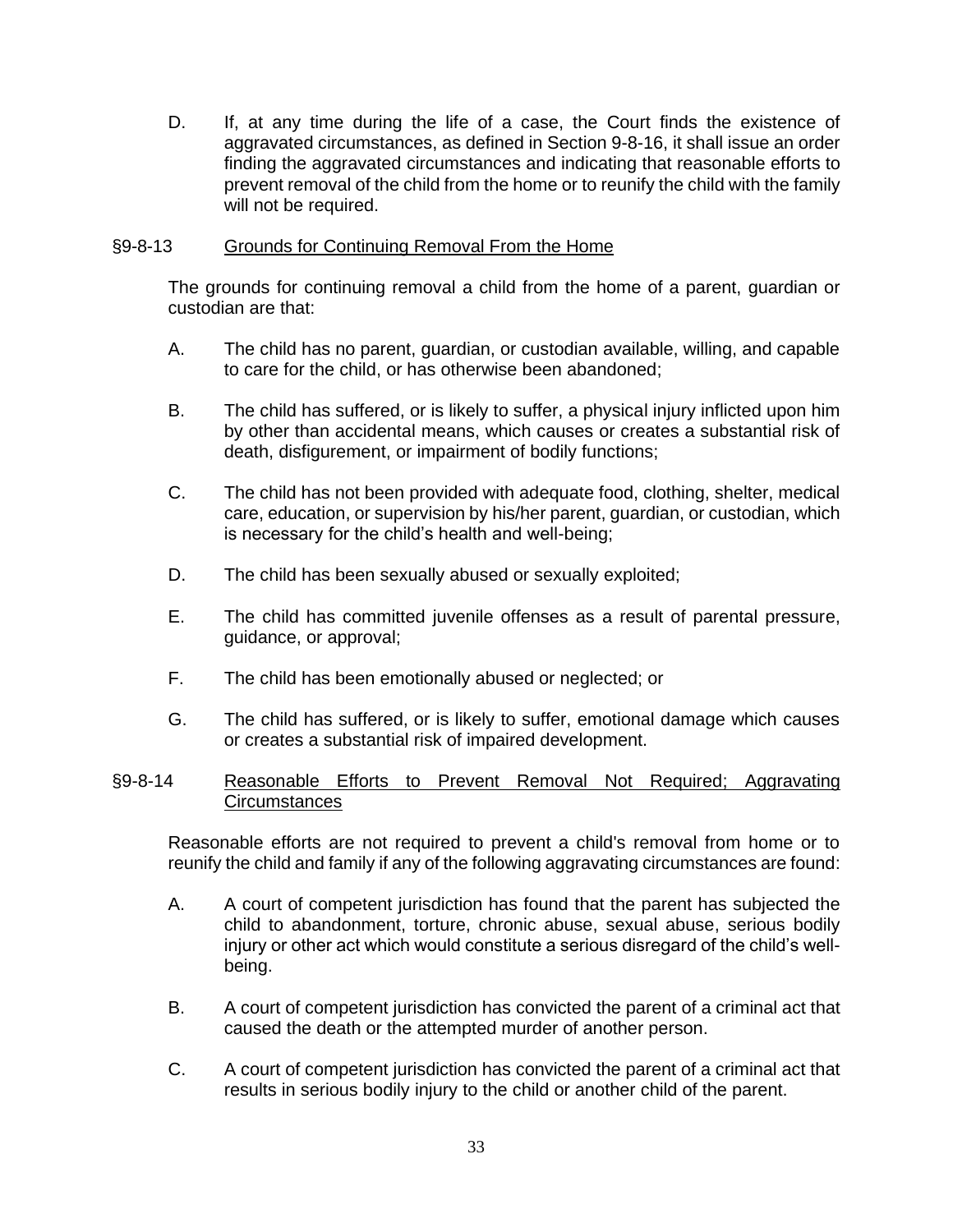- D. The parental rights of the parent with respect to a sibling have been terminated involuntarily.
- §9-8-15 Review of Disposition
	- A. Review Dispositional orders are to be reviewed at the Court's discretion, but at least once every six months.
	- B. Discretionary Review An interested party as recognized by the Court may request the Court for a review of disposition at any time. The granting of such a request is at the discretion of the Court.

#### §9-8-16 Written Order

At each Dispositional hearing or review hearing, the Court shall specify in writing the facts, grounds, and recommendations of the child welfare caseworker, or probation officer and the Code sections, if applicable, upon which it relied to make its decisions.

#### §9-8-17 Final Order

A dispositional order is a final order for purposes of appeal.

## **CHAPTER 9. PERIODIC REVIEW OF PLACEMENTS**

#### §9-9-1 Periodic Review of Placement

Every six months the Court shall hold a periodic review hearing. At the hearing the status of the child will be reviewed under the case review system, with reports and recommendations made to the Court. The review shall include the following:

- A. Provide an assessment within 30 days of placement to determine the continuing need for and appropriateness of the placement and documents the need for the safety of the child;
- B. Determine the extent of compliance with the case and permanency plans;
- C. Determine the extent of progress made toward easing or lessening the cause(s) requiring the placement in foster care; and
- D. Project a likely date by which the child may be returned home or placed for adoption or legal guardianship.

#### §9-9-2 Permanency Planning Hearing

A. Within 12 months of the original placement and every twelve months thereafter, the Court shall hold a permanency planning hearing to determine the future status of the child. If the Court determines that reasonable efforts to return the child to the child's home are not required, the permanency planning hearing shall be held within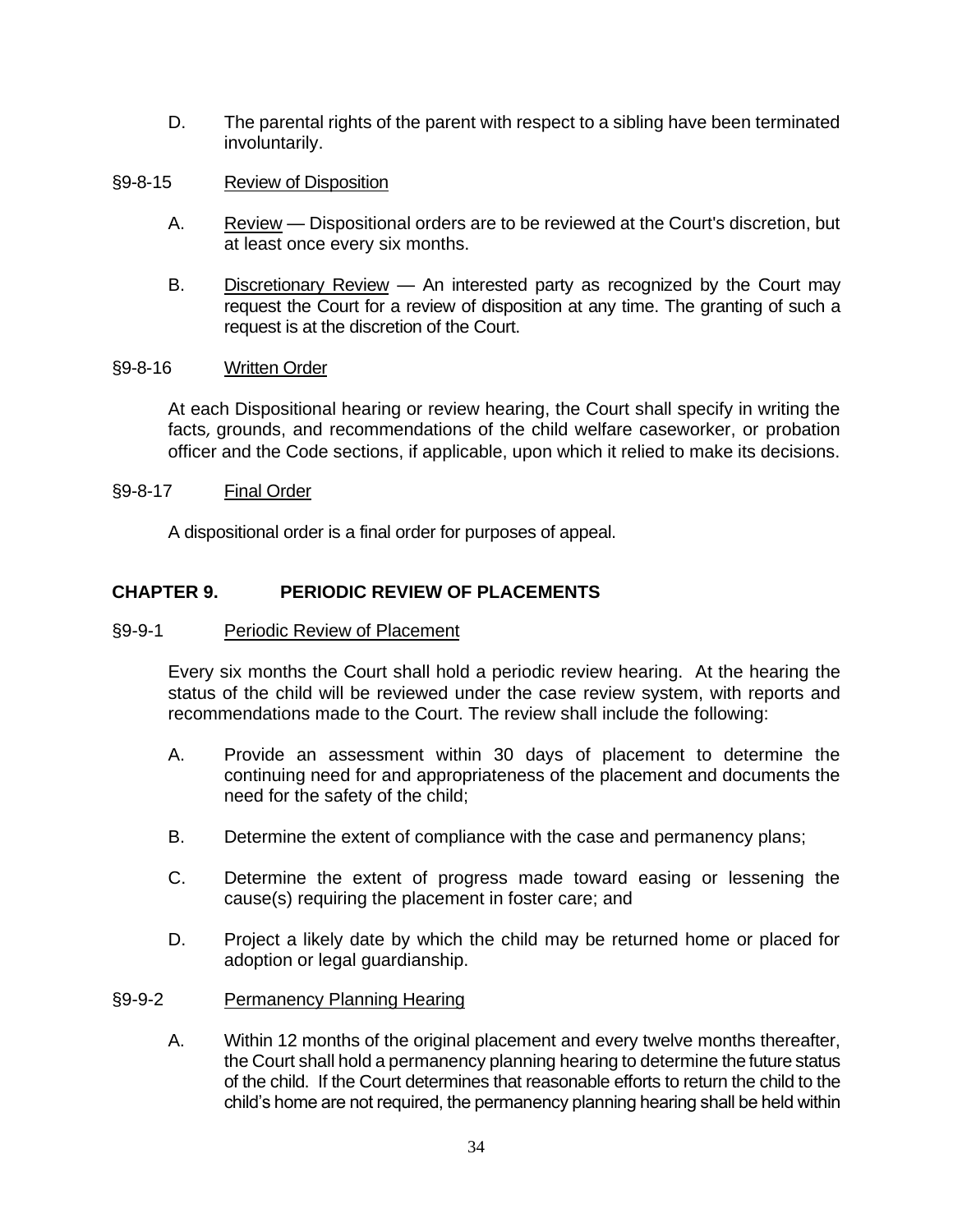thirty days of that determination. The permanency planning hearing may be combined with the periodic review hearing.

- B. The Court may order, but is not limited to, any of the following dispositions:
	- 1. Return the child to the parent(s);
	- 2. Place the child with an extended family member;
	- 3. Appoint a guardian and place the child with the guardian;
	- 4. Continue the child in foster care for a specific period;
	- 5. Continue the child in foster care on a long term basis; or
	- 6. Recommend proceedings to terminate parental rights and place the child for adoption.

## §9-9-3 Procedures for Review Hearings

The Court shall return a child to the custody of his parent or guardian unless by a preponderance of evidence it finds that returning the child would cause a substantial risk to the well-being of the child. The Court shall review the placement reports anda recommendations, consider any other evidence and may order any additional services for the child.

## §9-9-4 Periodic Reviews After Permanency Planning Hearing

Periodic reviews conducted by the Court after the initial permanency planning hearing shall determine the appropriateness of the placement, the continuing appropriateness and extent of compliance with the permanent plan for the child, the extent of compliance with the case plan, and adequacy of services provided to the child. By the end of the 12th month of foster care, a decision regarding the permanent placement plan of the minor shall be made.

#### §9-9-5 Permanent Placement Reports and Recommendations

- A. Tribal Social Services Department Duties To achieve permanent placement as required by this Code, the Department shall prepare and provide recommendations to the parties at least five days before the permanency plan hearing and at least two days before each periodic review.
- B. Reports and Recommendations Each report shall recommend whether the minor should be immediately returned to his parent or guardian. If the Department recommends against return, the report should indicate whether the minor can expected to return to his parent's or custodian's custody within a reasonable time. If the report is prepared for a permanency plan hearing and the Department determines there is substantial probability that the child cannot be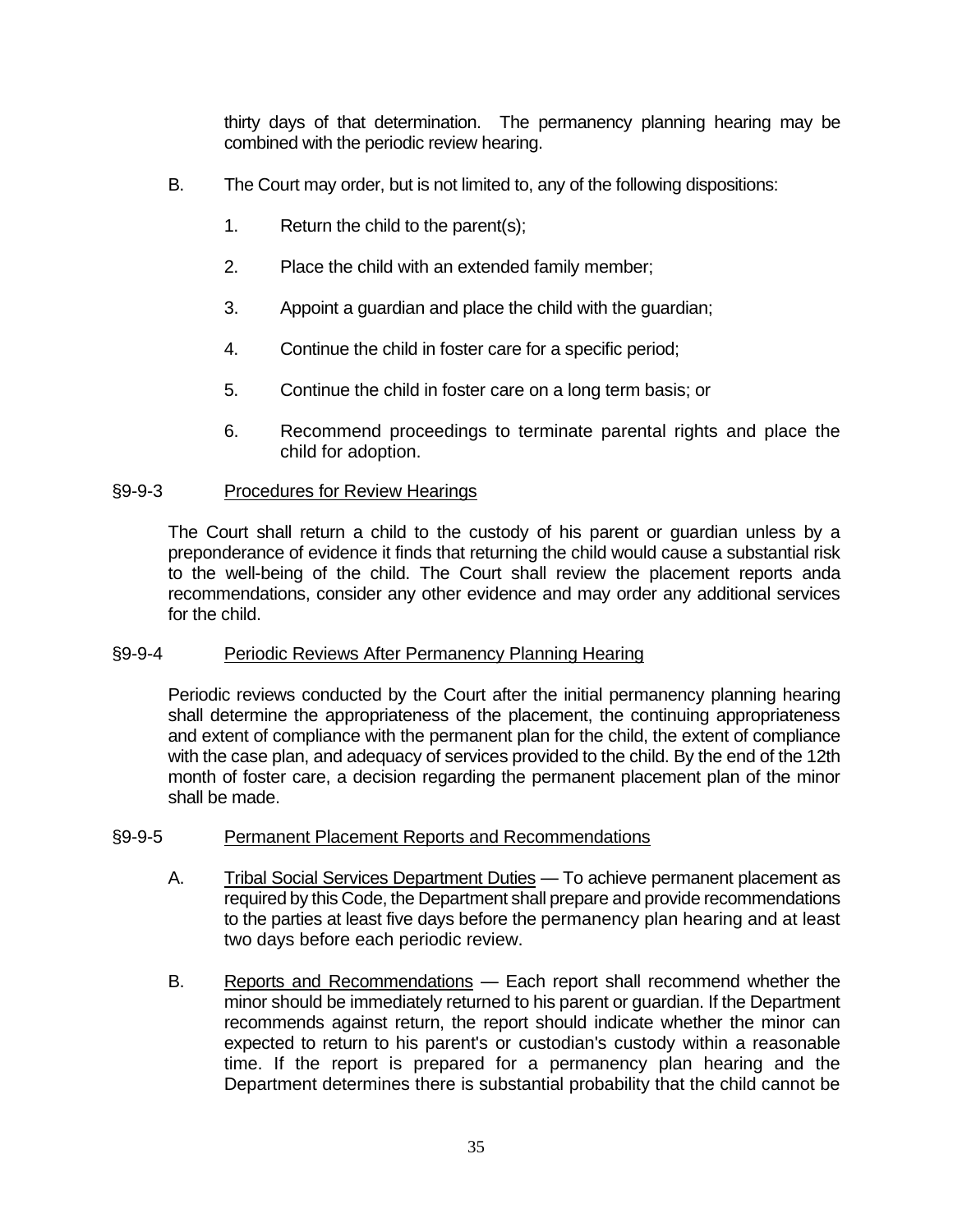returned to his parent or guardian within six months, the report should address other permanent placement options

## **CHAPTER 10. FOSTER CARE**

#### §9-10-1 Foster Care Licensing Standards

Foster care licensing standards shall be implemented and enforced to serve the best interests of children and with the objective of securing a sufficient number and variety of homes and facilities to serve the needs of the Department's service population in compliance with the standards of Section 9-2-3. The Department shall recruit and provide training and oversight for foster parents to ensure all foster placements further the objectives of this Code.

### §9-10-2 Foster Care Licensing

- A. The Social Services Department has authority to license all foster care, guardianship, and adoptive homes pursuant to the regulations set forth in this Code and the Zuni Social Services Foster Care Licensing Standards, and all relevant policies and procedures.
- B. The Department is responsible for ensuring that the requirements in the Licensing Standards are completed for all prospective foster parents, adoptive parents, and guardians who have applied for licensing prior to approval and/or issuance of a foster care license.
- C. The Department is responsible for all licensing and re-licensing of foster homes. For the purpose of licensing an off-reservation foster home, the Department may rely upon the investigation and issuance of a license by the jurisdiction in which the foster home is located. Licensing Standards will be reviewed at least every three (3) years to ensure they continue to be reasonable and effective to ensure the safety of children placed in out-ofhome care.

### §9-10-3 Licensing Procedures

- A. The Department will establish and maintain written procedures to ensure the suitability of foster placements. At a minimum such procedures will require background investigations, references and the full release of criminal history information of any person seeking to become licensed foster parent and any adult living in the foster parent's home.
- B. The Department will complete include a check of child abuse, child neglect and sexual offenders' registries for information on any prospective foster parent, prospective adoptive parent, prospective guardian, and on any other adult living in the home of such a prospective parent/guardian for such information, before the prospective foster parent, adoptive parent, or guardian may be finally licensed, regardless of whether foster Care, Adoptive, or Guardianship payments are to be made on behalf of a child;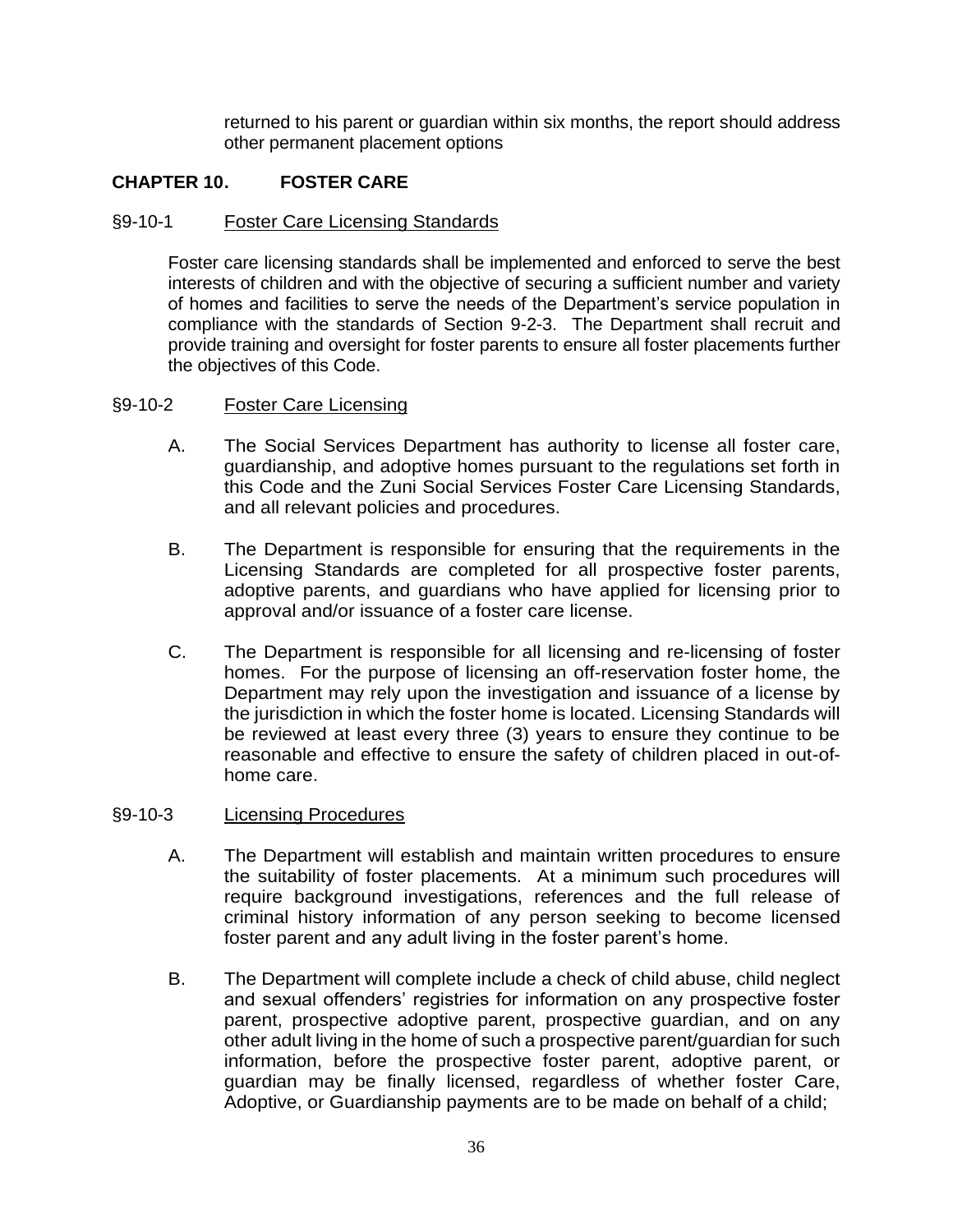- C. All fingerprinting, criminal records checks, child abuse and neglect, and sexual offenders' registry checks shall be valid for a period of two (2) years.
- D. The licensing file of a child care institution wherein a child may be placed must contain a copy of the current license issued by the jurisdiction in which the institution is located.

#### §9-10-4 Foster Care Licensing Non-approval

The Department will not approve or license any prospective foster parent, adoptive parent or guardian, or claim federal financial participation for any maintenance to assistance provided on behalf of a child placed in a foster home, adoptive home, or relative placement, if:

- A. The prospective guardian or foster parent or adoptive parent has ever been convicted of a crime involving:
	- 1. Child abuse or neglect;
	- 2. Spousal or intimate partner abuse, including domestic violence;
	- 3. A crime against a child or children (including child pornography); or
	- 4. A crime involving violence, including rape, sexual assault, sex trafficking, human trafficking or homicide, but not including other physical assault or battery.
- B. The prospective foster parent has, within the last five years, been convicted of a crime involving:
	- 1. Physical assault;
	- 2. Battery; or
	- 3. A drug-related offense.

#### §9-10-5 Supervision by the Department

In addition to other requirements of this Code, the Department shall maintain supervision of all children placed by the Department in foster care and shall maintain supervision of and make regular visits to such foster placements. The Caseworker shall visit each child in foster placement no less than once every month.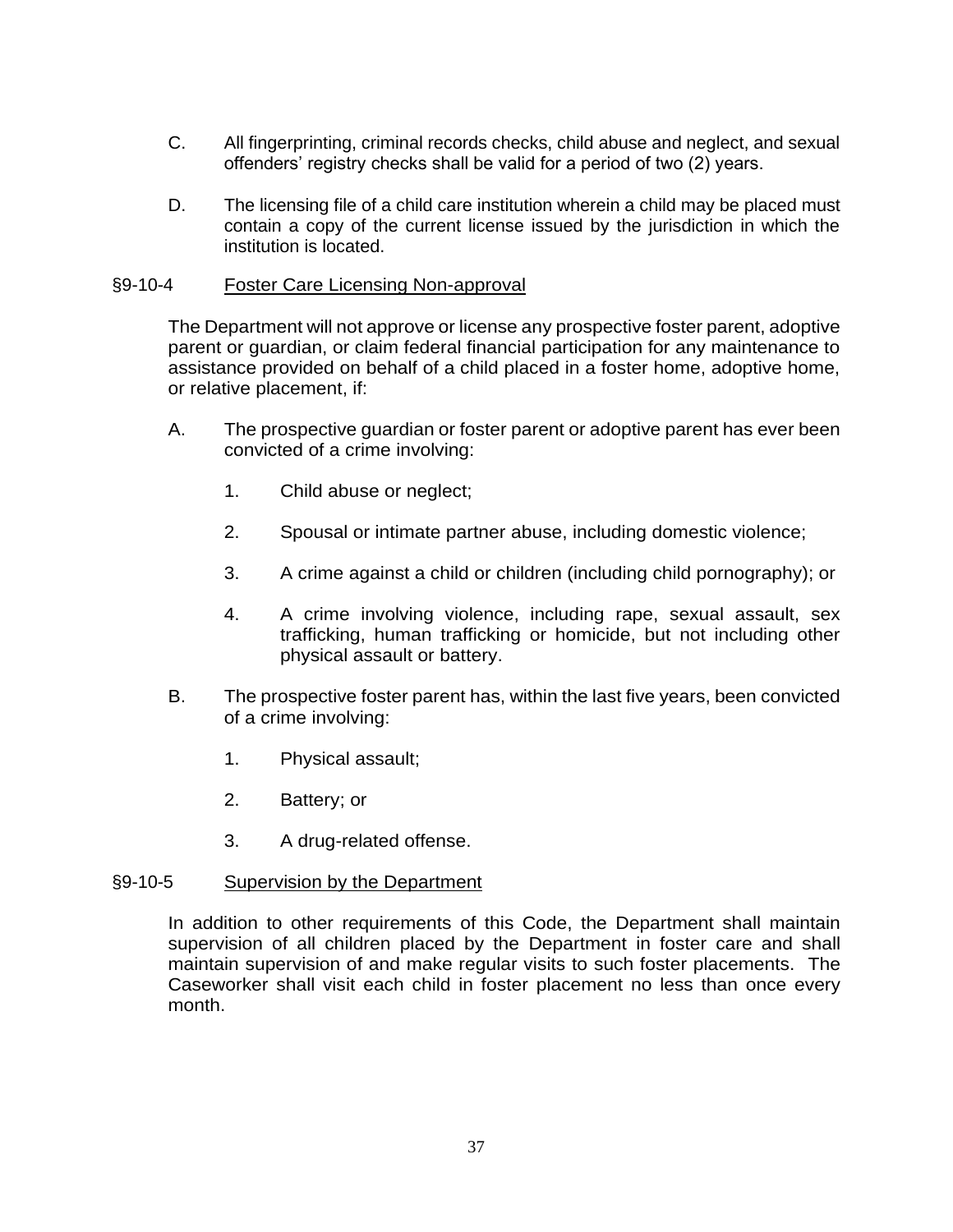## **CHAPTER 11. TERMINATION OF PARENTAL RIGHTS**

#### §9-11-1 Purpose

This chapter is to provide for voluntary or involuntary termination of the parent-child relationship by court order. Involuntary termination of parental rights over a child is a serious matter that the Court may take only after all remedies to maintain the family structure have been exhausted.

#### §9-11-2 Enrollment and Inheritance Status

Termination of parental rights shall not affect a child's Tribal enrollment or Indian blood quantum, nor affect a child's rights of inheritance from his natural parents so long as the child has not been adopted.

#### §9-11-3 Grounds for Involuntary Termination

- A. Termination Allowed The Court may order the termination of parental rights when the Court finds beyond a reasonable doubt that the conduct or condition of the parent is such as to render the parent unable to care for the child and that such conduct or condition is unlikely to change within one year.
- B. Factors to be Considered The Court shall consider, but is not limited to, the following:
	- 1. Emotional or mental illness or mental deficiency of the parent;
	- 2. Abuse, neglect or abandonment of the minor;
	- 3. Excessive use of intoxicating liquors or illegal substances;
	- 4. Adjudication by a court that the parent caused the death or serious injury of a minor's sibling;
	- 5. Failure to provide reasonable substitute care and maintenance where custody is lodged with others;
	- 6. Failure to maintain regular contact with the child under a plan to reunite the child and parent; or
	- 7 Failure to maintain regular contact with the child for over a period of one year.
- C. Parent Unknown The Court may order the termination of parental rights if it finds that the child has been left under circumstances such that the parent's identity is unknown and cannot be ascertained despite diligent searching. Efforts to locate the parent(s) shall be not less than the standards governing the service of process in Chapter 5.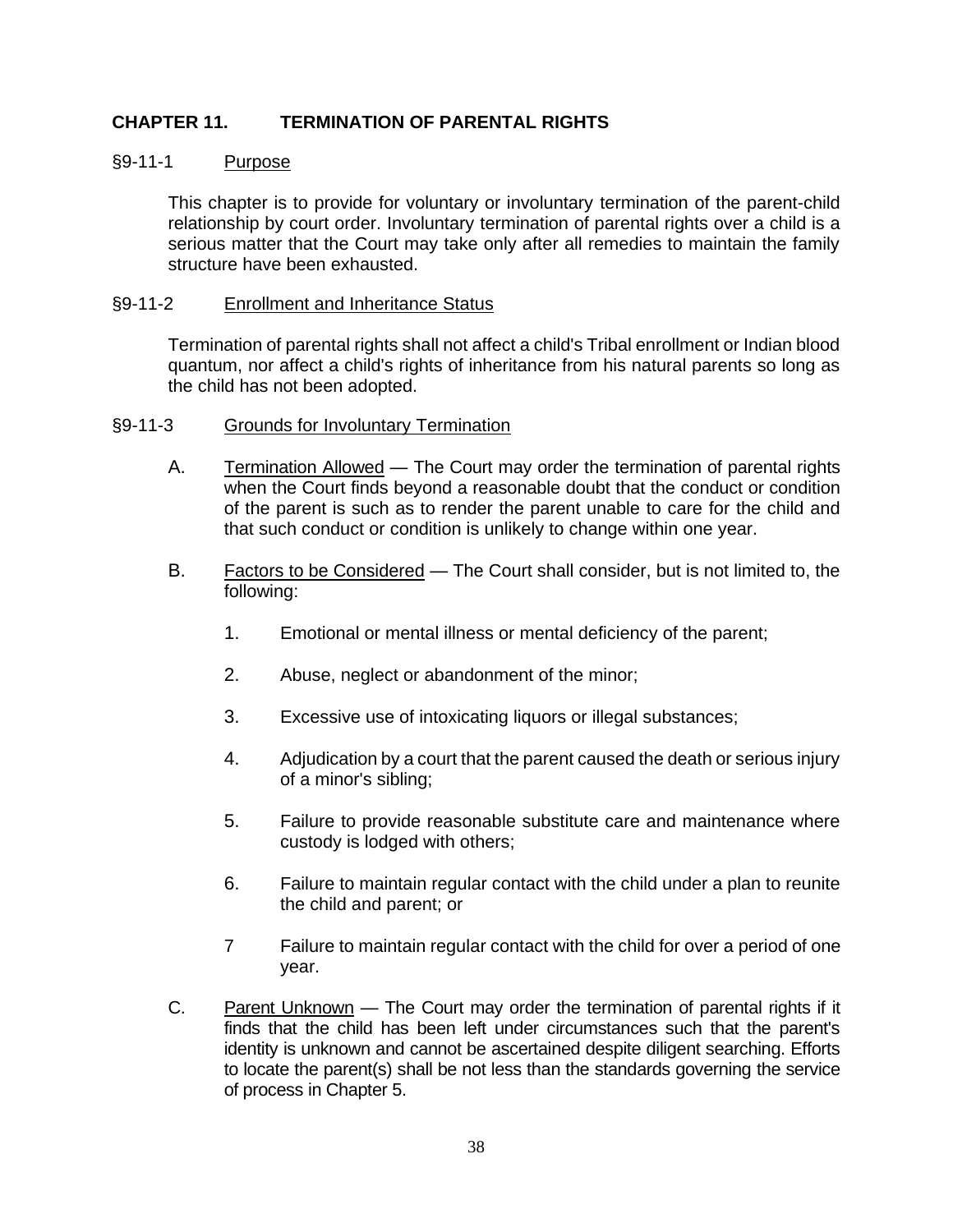D. Best Interests of Child — The Court's decision shall be guided by the best interests of the child.

## §9-11-4 Reports

- A. Child Welfare Caseworker Report The child welfare caseworker shall prepare and present a written report to the Court at least ten days before the termination of parental rights hearing. The report shall contain the recommendations of all professionals consulted on the social history of the parent and child and all other pertinent facts. A copy shall be available to the parent whose rights are being severed at the time the report is provided to the Court.
- B. Additional Reports A parent whose rights are being terminated may also file a written report. The Court may also order other persons or agencies to submit written reports. All reports shall be filed ten days prior to the hearing and provided to all parties when filed.

#### §9-11-5 Appointment of Guardian Ad Litem

In any proceeding for termination of parental rights, whether voluntary or involuntary, or any rehearing or appeal thereon, the Court shall appoint a guardian ad litem on behalf of the minor.

#### §9-11-6 Hearing

A hearing shall be held within 30 days after the petition is filed. The Court shall subpoena experts who have knowledge of the case, including physicians, psychiatrists, mental health professionals, social workers and individuals from the community cognizant of traditional child-rearing methods and cultural standards.

#### §9-11-7 Judgment

If the Court finds cause to order the termination of parental rights, the Court shall issue its judgment detailing the reasons for the decision, and order the disposition of the minor as follows:

- A. Place the minor with an extended family member, or placement pursuant to Section 9-2-2;
- B. Proceed to the Adoption chapter of the Code;
- C. Reassign guardianship to an extended family member, or other custodian as deemed appropriate.

#### §9-11-8 Appeal

A judgment of involuntary termination of parental rights is a final order for purpose of appeal.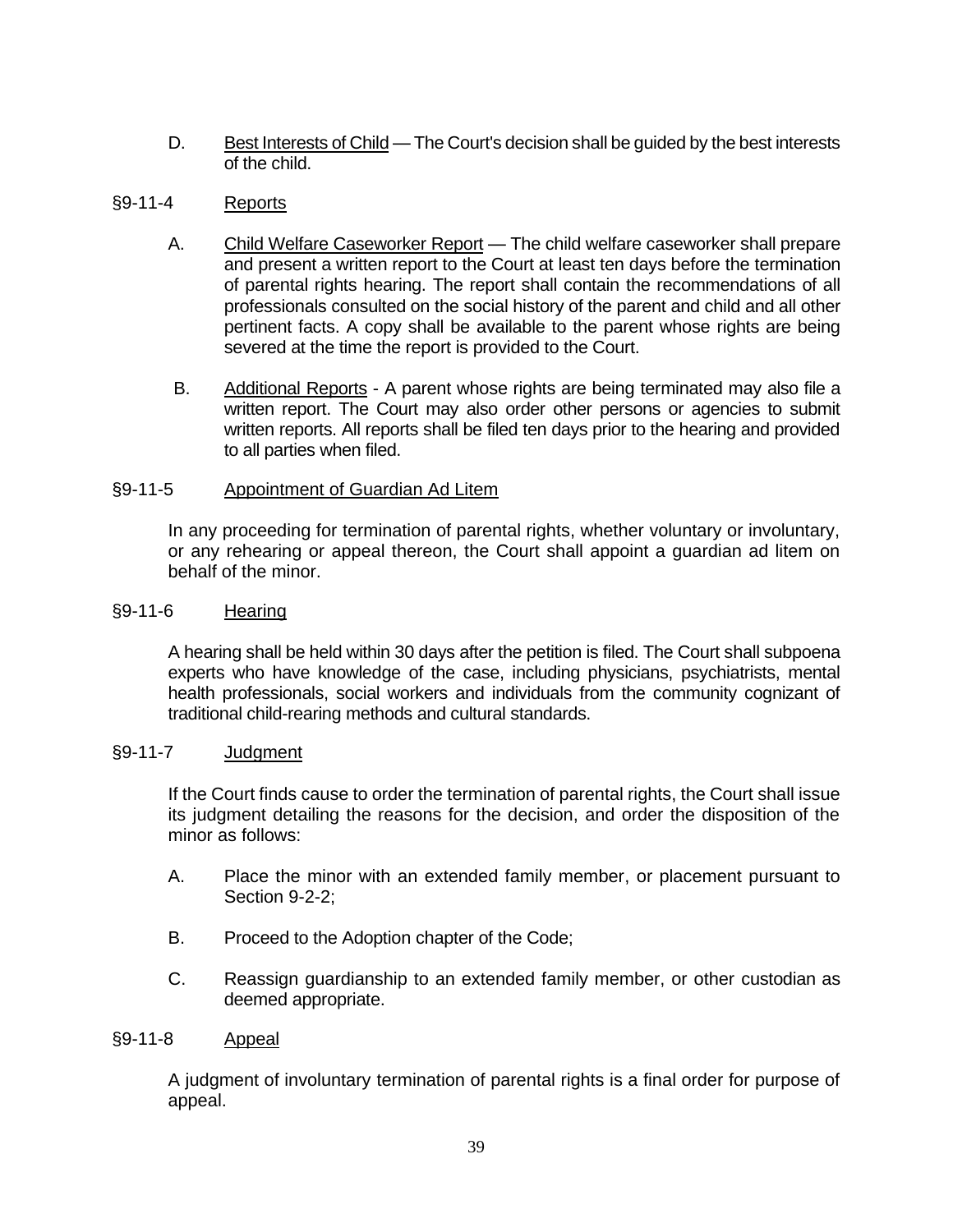### §9-11-9 Voluntary Termination of Parental Rights

- A. Initial Procedures The Court may order the voluntary termination of parental rights, subject to the following limitations:
	- 1. The petition may not be filed before a child is ten days old; and
	- 2. No voluntary termination shall occur until a report is submitted by the Social Services Department indicating that counseling has been offered to the parent, that the consequences of the actions have been fully explained and are understood by the parent, and that the action is in the best interest of the child.
- B. Counseling If the Court questions the petitioner's ability to understand the consequences of his decision, the Court shall place the child with the Family Services Division for up to 30 days to allow the parent to consider his decision. The Court shall order legal and psychological counseling for the parent to assure his understanding of the consequences of his decision.
- C. Procedures After Counseling Immediately after the 30-day period based upon the report received by the Court, the Court shall either:
	- 1. Return custody of the child to the parent;
	- 2. Process the petition for voluntary termination of parental rights; or
	- 3. Extend the period for not more than 30 days to allow additional counseling. At the expiration of the additional counseling the Court shall proceed as allowed by this Code.

#### §9-11-10 Interpreter for Voluntary Termination of Parental Rights and Consent to Adoption

A parent who elects to terminate his or her parental rights or consents to adoption shall be provided an interpreter if he does not understand English.

## **CHAPTER 12. ADOPTION**

- §9-12-1 Who May Adopt, Conditions and Notice
	- A. Who May Adopt The following persons may adopt:
		- 1. Any adult;
		- 2. In the case of married persons maintaining a home together, both spouses shall be petitioners except that, if one of the spouses is the natural parent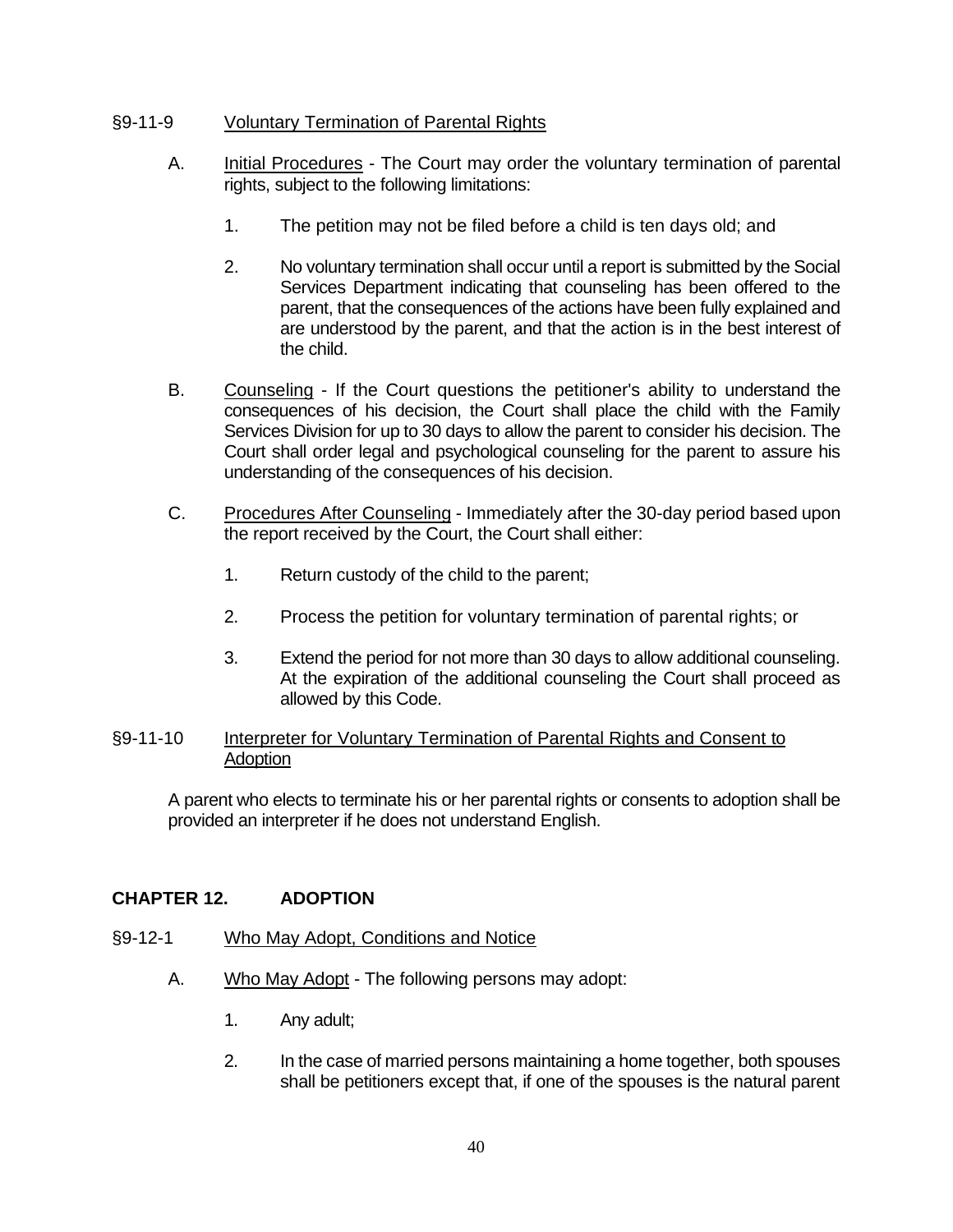of the minor to be adopted, the natural parent shall not be a party to the petition;

- 3. A married person legally separated may adopt without the consent of his spouse.
- B. Conditions to Adoption
	- 1. The best interests of the child shall be primary;
	- 2. A person petitioning to adopt shall be at least ten years older than the minor;
	- 3. Preference in adoption shall be given in the following order:
		- a. Extended family member;
		- b. Enrolled Zuni Pueblo member;
		- c. Member of other Pueblo;
		- d. Member of other Indian tribe; or
		- e. Non-Indian.
	- 4. The Social Services Department shall be notified within five days after the petition is filed.
- §9-12-2 Who May Be Adopted The following persons may be adopted:
	- A. A minor enrolled in or eligible for enrollment in the Tribe.
	- B. An adult enrolled in or eligible for enrollment in the Tribe and whose parents are both dead.
- §9-12-3 Petition

The petition filed with the Court shall contain:

- A. The full name, residence, place of birth, date, sex and clan membership of the child, with attached documentary proof of the date and place of the birth of the child to be adopted;
- B. Documentary proof of the child's enrollment with the Tribe, and, if available, documentation of the child's clan membership;
- C. The full name, residence, date and place of birth, and occupation of the adoptive parent(s), a statement of relationship to child, with proof of their marital status, provided that this shall not be interpreted to prohibit single parent adoptions;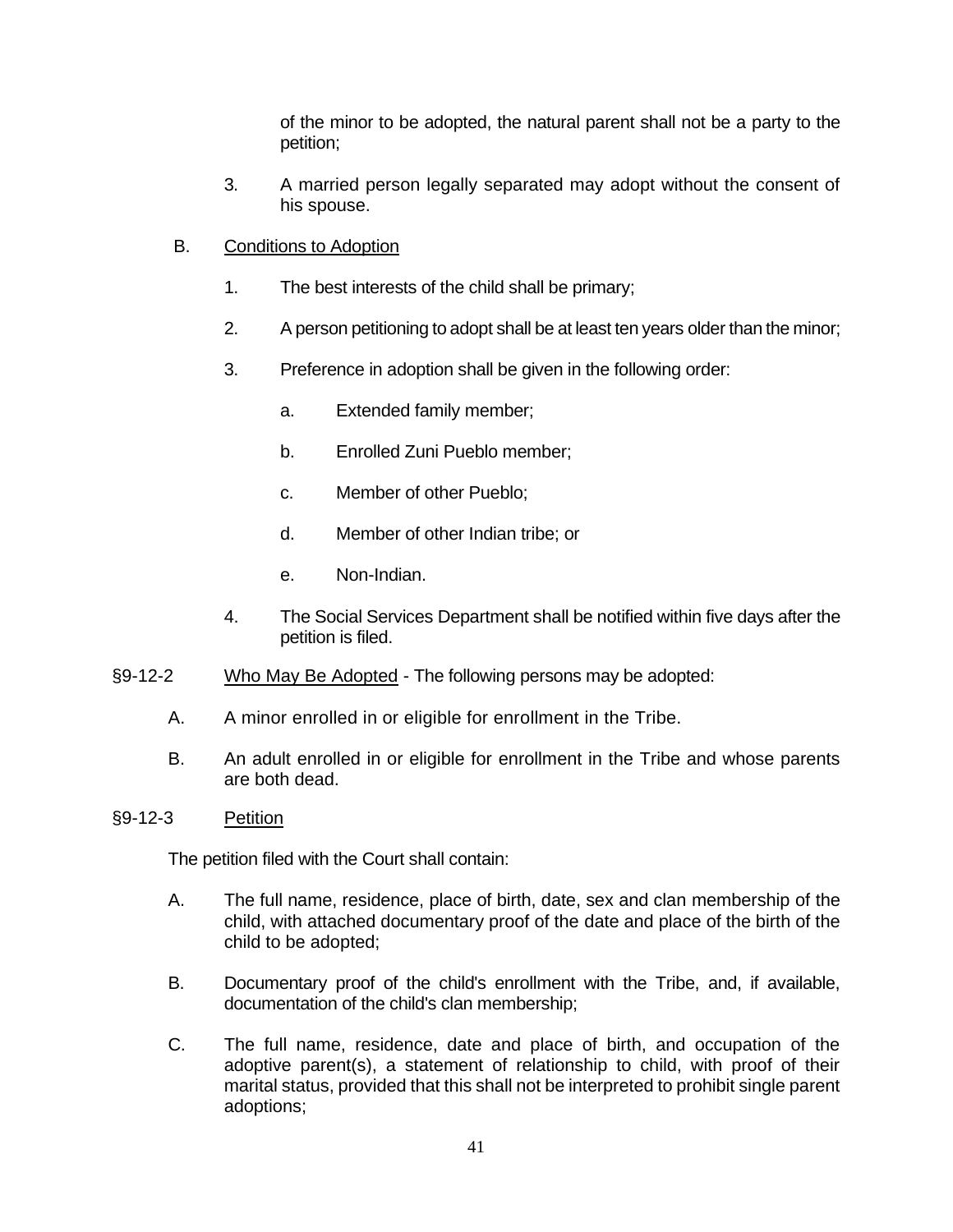- D. Proof of consent, in compliance with Section 9-12-5;
- E. An agreement by the adopting parent that includes terms for an appropriate relationship with the natural parents and family, unless the rights of the natural parents have been terminated;
- F. A description and statement of value of all property owned, possessed or held in trust by and for the child;
- G. A citation to the section of this Code which gives the Court jurisdiction over the proceedings; and
- H. A brief and concise statement of the facts.

#### §9-12-4 Investigative Report

- A. Child Welfare Caseworker Within 60 days of the filing of the petition the child welfare caseworker shall undertake a home study and prepare and present to the Court a report detailing the suitability of the child for adoption, and the suitability, home environment, and financial, moral, physical, and emotional fitness and background of the adopting parent(s). The child welfare caseworker shall contact agencies and individuals having knowledge of the character and fitness of the adopting parents, and such information shall be included in the report. The report may include a recommendation for or against the proposed adoption.
- B. Other Agencies; Individuals The Court may also order other appropriate agencies or individuals to prepare and file written reports with the Court to aid in the Court's determination.
- C. Copies Copies of reports shall be served on the petitioner at the same time they are filed with the Court.

#### §9-12-5 Consent to Adoption

Written consent to adoption is required of:

- A. Each biological, adoptive and acknowledged parent, unless such parent's parental right has been terminated, the parent has been declared incompetent, or cannot be located;
- B. The guardian or custodian, but only if empowered to consent to an adoption; and
- C. The minor, if over fourteen years of age.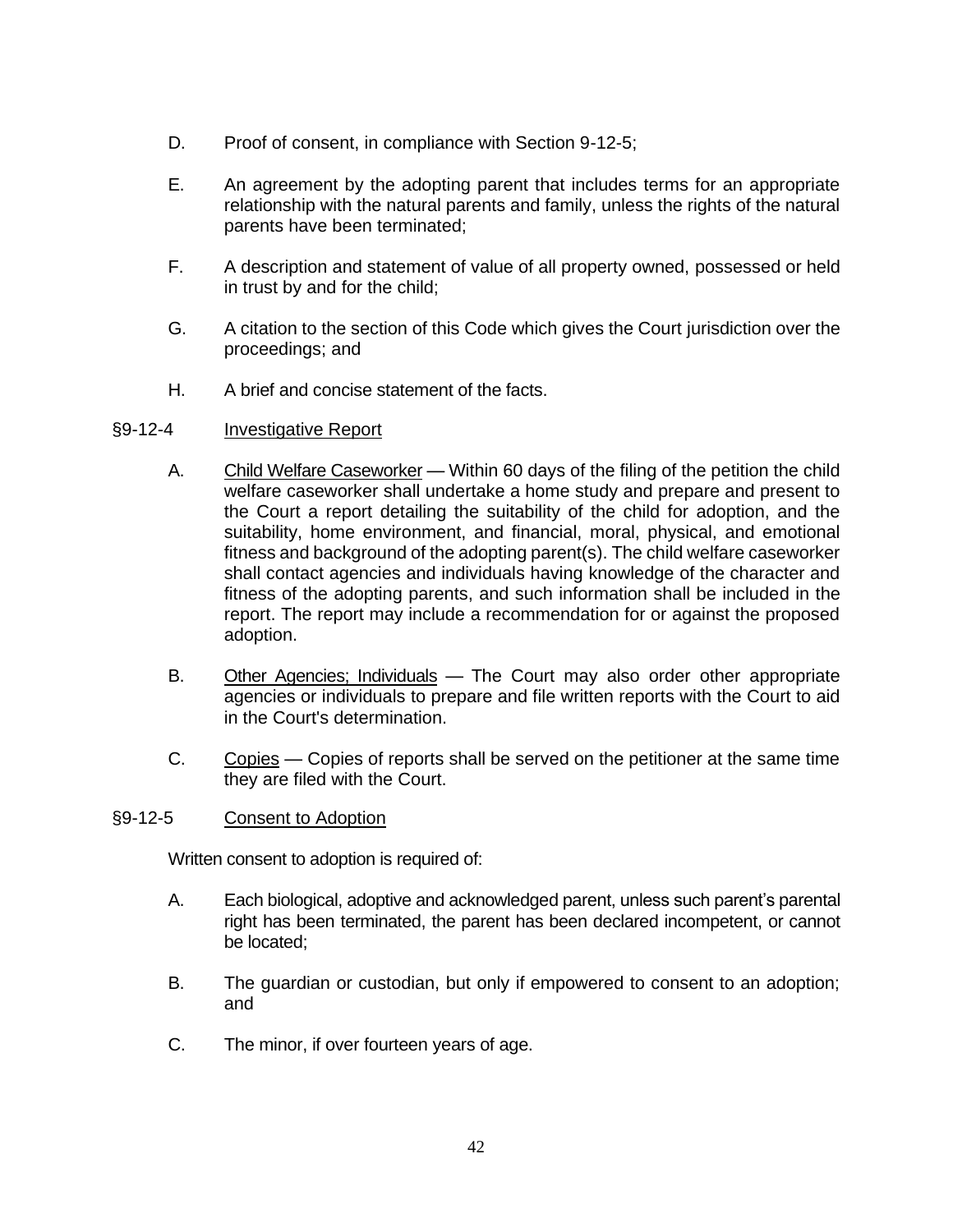### §9-12-6 Procedure for Signing the Consent to Adopt

Written consents, where required by this Code, shall be attached to the petition for adoption and acknowledged before the Court. Consent shall not be accepted by the Court unless signed and acknowledged more than ten days after birth of the child.

#### §9-12-7 Withdrawal of Consent to Adopt

Consent to an adoption cannot be withdrawn after the entry of a final order of adoption, but may be withdrawn prior to the final order for any reason.

#### §9-12-8 Hearing on Adoption

- A. Purpose; Time Limit A hearing shall be held within 90 days of receipt of an adoption petition to determine if it is in the minor's best interest to be placed with petitioners.
- B. Procedure at Hearing The adoptive parent or parents shall appear personally at the hearing. At or before the hearing, any biological, adoptive or acknowledged parent who is consenting to the adoption must appear personally so that the Court can determine the understanding with which the consent is given.
- C. Order
	- 1. Granting the Petition If the Court finds it is in the child's best interests the Court may enter a final decree of adoption as follows:
		- a. For a child who has lived with the adoptive parent for more than one year before the petition was filed, the final decree of adoption shall be entered immediately;
		- b. In all other cases, the Court shall order that the child be placed in the adoptive parent's custody for one year. At the expiration of the year, or such time period as may be the Court shall request a supplemental report and if the Court determines that the best interests of the child are served by the adoption, it shall enter the final decree of adoption. Notwithstanding the foregoing, the Court may for good cause reduce or waive the one year period if the adoptive parent is the child's guardian.
	- 2. Denying the Petition If the Court determines that the adoption petition is not in the child's best interests or if there is a showing that consent was not voluntary, the petition shall be denied. The Court may request the Social Services Department or other agencies to assist in the placement and care of the child consistent with this Code.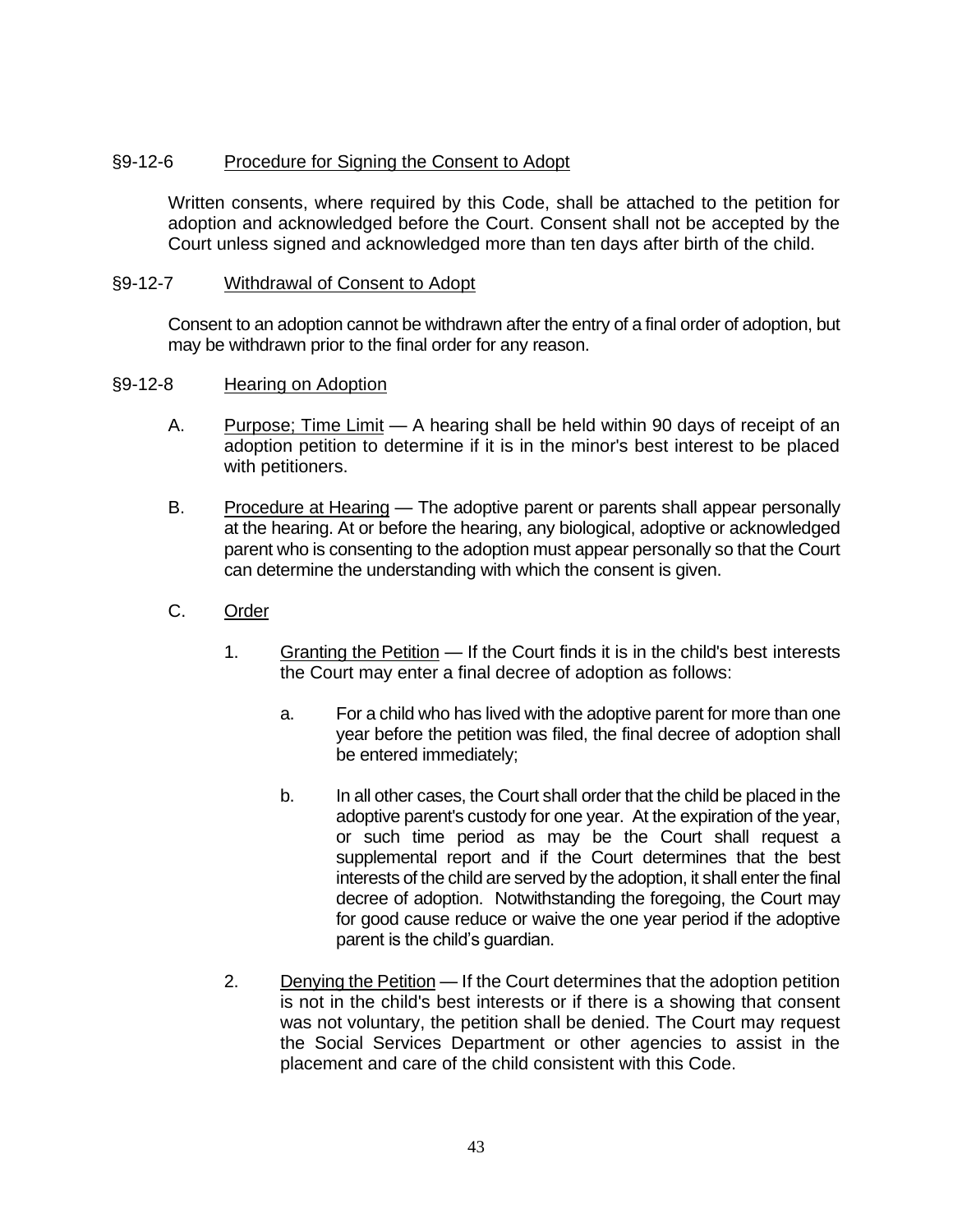## §9-12-9 Contents of Adoption Order

The final order of adoption shall include such facts as are necessary to establish that the child is eligible and suitable for adoption, and that the adoptive home and parents are adequate and capable of providing the proper care of the child, as shown by the investigation reports and the findings of the Court upon the evidence produced at the hearing.

#### §9-12-10 Adoptive Birth Certificate; Release of Original Certificate

Within five days after the final decree of adoption has been entered, the Clerk of Court shall provide a certified copy of the final decree to the Social Services Department and the Division of Vital Statistics of the State Board of Health of the state which issued the original certificate of birth so that a new record of birth in the new name and with the name or names of the adopting parents can be recorded.

#### §9-12-11 Name and Legal Status of Adopted Child

Persons adopted by order of the Court shall assume the surname of the persons by whom they are adopted, unless the Court orders otherwise. They shall be entitled to the same rights as heirs of the persons adopting them; however, adoption does not confer tribal membership status on the adopted person who would not be otherwise eligible.

#### §9-12-12 Adoption Records

- A. Confidentiality All adoption records shall be sealed and not available for release, except as provided below.
- B. Release of Information. Notice to Biological Parent Information contained in adoption records shall be released upon petition to the Court by the adopted person after reaching the age of majority, or upon order of the Court upon showing of good cause by other persons. In either case, no information shall be released unless:
	- 1. The biological parents have been given notice by the Court of a petition for release of information, or notice of intent to issue such information has been published in a local newspaper of general distribution without revealing the name of the biological parent; and
	- 2. The biological parent has consented in writing before the Court to the release of information, or the Court determines that the need for information is greater than the biological parent's right to privacy. The Court may refuse to divulge the biological parent's name but release other information that will not lead to the discovery of the parent's name.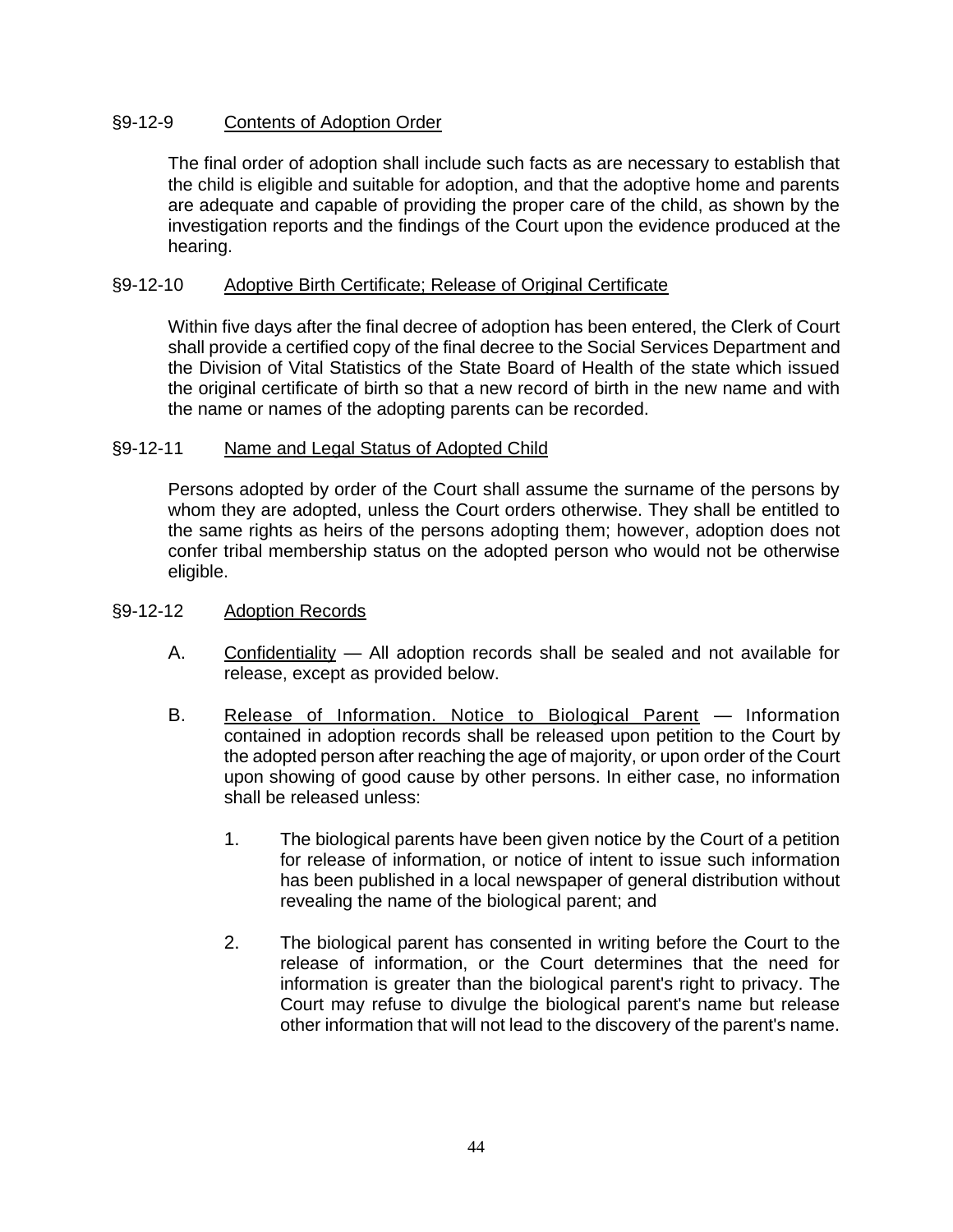## **CHAPTER 13. COMPULSORY SCHOOL ATTENDANCE**

#### §9-13-1 Compulsory School Attendance; Responsibility

- A. Any minor who is eligible to be a qualified student for purposes of the New Mexico Public School Finance Act shall attend a public or private school. A minor shall be excused from this requirement if:
	- 1. Exempted by Court order;
	- 2. The minor has graduated from a high school or has successfully completed the GED exams and received a diploma;
	- 3. The minor is at least seventeen years of age and excused by the Zuni Board of Education upon a finding he will be employed in a gainful trade or occupation or an alternative form of education sufficient for his educational needs and his parent, guardian or custodian consents; or
	- 4. Exempted by the superintendent of schools of the district in which the minor is a resident, with the consent of the minor's parents, guardian, or custodian.
- B. A minor shall attend school for the length of time during the school year established for the school.
- C. The parent, guardian, or custodian is responsible for the minor's school attendance.

#### §9-13-2 Traditional Religious Participation or Healing

A student may be excused to participate in tribal religious or healing activities with the written consent of the parent, guardian, or custodian.

#### §9-13-3 School Attendance of Students who are Not Tribal Members

Minors who are not members of the Zuni Tribe may attend public or private schools under the same conditions as members of the Tribe.

#### §9-13-4 Enforcement of Attendance Law

- A. Responsibility for Enforcement The Zuni Board of Education and the governing authorities of private schools shall enforce this Chapter for students enrolled in their respective schools.
- B. Procedure To initiate enforcement, a local school board or governing representatives shall give written notice by certified mail or personal service on the child's parent, guardian or custodian and be directed to attend a meeting at the school conducted pursuant to procedures the school may establish to resolve the matter.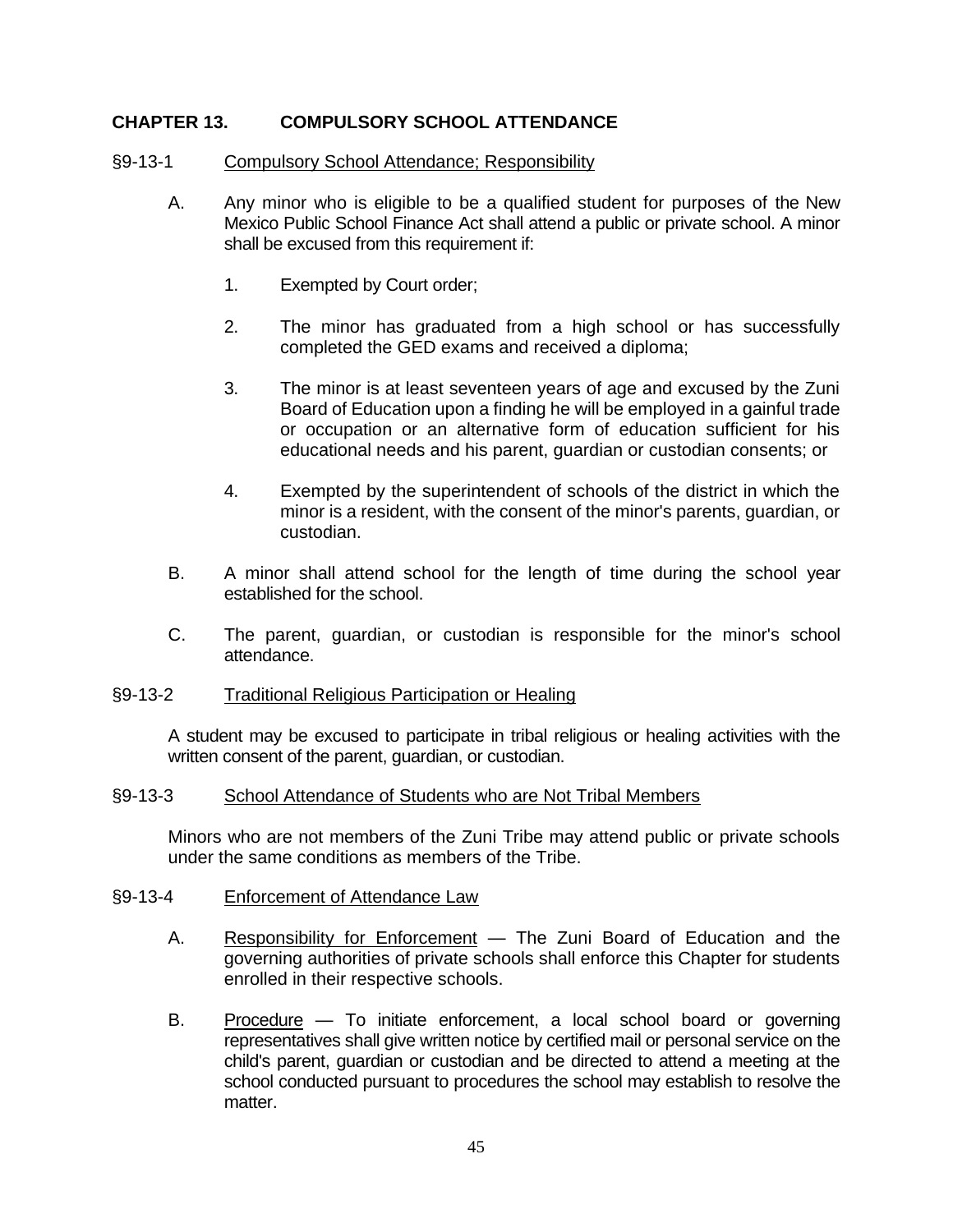C. Mandatory Report — A responsible school official shall be required to report to the Social Services Department for investigation any continuing violation of the attendance law occurring after the notice and meeting required in Paragraph B. The report must provide documentation of the notice and meeting and shall be investigated as suspected minor-in-need-of-care. If the school files a petition on the matter in the Court, the petition shall document compliance with the procedures of this section. The school shall provide a copy of the petition to the Social Services Department.

### **CHAPTER 14. EMANCIPATION**

#### §9-14-1 Requirements

The Court may declare a child emancipated either pursuant to a petition or as a dispositional alternative if the child:

- A. Is at least sixteen years of age at the time of filing a petition;
- B. Wishes to be free from and no longer needs parental control and protection, and understands the consequences of such decision;
- C. Demonstrates his independence from his parents in matters of care, custody and earnings through independent means and establishment of an acceptable plan for independent living; and
- D. Has evidence of agreement to emancipation from parents.

#### §9-14-2 Procedure for Emancipation

- A. Petition A minor, at least 16 years of age may petition for a declaration of full or partial emancipation. The petition shall be verified and shall state specific facts which will support a declaration of emancipation.
- B. Notice Before the petition is heard, notice shall be given to the minor's parent(s), guardian or custodian.
- C. Findings If the Court finds the requirements of Section 9-14-1 are met, it may grant all or part of the petition and issue a declaration of emancipation, unless, after having considered all evidence, it finds that emancipation is not in the best interest of the child.

#### **CHAPTER 15. ESTABLISHMENT OF PARENTAGE AND SUPPORT**

#### §9-15-1 Child's Right to Support

The father and mother of a child, whether married or not, are jointly liable for the support of a child until he reaches 18 years of age, is emancipated, or their parental rights are severed. Notwithstanding the foregoing, the father and mother of a child may be liable